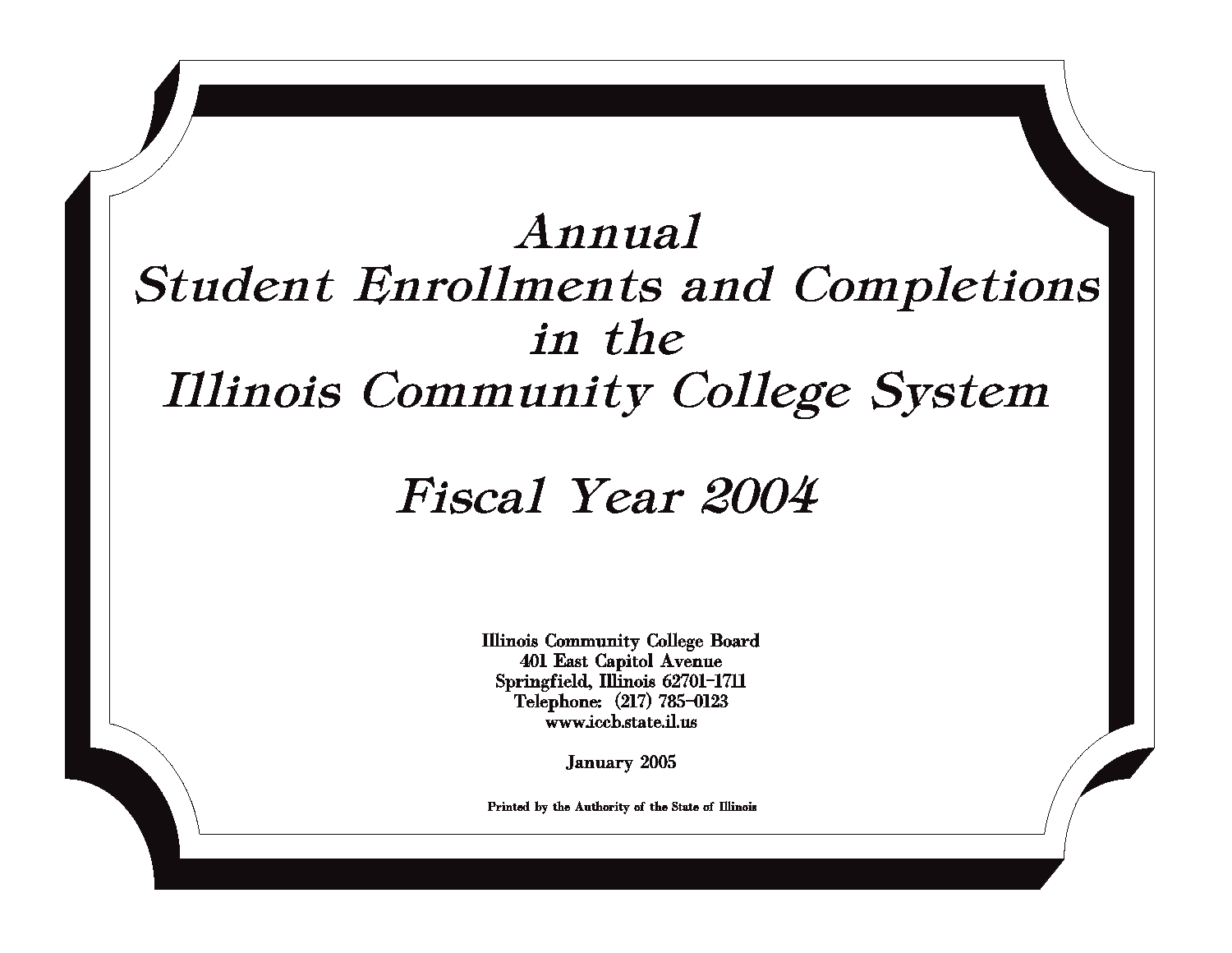## **STUDENT ENROLLMENTS AND COMPLETIONS IN THE ILLINOIS COMMUNITY COLLEGE SYSTEM — FISCAL YEAR 2004**

## **TABLE OF CONTENTS**

| $\mathbf{1}$   |
|----------------|
|                |
|                |
|                |
|                |
| 2              |
| 2              |
| 2              |
|                |
|                |
| -5             |
| -5             |
| -5             |
| 6              |
| 6              |
| -6             |
| 6              |
| 7              |
| $\overline{7}$ |
| 8              |
| 9              |
| 9              |
|                |
|                |
| 11             |
| <sup>11</sup>  |
| 11             |
| 12             |
| 14             |
| 15             |
| 38             |
| 54             |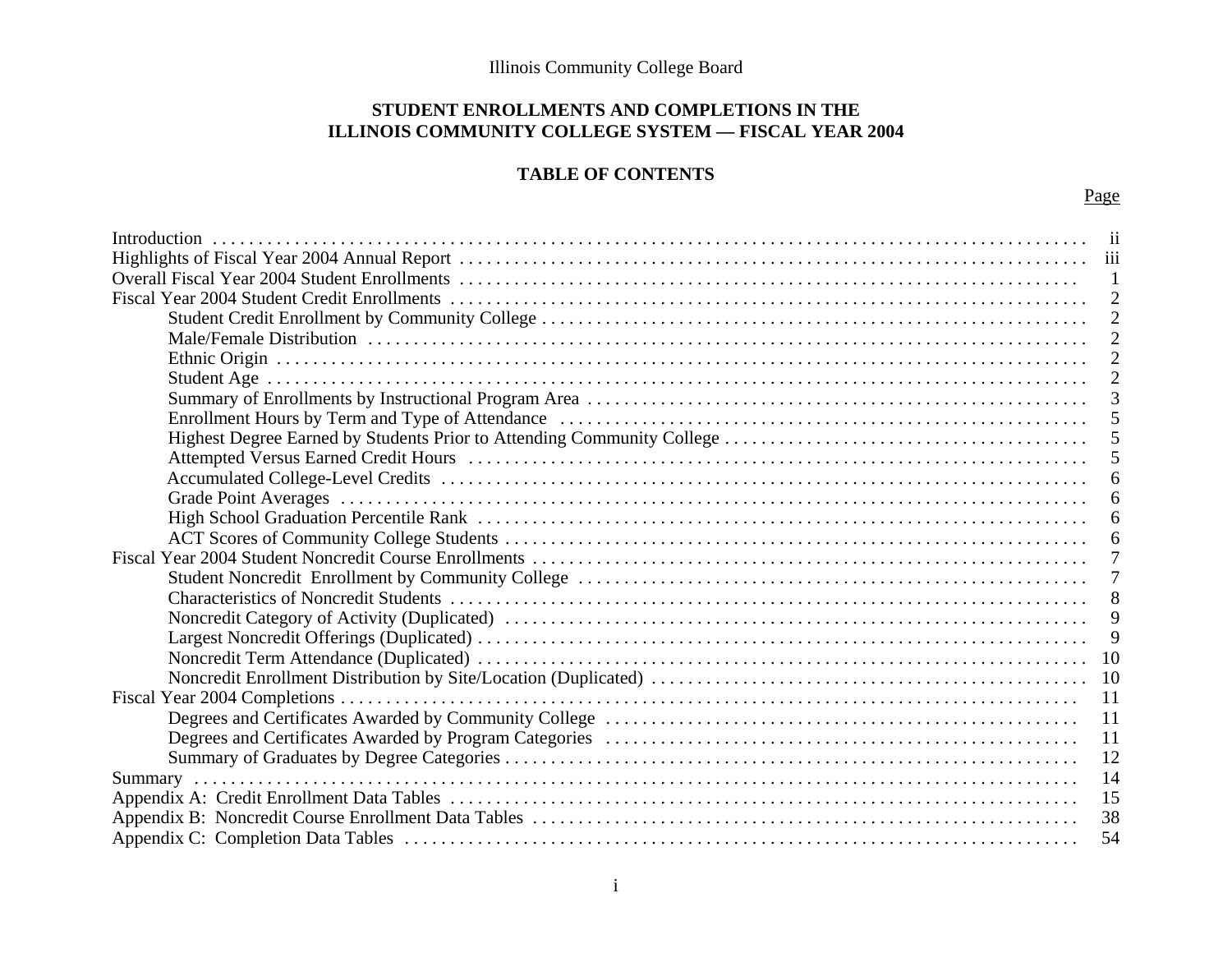Student Enrollments and Completions Fiscal Year 2004

#### **INTRODUCTION**

The colleges in the Illinois Community College System submit detailed student records twice during each fiscal year. Fall opening enrollment (E1) data for credit-generating students are recorded by the colleges at the end of the regular fall registration period, which is usually the 10th day of the term. Annual student enrollment and completion (A1) data are reported for the small number of individuals who are officially enrolled at the college in credit coursework at any time during the fiscal year. An A1 record is also submitted for students who graduate, but are not officially enrolled during the year. The N1 submission includes data on noncredit course enrollment. Since fiscal year 1999 the Illinois Community College System has been using a noncredit enrollment database to house demographic and course information on the wide range of noncredit instruction provided annually. Previously, between fiscal year 1994 and 1998, only aggregate noncredit enrollment data was gathered through the use of an annual survey. During the transition period (1999 through 2002), both detailed data (N1) and aggregate data (internet survey) were gathered. In fiscal year 2003, the transition to the N1 data system as the source of noncredit information was complete.

Fall enrollment data provide a point-in-time or "snapshot" of opening fall term enrollment allowing year-to-year and institution-to-institution comparisons and are comparable to fall enrollment data in postsecondary institutions nationwide. Looking at the fall and annual data for fiscal year 2004 shows the substantial differences between the coverage of these submissions for Illinois community colleges. During the fall term included in fiscal year 2004, there were 365,019 students enrolled in credit coursework in public community colleges at the start of the semester. During the entire fiscal year of 2004, a total of 698,707 students took credit coursework at the colleges. Hence, over one-half of the students who attended a community college during the entire fiscal year of 2004 were enrolled at the beginning of the fall term. Stated another way, community college annual enrollments are nearly twice as large as the fall credit opening enrollments reflect. In the noncredit arena, the differences are even more pronounced as fall noncredit data only accounted for 31.5 percent of the annual 2004 noncredit enrollments. Hence, annual data more fully captures the impact of the community college system.

The diversity of the community college system and its students are best captured in annual student enrollment and completion records. . Students "stop in and out" of college according to their individual needs and may not always be enrolled at the beginning of a fall semester. The increase in module classes adds to the complexity of tabulating student enrollments at any given point-in-time. Additionally, with elevated emphasis on student outcomes and program effectiveness, analyses of student completions have become increasingly important. Therefore, the analyses in this report focuses on annual enrollment and completion data in an effort to provide the most comprehensive and accurate information available.

This year's report is based on fiscal year 2004 enrollments and completions and comparative information is supplied from the four previous fiscal years (2000-2003) are also presented. Detailed tables comparing fiscal year 2003 and fiscal year 2004 credit headcount, full-time equivalent (FTE) enrollments, and graduates by college are included. FTE enrollments in this report are based on all credit hours attempted (including nonreimbursable credit hours).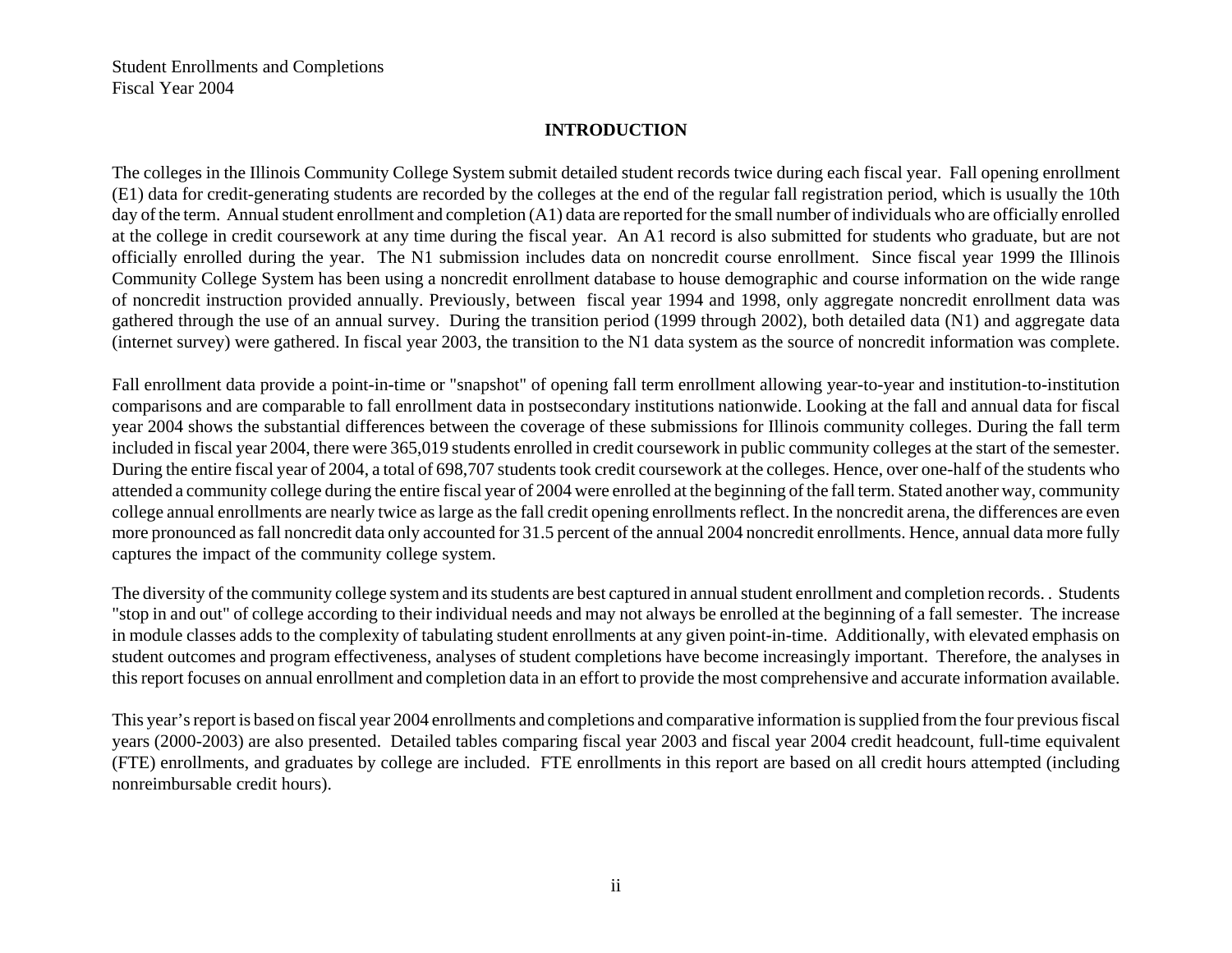Student Enrollments and Completions Fiscal Year 2004

#### **HIGHLIGHTS OF FISCAL YEAR 2004 ANNUAL REPORT**

 *Student Enrollments*

- $\blacktriangleright$  The Illinois Community College System recorded a total approaching one million (959,081) students in credit and noncredit courses in fiscal year 2004, a decrease of 1.2 percent since fiscal year 2003.
- $\blacktriangleright$  Credit-generating students accounted for 72.9 percent of the overall fiscal year 2004 headcount.
- $\blacktriangleright$  During fiscal year 2004, the 48 public community colleges in Illinois enrolled 698,707 students in instructional credit courses. This is an increase of 0.8 percent from the previous year. The full-time equivalent (FTE) enrollment was 245,184, a slight increase of 2.6 percent since fiscal year 2003.
- $\blacktriangleright$  Statewide, 26,363 noncredit course sections were conducted during fiscal year 2004.
- $\blacktriangleright$  From fiscal year 2003 to fiscal year 2004, the number of individuals receiving instruction through noncredit course offerings decreased 6.1 percent to 260,374 students.
- $\blacktriangleright$  Statewide, 31,484 of 959,081 total students enrolled in both credit and noncredit courses during fiscal year 2004 (A1 and N1). While there is some overlap, these data suggest that credit and noncredit courses are meeting largely different student and community needs.
- $\blacktriangleright$  Females comprised 55.9 percent of the fiscal year 2004 student population enrolled in credit-generating programs.
- $\blacktriangleright$  Minority (non-white) students accounted for over one-third (35.7 percent) of the credit students enrolled. Black student representation rose to 14.6 percent, its highest level in the past five years. Hispanic student representation decreased slightly to 15.8 percent. Asian student representation remained the same at 4.5 percent, while foreign/nonresident alien representation decreased minimally to 0.5 percent.
- $\blacktriangleright$  The median age of credit-generating students was 26.3 during fiscal year 2004, slightly younger than the previous year. Likewise, the average age decreased slightly to 30.9 years.
- $\blacktriangleright$  Baccalaureate/transfer remained the largest credit instructional program area enrolling 37.7 percent of fiscal year 2004 Illinois Community College System students. Enrollments in Baccalaureate/ transfer programs increased 1.9 percent from last year.
- $\blacktriangleright$  Statewide, career and technical education credit program enrollments accounted for more than one-quarter of all credit students (27.3 percent). Enrollments in occupational programs increased 2.1 percent from the previous year.
- $\blacktriangleright$  Although 37.7 percent of the fiscal year 2004 credit student population was enrolled in the baccalaureate/transfer area, only 29.5 percent of all students indicated an intent to transfer.
- $\blacktriangleright$  Students enrolled in adult education courses in community colleges comprised 18.1 percent of the credit generating students. Enrollment in adult education decreased by 3.9 percent over fiscal year 2003.
- $\blacktriangleright$  Of the students in adult education, approximately 58.3 percent were enrolled in English as a Second Language (ESL) courses. This is down slightly from 58.7 percent in fiscal year 2003.
- $\blacktriangleright$  More than one-half (52.0 percent) of the fiscal year 2004 credit students enrolled in the colleges indicated that they were not pursuing a degree, but attending to complete one or several courses. Participation in college to take courses instead of pursue a degree or certificate decreased by 2.7 percent over last year.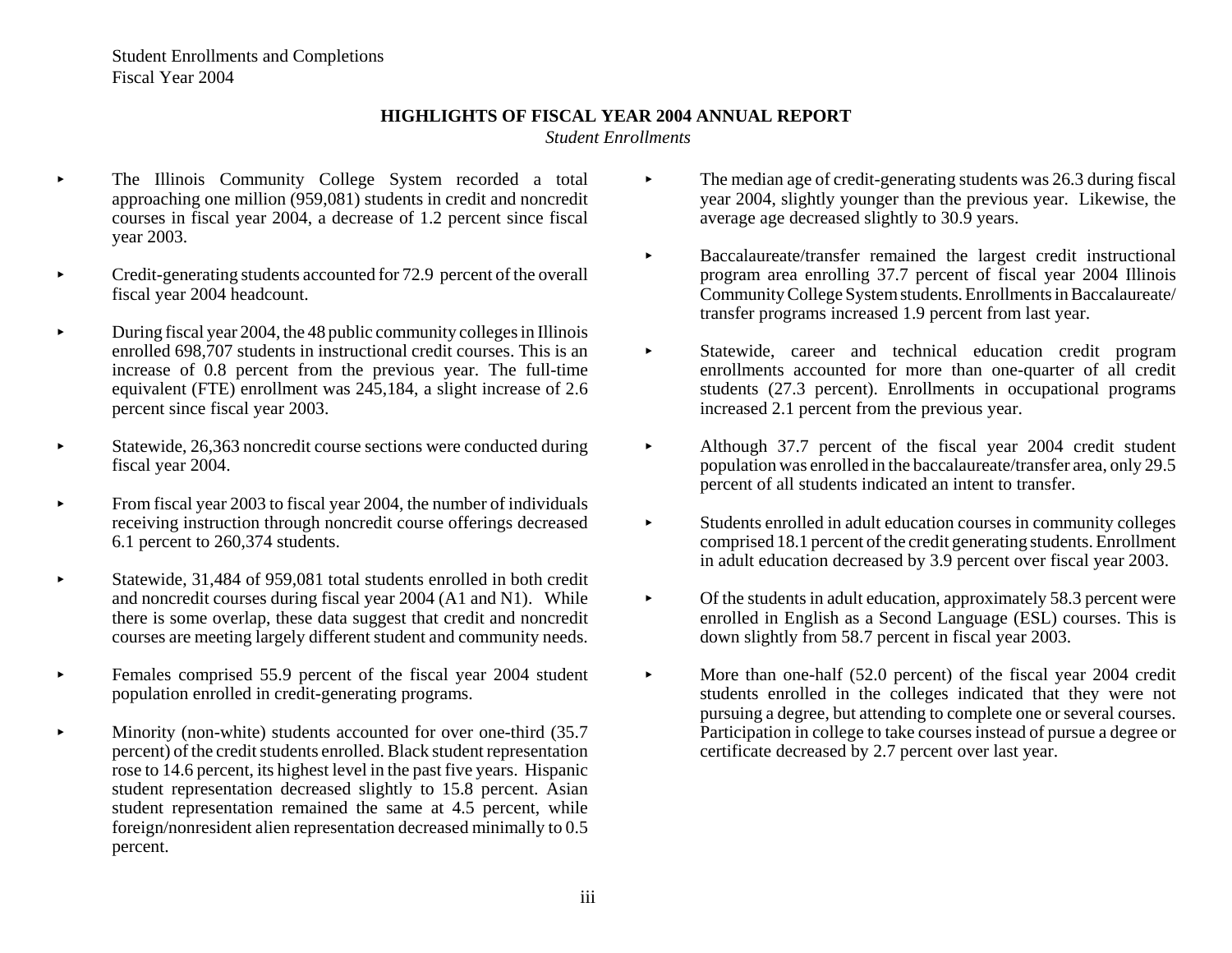Student Enrollments and Completions Fiscal Year 2004

# **HIGHLIGHTS OF FISCAL YEAR 2004 ANNUAL REPORT(Continued)**

#### *Student Enrollments*

- $\blacktriangleright$  Nearly three-out-of-four credit students attended on a part-time basis during both the fall (70.9 percent) and spring (72.9 percent) semesters in fiscal year 2004.
- $\blacktriangleright$  Over 18 percent of the credit-generating students are known to already have earned some type of college certificate or degree. This includes 38,090 who earned a bachelors degree or higher which is an increase of 370 over last year.
- $\blacktriangleright$  Illinois community college students were enrolled in 7,355,508 credit hours throughout fiscal year 2004 and earned 76.3 percent of those hours.
- $\blacktriangleright$  Accumulated credit hours were available for 69.6 percent of the fiscal year 2004 student population. Of that percentage, 33.4 percent had accumulated 30 or more college-level hours (sophomore level).
- $\blacktriangleright$  Cumulative grade point average data was reported for 66.4 percent of the fiscal year 2004 students. Over 46 percent (46.4) held an A-B average.
- $\blacktriangleright$  Noncredit course enrollment figures in the report for fiscal year 2004 were generated by the Noncredit Course Enrollment Data submission (N1).
- $\blacktriangleright$  Fiscal year 2004 unduplicated noncredit headcount decreased 6.1 percent over last year. Similarly, the duplicated headcount or "seatcount" was 7.9 percent lower than the previous year.
- $\blacktriangleright$  Female students accounted for 57.1 percent of 2004 noncredit enrollments for which gender data were reported.
- $\blacktriangleright$  Minority students accounted for about one-quarter of the individuals enrolled in noncredit programs who supplied racial/ethnic data.
- $\blacktriangleright$  Just over one-half of the noncredit students were 40 years of age or above based on the individuals who supplied this information.
- $\blacktriangleright$  Fifty-four percent of the noncredit offerings (duplicated) were in the personal and social development category of activity. Nearly 30 percent of the noncredit coursework were dedicated to developing workplace skills: professional/vocational (20.6 percent) and business and industry contractual training (9.2 percent).
- $\blacktriangleright$  Across all categories of activity, eight programs (two-digit CIP) had over 8,000 noncredit students enrolled. These eight program areas accounted for approximately 65.2 percent of the students enrolled in noncredit courses where CIP data were reported. Thirty-eight percent of these enrollments are in work related programs: business management (19.2 percent), transportation workers (10.1 percent), health professions (4.7 percent) and computer information systems (4.0 percent).
- $\blacktriangleright$  Instructional site information shows that 61.2 percent of the noncredit courses offered in 2004 were held on main college campuses.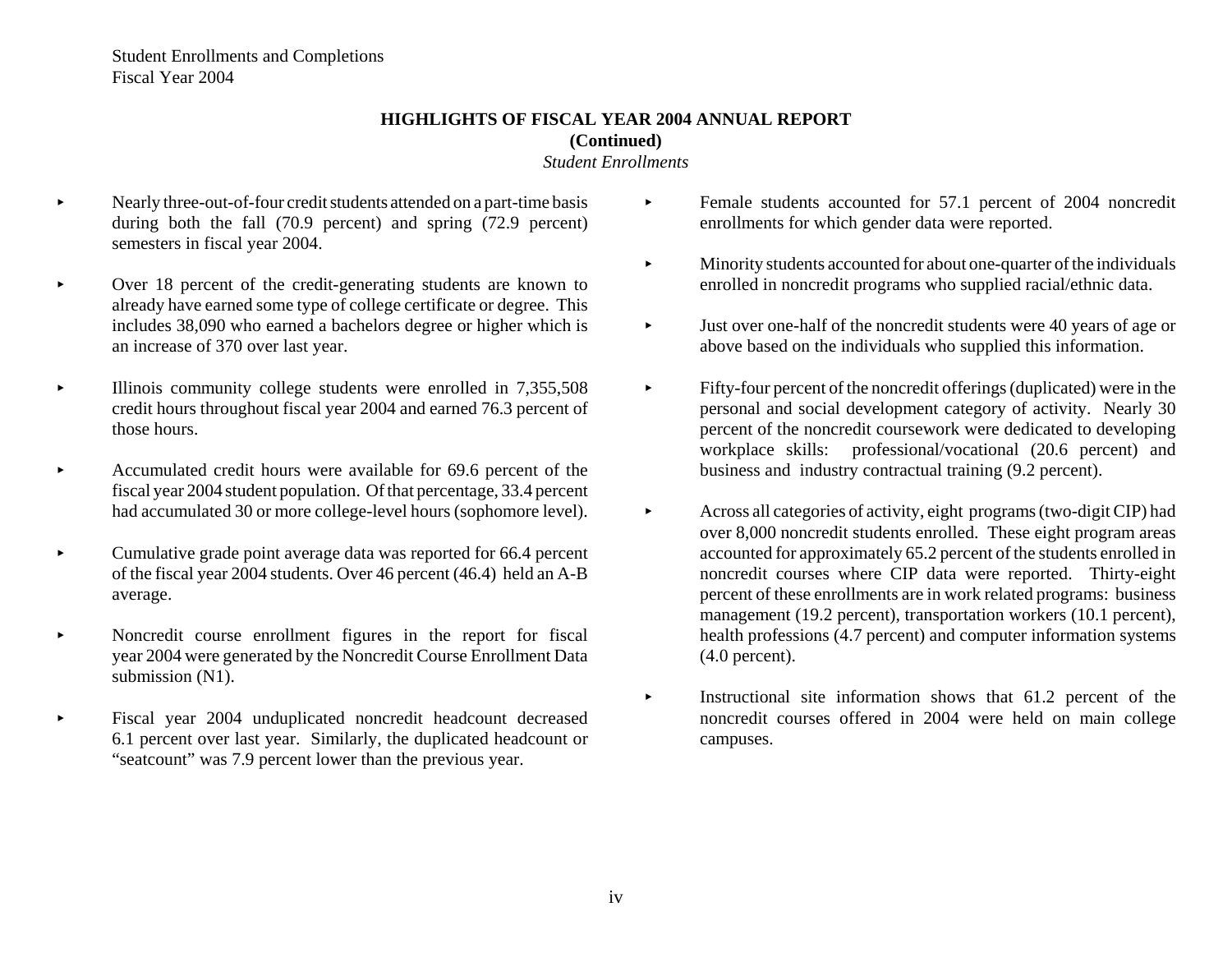# **HIGHLIGHTS OF FISCAL YEAR 2003 ANNUAL REPORT(Continued)**

#### *Student Completions*

- $\blacktriangleright$  Collegiate-level degrees and certificates were awarded to 47,986 students at Illinois community colleges in fiscal year 2004, 5.9 percent more than in fiscal year 2003.
- $\blacktriangleright$  Baccalaureate/transfer degrees were earned by 14,022 students during the fiscal year, an increase of 3.1 percent since 2003. Baccalaureate/transfer degrees accounted for 29.2 percent of all completions.
- $\blacktriangleright$  Nearly 69 percent of all fiscal year 2004 collegiate degrees and certificates were earned through completion of career and technical education programs.
- $\blacktriangleright$  Students successfully completed 33,080 career and technical education degrees and certificates in Illinois community colleges during fiscal year 2004, a 7.2 percent increase from the previous year.
- $\blacktriangleright$  Approximately 26.4 percent of the career and technical education awards in fiscal year 2004 were AAS degrees.
- $\blacktriangleright$  Females accounted for 57.0 percent of all completions during fiscal year 2004. A similar proportion was reflected in the career and technical education program areas. In the baccalaureate/ transfer programs females accounted for 61.2 percent of the completions .
- $\blacktriangleright$  The largest number of male (9,546) and female (9,248) completers of a specific degree or certificate was in the career and technical education certificate of less than one year program.
- $\blacktriangleright$  Although small in number (103), the Associate in Engineering Science program had the highest proportion of male graduates (81.6 percent).
- $\blacktriangleright$  Minority students earned nearly 30 percent of the collegiate-level degrees and certificates granted in the Illinois community college system during fiscal year 2004. Black students earned 15.1 percent, Hispanic students earned 8.2 percent and Asian students earned 5.7 percent of all degrees and certificates.
- $\blacktriangleright$  Minorities accounted for more than nineteen percent of total baccalaureate/transfer degree recipients. Black students accounted for 8.6 percent, 6.8 percent were Hispanic, and 3.2 percent were of Asian origin.
- $\blacktriangleright$  More than four times as many minority graduates completed career and technical education degrees and certificates (11,242) than baccalaureate/transfer degrees (2,724).
- $\blacktriangleright$  Among the largest minority groups, Black students completed 3,312 more collegiate-level programs than Hispanic students.
- $\blacktriangleright$  Approximately 12.3 percent of the students who were awarded degrees and certificates during fiscal year 2004 were less than 21 years of age. The age groups with the largest percentages of graduates were the 21 to 24 (30.7 percent), 25 to 30 (18.4 percent), and 40 to 55 year olds (18.4 percent).
- $\blacktriangleright$  Nearly three-quarters of the students who successfully completed baccalaureate/transfer degrees in fiscal year 2004 indicated an intent to transfer to a four-year institution.
- $\blacktriangleright$  Nearly 22 percent of the fiscal year 2004 AAS degree graduates indicated goals to only complete one or several courses or finish a certificate, *not* to earn an associate degree. This demonstrates that students sometimes alter their goals as they progress through the community college system.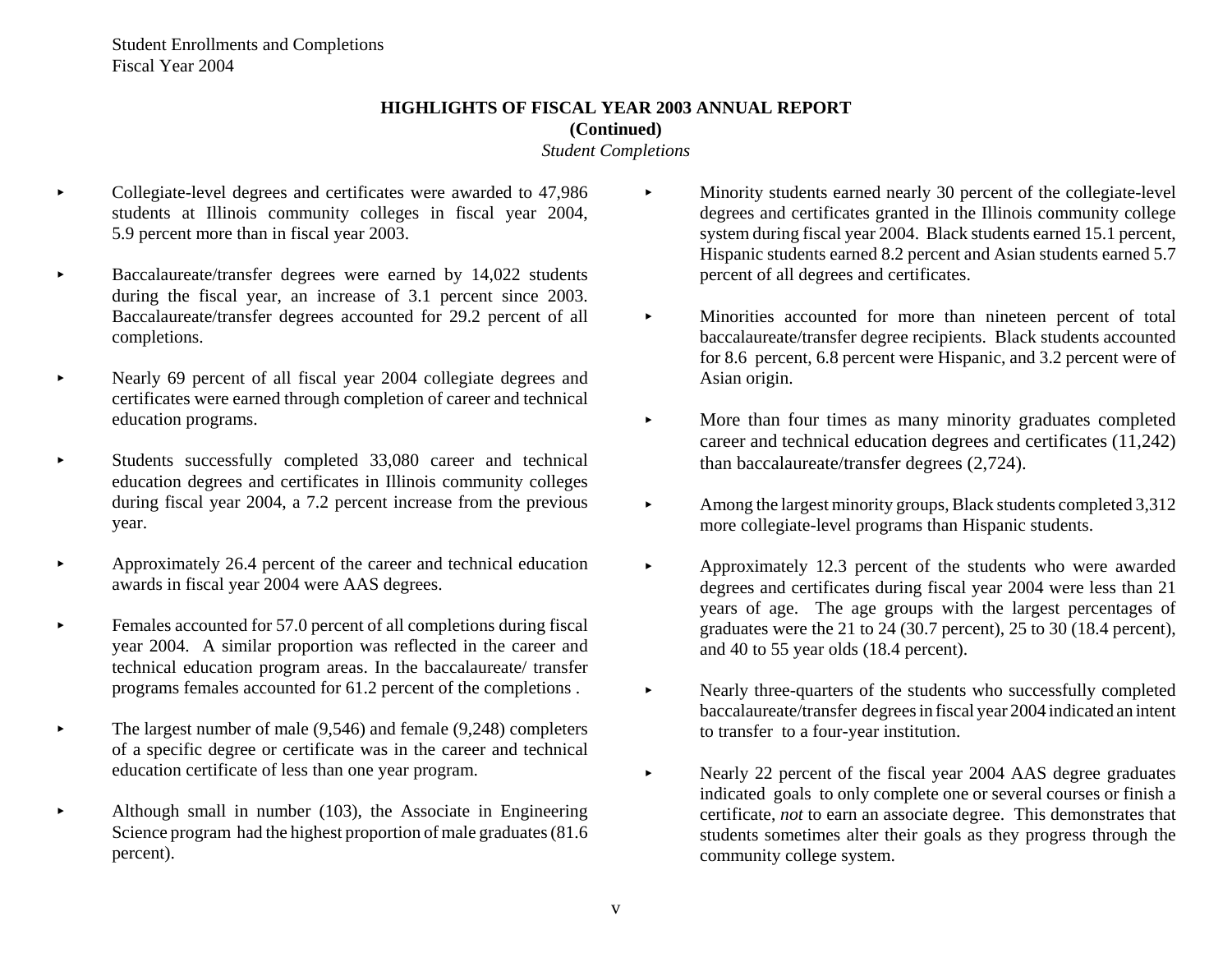## **OVERALL FISCAL YEAR 2004 STUDENT ENROLLMENTS**

The Illinois Community College System recorded a total of 959,081 students during fiscal year 2004. This overall enrollment figure, which includes student enrollments in credit and noncredit courses, decreased 1.2 percent since fiscal year 2003.

Table 1 provides a summary comparison of fiscal year 2000 through fiscal year 2004 credit and noncredit unduplicated enrollments. Total enrollments include those students who may be concurrently enrolled in credit-generating and noncredit courses during the fiscal year.

| Table 1<br>SUMMARY COMPARISON OF ANNUAL ENROLLMENTS<br>IN ILLINOIS PUBLIC COMMUNITY COLLEGES<br>FISCAL YEARS 2000-2004 |              |          |           |         |          |  |  |  |
|------------------------------------------------------------------------------------------------------------------------|--------------|----------|-----------|---------|----------|--|--|--|
| Unduplicated<br>Headcount                                                                                              | <b>FY 00</b> | FY 01    | FY 02     | FY 03   | FY 04    |  |  |  |
| Credit                                                                                                                 | 668,676      | 666,491  | 676,412   | 693,285 | 698,707  |  |  |  |
| % Change                                                                                                               | 2.8%         | $-0.3\%$ | 1.5%      | 2.5%    | 0.8%     |  |  |  |
| Noncredit**                                                                                                            | 339,351      | 313,094  | 269,249   | 277,220 | 260,374  |  |  |  |
| % Change                                                                                                               | 5.7%         | $-7.7\%$ | $-14.0\%$ | $3.0\%$ | $-6.1\%$ |  |  |  |
| Total*                                                                                                                 | 1,008,027    | 979,585  | 945,661   | 970,505 | 959,081  |  |  |  |
| % Change                                                                                                               | 3.7%         | $-2.8%$  | $-3.5%$   | 2.6%    | $-1.2\%$ |  |  |  |

\*Includesindividualsenrolled in credit and noncredit coursesduring the same fiscal year

\*\*FY 2001 and 2002 higher value generated by Noncredit Course Enrollment

 Data Submission (N1) or Annual Noncredit Enrollment Survey SOURCES OF DATA: Annual Enrollment (A1) Records

Comparisons of fiscal year 2000 through fiscal year 2004 unduplicated credit and noncredit headcount enrollments for each community college are provided in Appendix tables A-1 and B-1, respectively.



As depicted in Figure 1, credit-generating students account for 72.9 percent of the overall fiscal year 2004 headcount. An examination of the five-year period indicates that the proportion of credit-generating students has increased 6.6 percent since fiscal year 2000, when the proportion of credit-generating students was 66.3 percent of the overall student population. There was a noncredit enrollment decrease from fiscal year 2000 to 2002 followed by an increase in 2003; however, over the past year, noncredit enrollment decreased again to the lowest level during the five-year period.

 Annual Noncredit Enrollment Surveys or N1 Records some overlap, these data suggest that credit and noncredit courses are Statewide, 31,484 students of the 959,081 total enrolled in both credit and noncredit courses during fiscal year 2004 (A1 and N1). While there is meeting largely different student and community needs.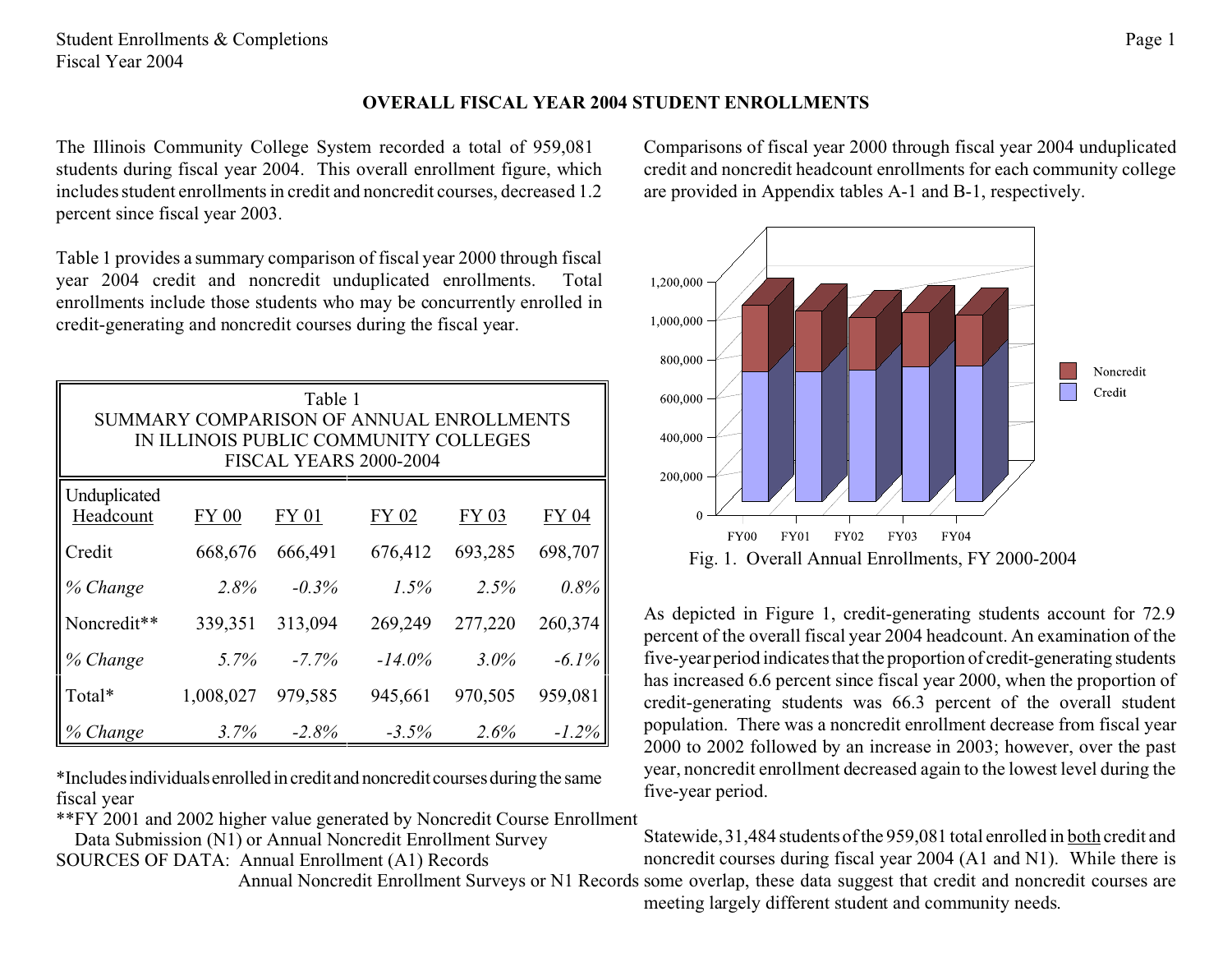## **FISCAL YEAR 2004 STUDENT CREDIT ENROLLMENTS**

#### **Student Credit Enrollment by Community College**

Annual credit enrollment for fiscal year 2004 was 698,707, and full-time equivalent (FTE) students totaled 245,184. Table 2 contains comparative enrollment data for the last five years. Fiscal year 2004 total headcount enrollment increased slightly by 0.8 percent from the previous year, and fiscal year 2004 FTE enrollment increased by 2.6 percent. Headcount enrollments have increased 4.5 percent since 2000, while FTE enrollments have increased 12.8 percent. Historically, headcount enrollments reached an all-time high of 727,310 in fiscal year 1992. FTE enrollments reached a record high of 245,184 during the most recent fiscal year.

| Table 2<br>COMPARISON OF ANNUAL CREDIT ENROLLMENTS<br>IN ILLINOIS PUBLIC COMMUNITY COLLEGES<br>FISCAL YEARS 2000-2004 |                                                  |          |         |         |         |  |  |  |
|-----------------------------------------------------------------------------------------------------------------------|--------------------------------------------------|----------|---------|---------|---------|--|--|--|
|                                                                                                                       | FY 01<br>FY 02<br>FY 04<br>FY 03<br><b>FY 00</b> |          |         |         |         |  |  |  |
| Headcount                                                                                                             | 668,676                                          | 666,491  | 676,412 | 693,285 | 698,707 |  |  |  |
| % Change                                                                                                              | 2.8%                                             | $-0.3\%$ | $1.5\%$ | 2.5%    | $0.8\%$ |  |  |  |
| <b>FTE</b>                                                                                                            | 217,311                                          | 218,843  | 228,089 | 238,894 | 245,184 |  |  |  |
| Change                                                                                                                | $0.3\%$                                          | $0.7\%$  | $4.2\%$ | 4.7%    | 2.6%    |  |  |  |

## SOURCE OF DATA: Annual Enrollment (A1) Records

Table A-1 in the appendix provides a comparison of fiscal year 2000 through fiscal year 2004 headcount enrollments for each community college. Of the 48 community colleges, 24 colleges experienced increases in headcount while 17 exhibited decreases during fiscal year 2004. Seven colleges experienced little or no change (1.0 percent or less) during fiscal year 2004. Table A-2 contains a comparison of FTE enrollments for fiscal years 2000 through 2004 and indicates that 32 colleges experienced increases in FTE during fiscal year 2004, eleven experienced decreases, and five colleges experienced little or no change.

#### **Male/Female Distribution**

The male/female distribution of students typically fluctuates little from year to year. Females comprised 55.9 percent of the student population in fiscal year 2004. The percentage of male students has averaged 44.4 percent over the past five years (see Table A-3).

#### **Ethnic Origin**

In fiscal year 2004, just over one-third (35.7 percent) of those attending credit courses in community colleges were minority (non-white) students. Minority representation remained virtually the same from fiscal year 2003 to fiscal year 2004. During the past five years, minorities have comprised an average of just over one-third (35.0 percent) of the student population. Hispanic students (now numbering 109,782) became the largest minority group in 2000, followed by Black students (now numbering 101,453). In fiscal year 2004, the number of African American students enrolled in Illinois community colleges increased by 2.1 percent and the number of Hispanic students enrolled decreased slightly by 0.4 percent (see Table A-4).

#### **Student Age**

In fiscal year 2004, the average age of the Illinois community college student was 30.9 years, slightly younger than in fiscal year 2003. The median age was 26.3 years, again slightly younger than last year. The largest proportion of students (23.2 percent) was age 17 through 20, a percent change increase of 2.6 percent over fiscal year 2003. The second largest proportion of students (21.4 percent) was age 21 through 24, a percent change increase of 2.0 percent over fiscal year 2003. The third largest proportion of students (18.7 percent) was age 40 through 55, a percent change decrease of 1.0 percent over fiscal year 2003. During fiscal year 2004, 15.4 percent of students were age 31 through 39 and 15.7 percent were age 25 through 30. Always the smallest in size, the 16 and under age group grew substantially (12.3 percent change), but still represented only 1.1 percent of the student population in fiscal year 2004 (see Table A-5).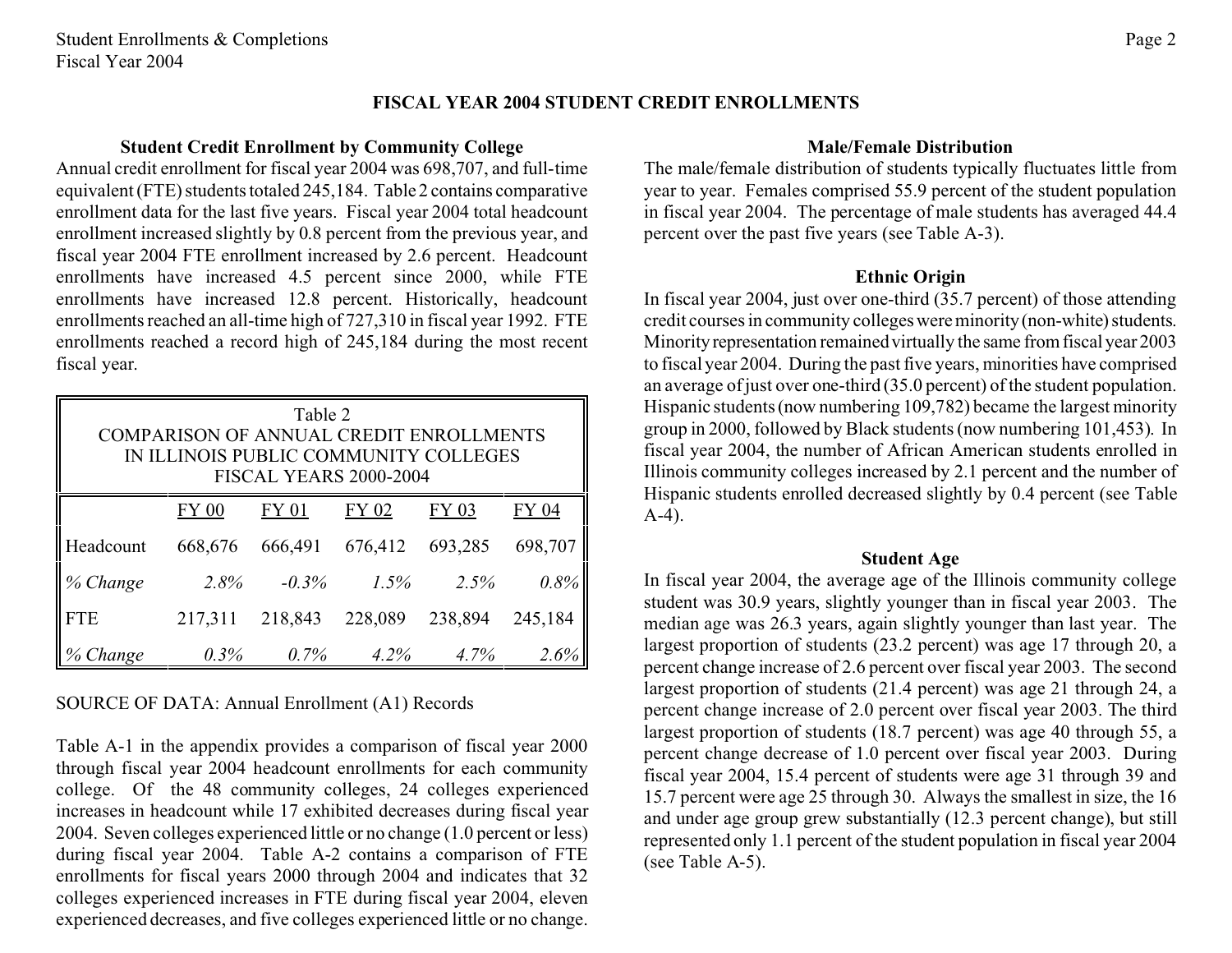## **Summary of Enrollments by Instructional Program Area**

The baccalaureate/transfer program is the largest instructional program offered in the Illinois CommunityCollege System. Statewide, enrollment in this program area has increased 1.9 percent over the past year and 16.0 percent from fiscal year 2000 to 2004.

Career and technical education programs are the second largest credit program in the Illinois Community College System. Career and technical education enrollments have increased 2.1 percent over last year and 8.4 percent over the most recent five-year period. In the past year, enrollment in vocational skills programs increased by 0.3 percent and enrollment in general studies certificates decreased by 12.9 percent. Enrollment in general associate degree programs increased by 13.0 percent in fiscal year 2004 (see Table A-6a).

Students enrolled in adult education courses comprised 18.1 percent of the credit generating students in fiscal year 2004. Hence, nearly one out of five community college students is enrolled in adult education skills building coursework. Statewide, there was a 3.9 percent decrease in adult education enrollments over the previous year. In fiscal year 2004, 58.3 percent of the students in adult education were enrolled in English as a Second Language (ESL) courses. This is down slightly from 58.7 percent in fiscal year 2003.

The City Colleges of Chicago account for 41.0 percent of statewide community college adult education enrollment. Adult education enrollment at the City Colleges of Chicago decreased compared to last year(-7.0 percent).This coincides with the decrease in overall enrollment (-3.2 percent) for City Colleges of Chicago. Excluding the City Colleges of Chicago, there was a 1.7 percent decrease in adult education enrollment in fiscal year 2004. Hence, across the rest of the community college system, there is less of a decrease in adult education enrollments. (see Table A-6a and A-6b).

Excluding the City Colleges of Chicago, the remainder of the system experienced a long-term increase in enrollments (6.8 percent) across all instructional program areas between 2000 and 2004. Analysis of instructional program area information, excluding City Colleges of

Chicago data, produces mostly positive results. A moderate long-term increase was exhibited in baccalaureate/transfer programs (12.4 percent) between fiscal years 2000 and 2004. Adult education growth was 12.6 percent over the same five-year period. The general associate programs recorded 21.0 percent growth, excluding the City Colleges of Chicago. There was a moderate increase (8.4 percent) in career and technical education program enrollment and a moderate decrease (-9.7 percent) in vocational skills program enrollment (see Table A-6b).

Instructional Program Enrollments by Gender. During fiscal year 2004, females outnumbered males in all instructional areas; the adult education (ABE/ASE/ESL) programs contained the highest proportion of male students (46.8 percent). The highest proportion of female students were enrolled in the general associate degree program (61.6 percent) followed closely by the general studies certificate program (60.7 percent). The baccalaureate/transferprogramconsistedof 58.4 percent female students, while 54.6 percent of those enrolled in vocational programs were female (see Table A-7).

Instructional Program Enrollments by Racial/Ethnic Origin. Figure 2 illustrates the distribution of minorities in the two largest program areas, baccalaureate/transfer and career/technical education. An examination of each racial/ethnic group's representation across program areas in fiscal year 2004 indicates that the largest percentage of white (42.2 percent), Asian (40.8 percent), Black (37.2 percent), American Indian (36.5 percent), and Nonresident Alien students (35.6 percent) were enrolled in baccalaureate/transfer programs. The highest percentage of Hispanic (46.7 percent) students and were enrolled in English as a Second Language programs. Overall, minority students were least represented in the vocational skills (16.3 percent), general studies certificate (19.8 percent), and baccalaureate/transfer (28.4 percent) areas (see Table A-8).

Instructional Program Enrollments by Age. During fiscal year 2004, 45.3 percent of community college students were under 25 years of age. More than half (52.6 percent) of the students under 25 were enrolled in baccalaureate/transfer programs.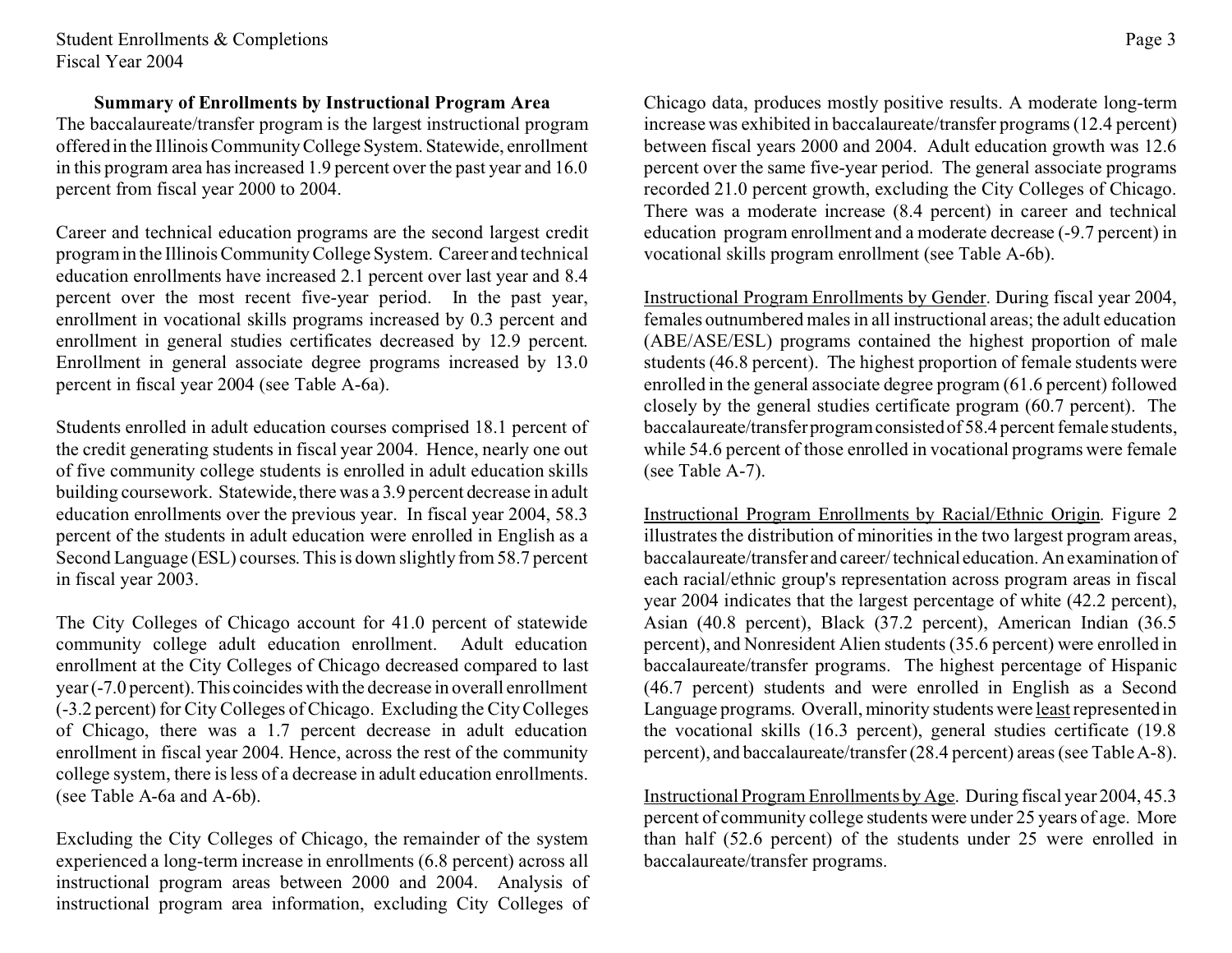



Overall, almost one-third (30.8 percent) of the student population was between 25-39 years of age. Approximately 31.4 percent of students in this age group were enrolled in the career and technical education program area, while 28.8 percent were enrolled in baccalaureate/transfer programs. More than one-fifth (22.9 percent) of Illinois' community college students were at least 40 years of age. Nearly one-third (31.8 percent) of students 40 years of age and older were enrolled in career and technical education programs. Students 40 years of age and older also had substantial enrollment in vocational skills (24.4 percent) and baccalaureate/transfer (21.1 percent) programs (see Table A-9).

Largest Occupational Programs. An examination of career and technical education curricula with at least 5,000 students enrolled during either of the last two years revealed some changes in the top five curricula according to program size. With 14,160 students, Associate Degree Nursing remained the largest program, as enrollment increased by 9.1

percent (1,179 students). Criminal Justice Technology ( $N = 8,231$ ) became the second largest program as it increased by 4.1 percent (321 students). Likewise, Child Care Provider/Assistant, increased moderately (4.2 percent; 324 students) and became the third largest program in 2004. Business Data Programming was the fourth largest program as it dropped a substantial 21.2 percent (1,953 students) since the previous year. Business Administration & Management showed a slight decrease in enrollment of 1.8 percent (-107 students), remaining the fifth largest program (see Table A-10).

Instructional Program Enrollments by Intent. Intent data convey the primary goal that the student wants to achieve as a result of his/her studies. Intent data are self-reported by students when they initially enroll at the college. Students are asked to update this information periodically by providing a current intent, as well as entry intent. An examination of the intent data across program areas illustrates the diversity of student interests and needs that Illinois community colleges serve. Three goals combined represent the aspirations of 60.9 percent of community college students: 29.5 percent were preparing for transfer to a four-year institution, 14.9 percent were improving their basic skills/ preparing for the GED, and 16.5 percent were preparing for a job immediately after community college.

Examination of student intent by program area reveals interesting observations. With the exception of adult education, career and technical education, and baccalaureate/transfer programs, less than half of the students in any program area were pursuing the particular goal most often associated with a given major. Only 57.8 percent of those students enrolled in baccalaureate/transfer programs indicated they intended to transfer to a four-year institution. Similarly, just 61.2 percent of the students in career and technical education programs enrolled with the intent of preparing for a job after community college or to improve their present job skills. About three-quarters (75.3 percent) of the ABE/ASE and ESL students listed a desire to remedy basic skills deficiencies or to prepare for the GED test as their reason for enrolling in these programs (see Table A-11).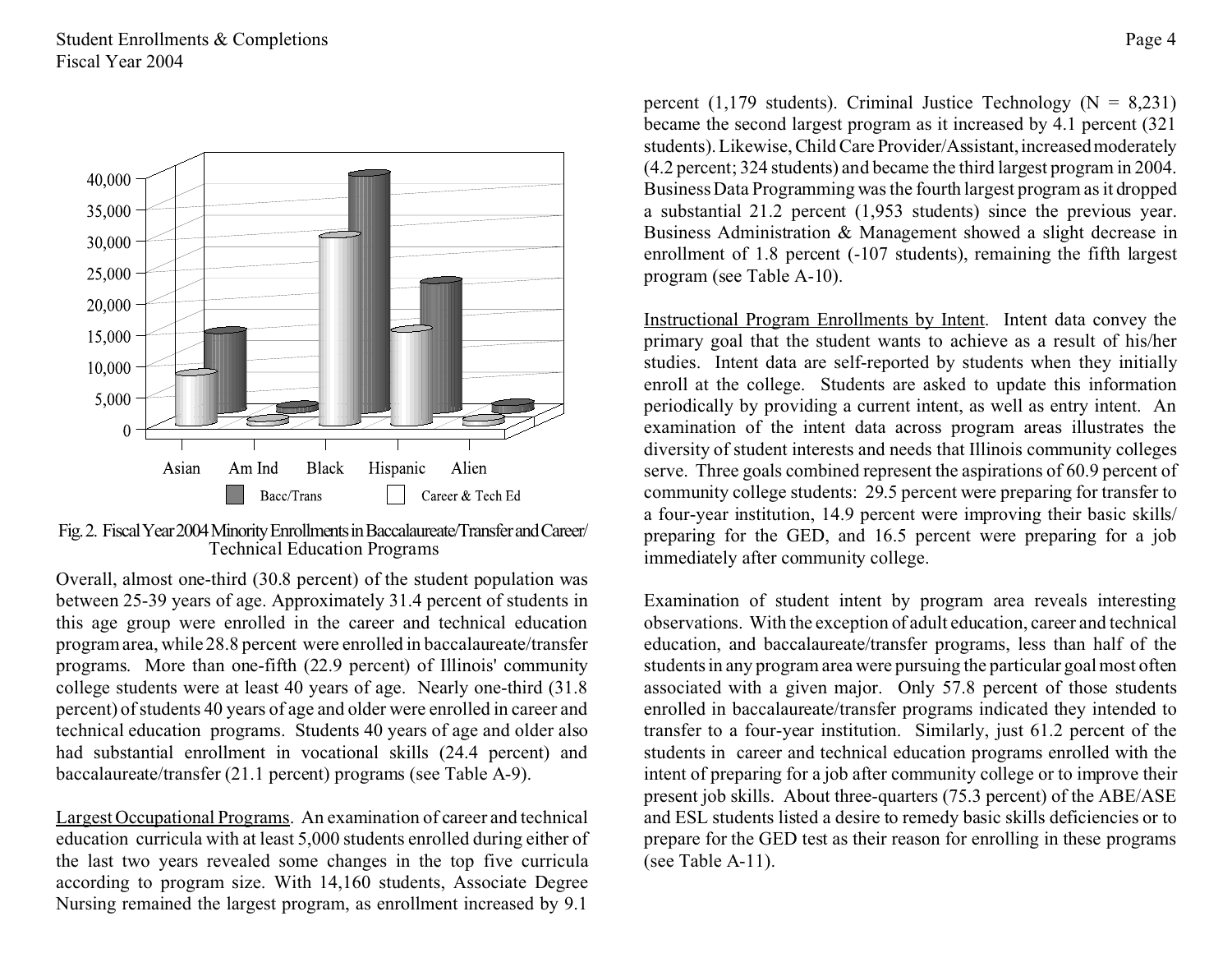Instructional Program Enrollments by Degree Objective. Degree objective data are also self-reported and are designed to assist colleges in classifying students by curriculum or course enrollee category. The objective conveys the student's expected outcome from attending the community college. In fiscal year 2004, 52.0 percent of all students indicated that they were enrolling with no intention of pursuing a degree — only to complete one or several courses. A review of student objectives by program area reveals expected results: 58.6 percent of the baccalaureate/transfer students planned to complete an associate degree, while 36.8 percent were interested in completing one or several courses. Less than half (43.4 percent) of the career and technical education students indicated they expected to complete an associate degree, while 34.4 percent expected to complete one or several courses. Nearly 22 percent wanted to complete a certificate. These data illustrate the variety of aspirations among students enrolled in community college career and technical education programs. While many students complete an entire program, others simply want to improve their current skills or obtain new skills to enter a different career. In ESL, general studies, ABE/ASE, and vocational programs, the vast majority (93.9; 95.0; 92.1; and 92.2 percent, respectively) of students planned only to complete one or several courses (see Table A-12).

#### **Enrollment Hours by Term and Type of Attendance**

More than nine out of ten students (91.1 percent) attending during the summer term of fiscal year 2004 were part-time (less than nine credit hours). Almost 71 percent of the students attended college on a part-time (less than 12 credit hours) basis during the fall semester. The part-time proportion was slightly higher (72.9 percent) in the spring. In a pattern not typical among higher education institutions, Illinois community colleges enrollment during the fall (413,159) and spring semesters (417,560) was similar (see Table A-13). Statewide, 234,434 students attended in both the fall and spring semesters.

## **Highest Degree Earned by Students Prior to Attending Community College**

The prior earned degree data reiterate that community colleges serve diverse populations. Figure 3 illustrates the educational background of fiscal year 2004 students. Among the 65.6 percent of students who reported their prior degrees (excluding adult education students who would typically not possess earned degrees), 18.1 percent earned some type of postsecondary certificate or degree. More than 14 percent had already earned degrees at or beyond the community college level (see Table A-14).



#### Fig. 3. Headcount Enrollment by Prior Highest Degree Earned, Fiscal Year 2004

#### **Attempted vs. Earned Credit Hours**

At all colleges and universities, there are students who, for a variety of reasons, are unable or unwilling to complete the requirements for the class(es) in which they enroll. In fiscal year 2004, Illinois community college students completed 5,612,241 credit hours, 76.3 percent of their attempted hours. Overall, full-time students earned a higher percent of attempted hours than did part-time students (see Table A-15).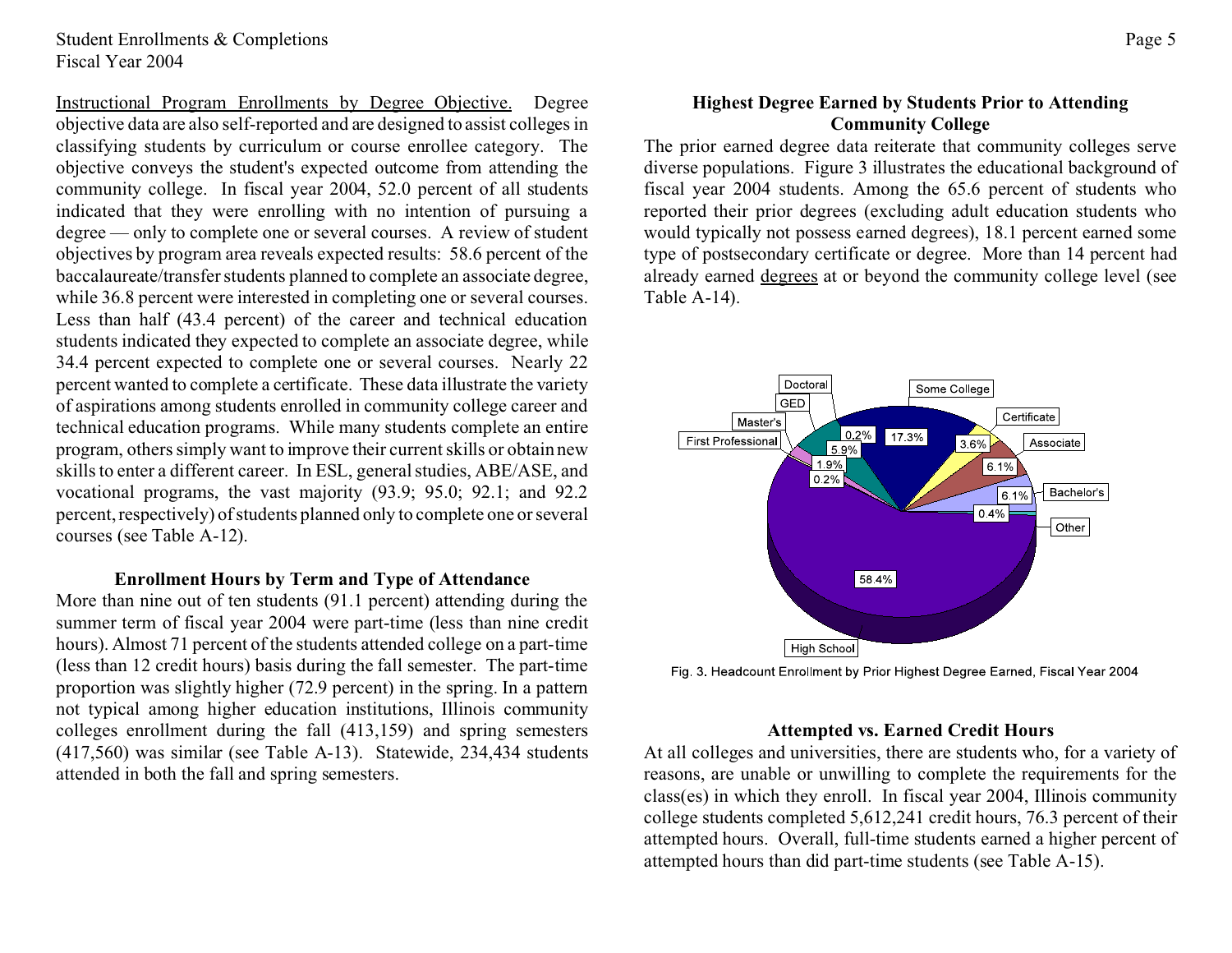Student Enrollments & Completions Fiscal Year 2004

### **Accumulated College-Level Credit Hours**

Of the 486,233 students (69.6 percent) for whom data were available, about two-thirds (66.6 percent) had accumulated less than 30 collegelevel hours (freshman level). Nearly 20 (19.8) percent had accumulated between 30 to 59 credit hours (sophomore status), and 13.6 percent earned 60 or more credit hours (See Table A-16).

#### **Grade Point Averages**

Cumulative grade point average data were available for 66.4 percent of the students enrolled in fiscal year 2004. Approximately 82.7 percent of the students had grade point averages of 2.01 or above, which is a "C" average or higher. Slightly more than 36 percent had achieved grade point averages between 2.01 and 3.00 ("C" to "B"), while 46.4 percent had achieved grade point averages in the 3.01 to 4.00 ("B" to "A") range (see Table A-17).

## **High School Graduation Percentile Rank**

High school class rank was reported for 14.4 percent of the fiscal year 2004 community college students. Of this population, 4.2 percent were in the top 10 percent of their graduating class, while 47.3 percent graduated in the top half of their class (see Table A-18).

#### **ACT Scores of Community College Students**

ACT score data were available for 12.4 percent of the students enrolled in fiscal year 2004. Slightly over 60 (60.2) percent of the students received a 19 or higher on the ACT exam. A minimum of 18 on the ACT exam is typically required for acceptance into many colleges or universities. For those fiscal year 2004 students from whom data were gathered, the average ACT score was 19.8. The median score was 20.0 (see Table A-19).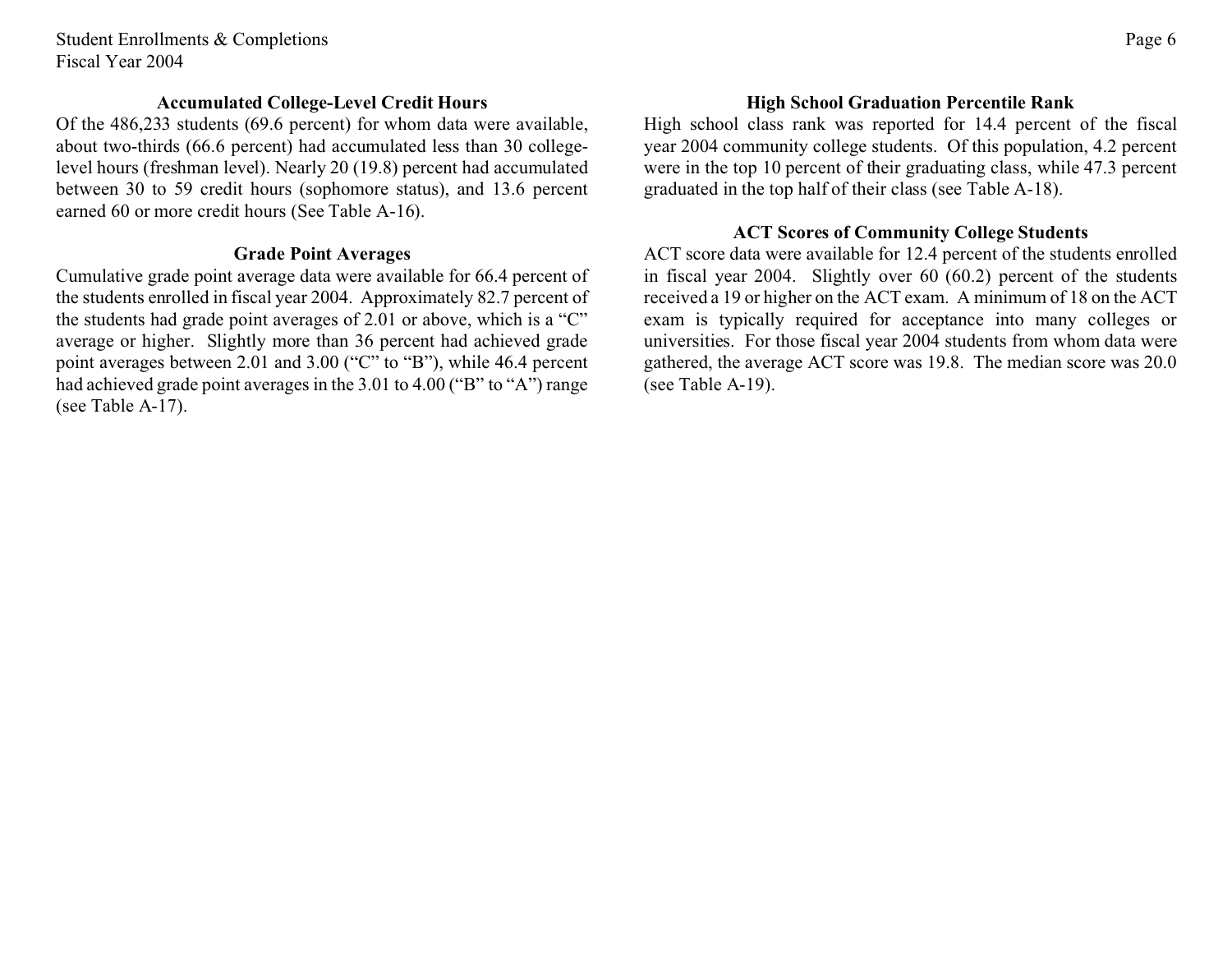## **FISCAL YEAR 2004 STUDENT NONCREDIT COURSE ENROLLMENTS**

#### **Student Noncredit Course Enrollment by Community College**

Illinois community colleges provide a wide range of noncreditinstruction to meet a variety of community needs. Table 3 contains comparative noncredit enrollment data for the last five years. Fiscal year 1994 was the first year in which annual noncredit course enrollment data were collected. Note that noncredit course enrollment figures for fiscal year 2000 through 2001 are the higher value of information generated by the Noncredit Course Enrollment Data submission (N1) or the Annual Noncredit Enrollment Survey. Beginning in fiscal year 2002, data are from the Noncredit Course Enrollment database (N1) which includes an individual record for each student.

| Table 3<br>COMPARISON OF ANNUAL NONCREDIT ENROLLMENTS<br>IN ILLINOIS PUBLIC COMMUNITY COLLEGES<br>FISCAL YEARS 2000-2004 |         |           |           |         |          |  |  |  |  |
|--------------------------------------------------------------------------------------------------------------------------|---------|-----------|-----------|---------|----------|--|--|--|--|
|                                                                                                                          | FY 00   | FY 01     | FY 02     | FY 03   | FY 04    |  |  |  |  |
| Unduplicated<br>Headcount                                                                                                | 339,351 | 313,094   | 269,249   | 277,220 | 260,374  |  |  |  |  |
| % Change                                                                                                                 | 5.7%    | $-7.7\%$  | $-14.0\%$ | $3.0\%$ | $-6.1\%$ |  |  |  |  |
| Duplicated<br>Headcount                                                                                                  | 508,145 | 448,643   | 417,946   | 406,313 | 374,291  |  |  |  |  |
| % Change                                                                                                                 | 2.4%    | $-11.7\%$ | $-6.8\%$  | $-2.8%$ | $-7.9%$  |  |  |  |  |
| Course<br>Sections                                                                                                       | 33,970  | 32,371    | 27,154    | 27,312  | 26,363   |  |  |  |  |
| % Change                                                                                                                 | $0.9\%$ | $-4.7\%$  | $-16.1\%$ | $0.6\%$ | $-3.5%$  |  |  |  |  |

SOURCES OF DATA: FY 2000 and FY 2001 higher value of Noncredit Course Enrollment Data submission (N1) or Survey. FY2002 - FY2004 Noncredit Course Enrollment Data submission (N1)

Fiscal year 2004 is the sixth year that the Illinois Community College System has undertaken data collection through a noncredit course enrollment database (N1). The transition period from the paper survey to the database is complete.

During fiscal year 2004, Illinois community colleges conducted 26,363 noncredit course sections, about 3.5 percent fewer than the previous year. This number of course offerings was well below the number offered in fiscal year 2000. From fiscal year 2000 to fiscal year 2004, the total number of course sections offered through the colleges decreased 22.4 percent.

Despite recent decreasesin course offerings, noncredit offerings continue to be an important part of college efforts to meet community and employer needs. Figure 4 indicates that student enrollments have decreased since last fiscal year. During fiscal year 2004, the unduplicated noncredit headcount (in which students are counted only once, regardless of the number of noncredit courses in which they enroll) decreased 6.1 percent. Over a longer time frame, unduplicated noncredit headcounts have decreased 23.3 percent over the last five fiscal years. The duplicatedheadcount(also known as "seatcount") during fiscal year 2004 was 7.9 percent lower than the previous fiscal year and 26.3 percent lower than five years earlier.

The number of noncredit course offerings and enrollments at the community colleges varies from year to year, depending on the needs of the surrounding communities. Comparisons of fiscal year 2000 through fiscal year 2004 noncredit headcount enrollments and course sections conducted for each community college are provided in Appendix Tables B-1, B-2, and B-3.

Reasons for the recent declines in noncredit activity and participation vary by locality. Part of the reason for these declines may be traced to the economy. The state and national economy has been in a recessionary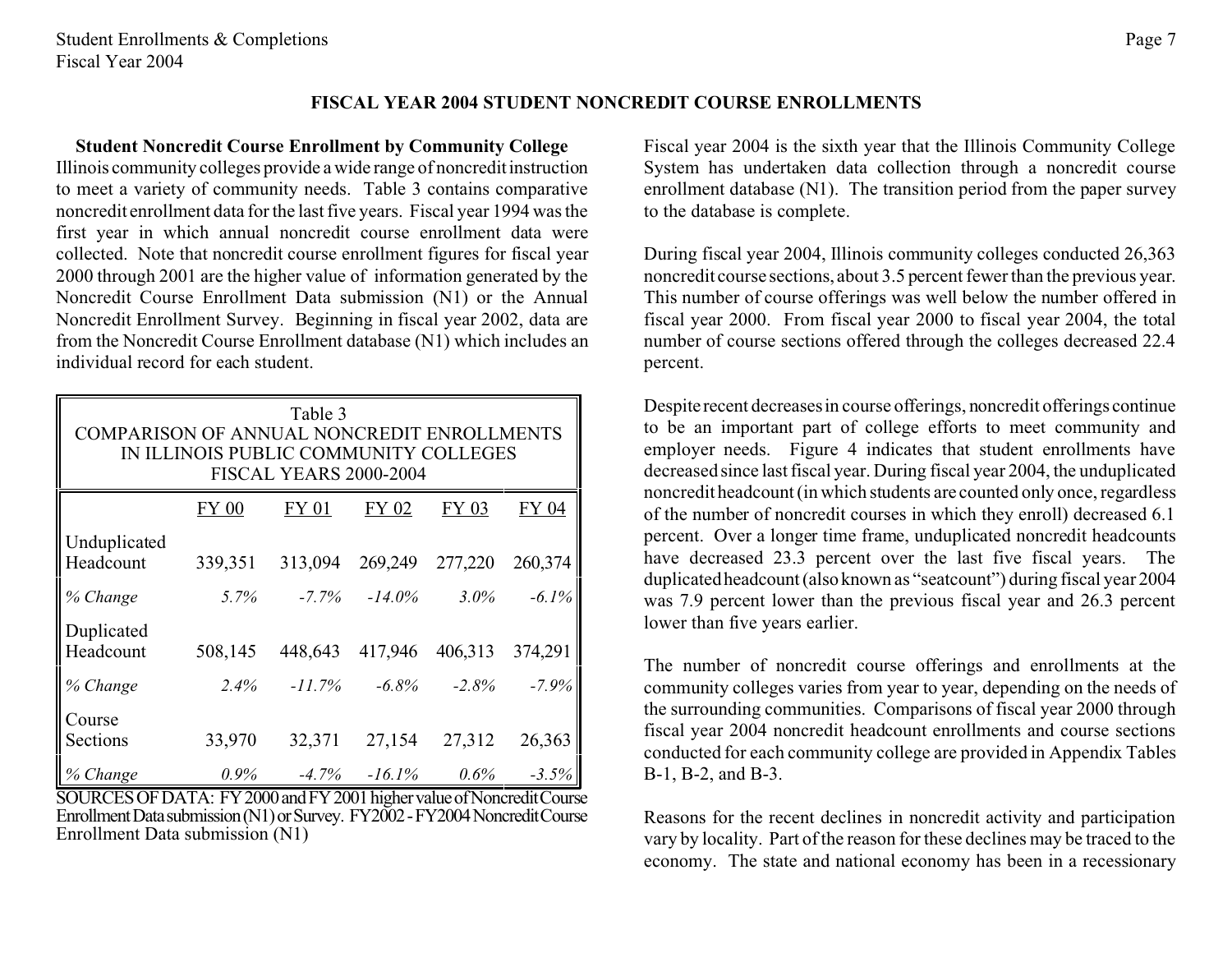## Student Enrollments & Completions Fiscal Year 2004



Fig. 4. Noncredit Course Enrollments, FY2000-2004

period over the last four years. Some individuals and businesses have fewer discretionary funds and are searching for ways to cut their expenses. Additionally, selected colleges may still be encountering some resistence from participants in noncredit courses about providing complete information to create the Noncredit Course Enrollment Data submission (N1). Likewise, noncredit coursework is offered by multiple entities within each college. Reportingmay be more complete from some entities within the college than others. Records were not added to the noncredit database unless the category of activity information was supplied – business/industry contract; professional/vocational development; personal/social development; and youth programs. The noncredit database requires more detailed reporting.

#### **Characteristics of Noncredit Students**

College officials are recognized for the substantial effort they put into collecting these detailed data on noncredit students. Due to extensive work by college officials, sufficient information is available to provide additional information about the characteristics of the students enrolled in noncredit coursework at community colleges. Yet, there tends to be more unknown/unreported information in the noncredit submission than in the credit data. Cited percentages among noncredit enrollments are based on the reported (known) data. Student characteristic information is based on unduplicated counts. Information pertaining to course offerings is based on duplicated counts, since course attributes change.

Noncredit Student Gender. Similar to the distribution for credit programs, female students accounted for 57.1 percent of 2004 noncredit enrollments for which gender data were reported. Approximately one in ten students did not provide gender data. Gender data by category of activity show that most missing gender information was among individuals enrolled in personal and social development courses (see Table B-4).

Noncredit Student Ethnic Origin. Racial/ethnic reporting among noncredit students was less complete than among credit students, as nearly one-third (30.1 percent) of noncredit records were missing racial/ethnic data. Minority students accounted for nearly one-quarter (24.6 percent) of the individuals enrolled in noncredit programs who supplied racial/ethnic data. In credit programs during the past five years, minorities accounted for an average of about one-third of the student population. Availablenoncreditdata indicatedthe following racial/ethnic distribution: White(75.5 percent), Black (11.0 percent), Hispanic (8.0) percent), Asian (4.5 percent), Alien (0.8 percent), and American Indian (0.3 percent) (see Table B-5).

Noncredit Student Age. Based on available data, the average age of students enrolled in noncredit coursework during fiscal year 2004 was 37.1 years and the median age was 36.8 years. Age information was missing for just over one-quarter (26.0 percent) of noncredit students. As depicted in Figure 5, available data indicated that during 2004 noncredit programming served a more mature clientele than credit courses. Onehalf (50.1 percent) of noncredit students were 40 years of age or above. One-third (33.4 percent) of noncredit students were between 40 and 55 years of age and another 28.7 percent were age 25 and 39. Just over onefifth (21.3 percent) of noncredit students were under 25 years of age (see Table B-6).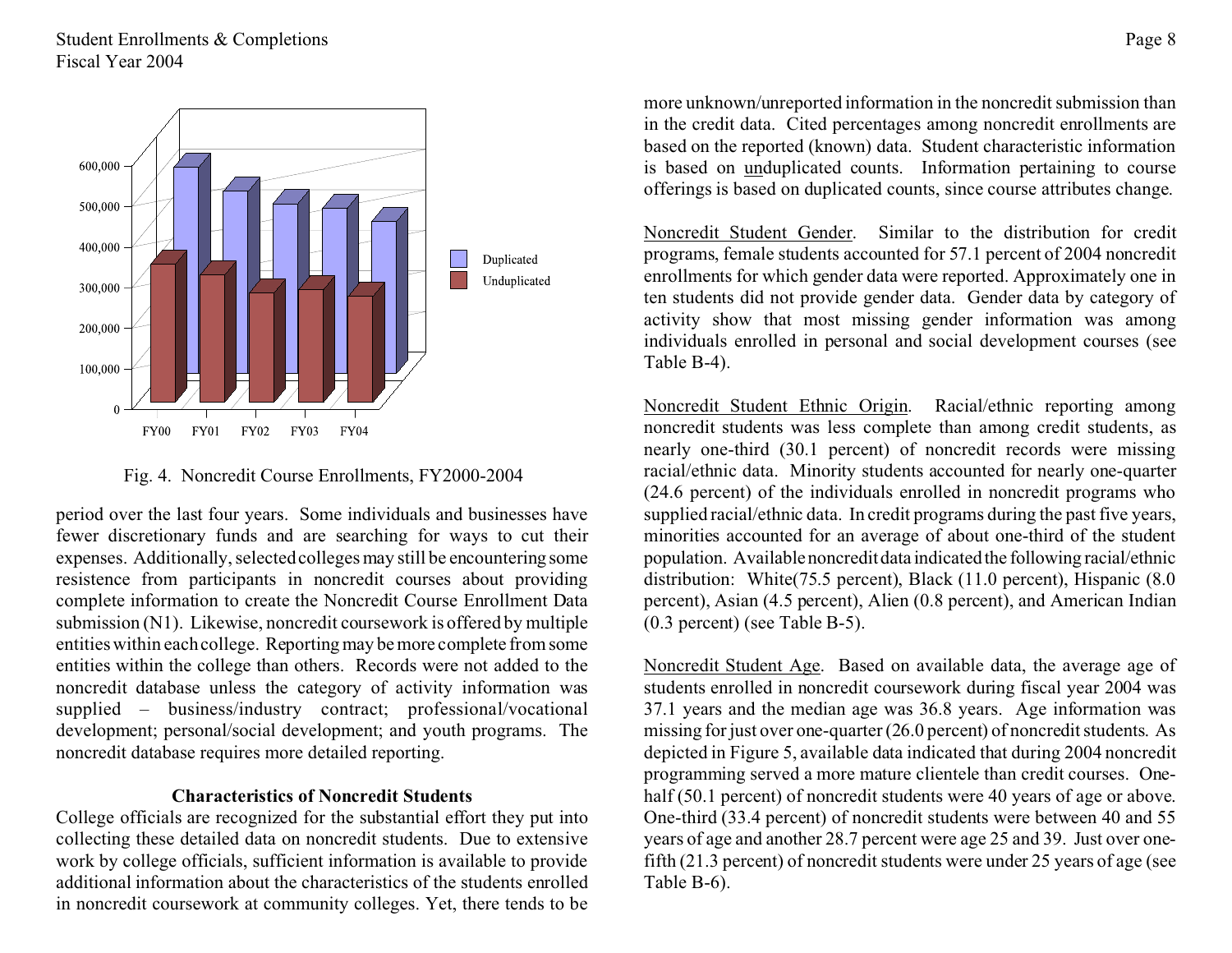

Fig. 5. Age Distribution of Noncredit Students, FY 2004

#### **Noncredit Category of Activity (Duplicated)**

For state reporting purposes, noncredit coursework is grouped into four broad categories: Business and Industry Contract, Professional/ Vocational Development, Personal and Social Development, and Youth Programs. Records were not added to the database unless the category of activity information was supplied. Duplicated noncredit enrollment counts are used in the category of activity information depicted in Figure 6 (also see Table B-12).

Based on a duplicated count, 54.1 percent of the noncredit offerings were in the personal and social development category. Personal and social development programming is an important community service provided by the colleges. Typically, these courses are offered as long as demand is sufficient to at least cover the cost of course delivery. Nearly one-third (29.8 percent) of the noncredit coursework was dedicated to developing workplaceskills: professional/vocational(20.6 percent) and business and

industry contractual training (9.2 percent). These courses meet the needs of area residents who are interested in acquiring specific new skills without earning academic credit. Providing customized training is an important economic development activity in which colleges tailor instruction to the specific needs of local employers. Illinois community colleges are relied upon extensively to develop and deliver coursework addressing the unique training requirements of area businesses, industries, and governmental organizations. The remaining 16.2 percent helped serve the needs of youth in the community (i.e., academic enrichment activities, athletic skills building, study skills, etc.).



Fig. 6. Category of Activity for Noncredit Course Enrollments (Dup), FY 2004

## **Largest Noncredit Offerings (Duplicated)**

Two-digit classification of instructional program (CIP) codes provide additional information about the areas where noncredit instruction were provided. Percentages cited are based on known CIP codes.

Across all categories of activity, eight programs (two-digit CIP) had over 8,000 noncredit students enrolled. These eight program areas accounted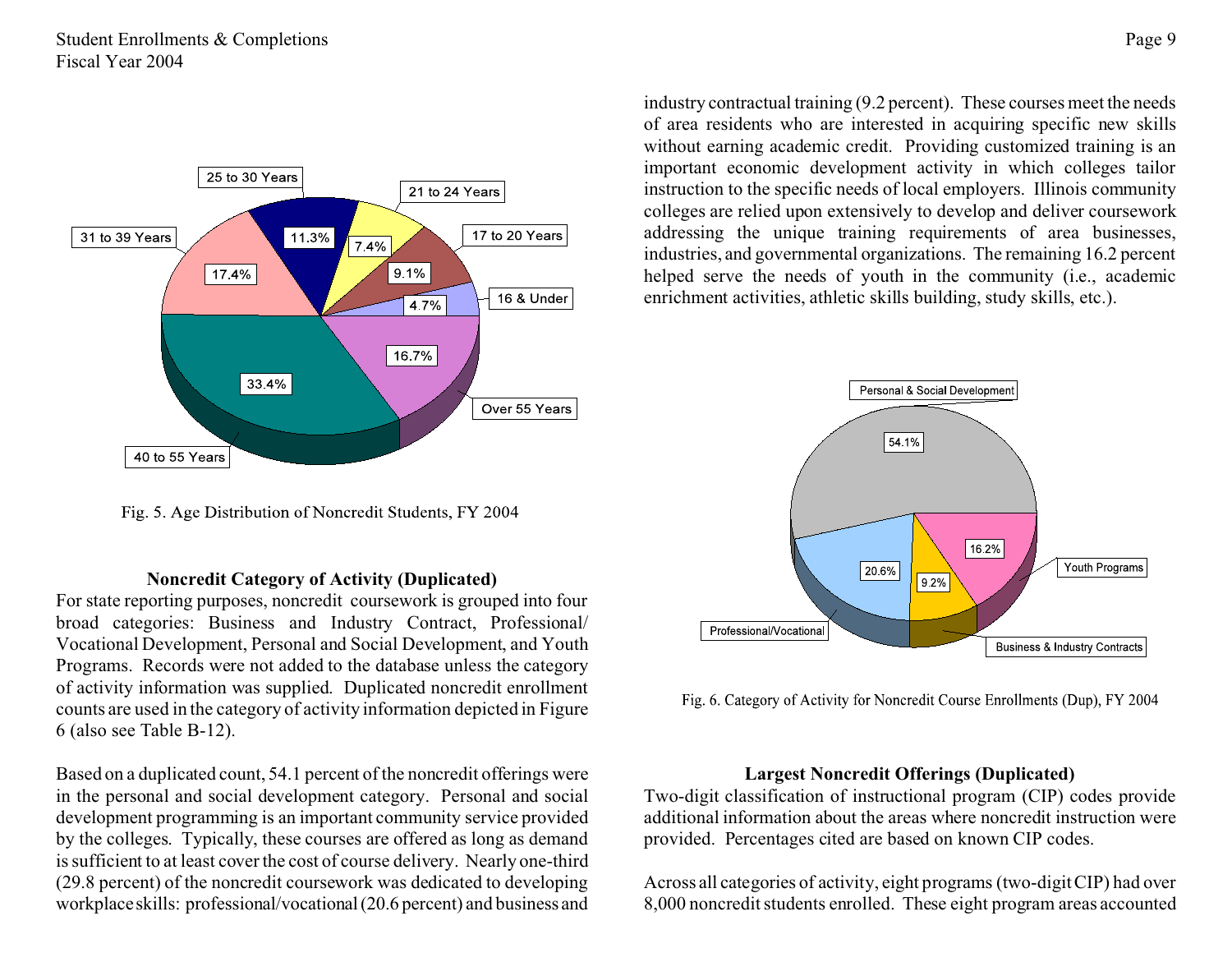Student Enrollments & Completions Fiscal Year 2004

for nearly two-thirds (65.2 percent) of the students enrolled in noncredit courses where CIP data were reported. Thirty-eight percent of the enrollments were in work-related programs: business management (19.2 percent), transportation workers (10.1 percent), health professions (4.7 percent) and computer information systems (4.0 percent). The two largest programs, each enrolling over 50,000 students were in the following areas: leisure and recreation (31.7 percent) and self improvement (21.8 percent). Basic skill development accounted for 4.9 percent of those enrolled in these eight programs (see Table B-7).

**Noncredit Enrollment Distribution by Site/Location (Duplicated)** For state reporting purposes, five broad instructional site locations have been identified: Main Campus, Off-campus College Owned, Off-campus College-leased, Community Based, and Business Based. Acquiring more complete information about community college facility utilization and needs was one of the underlying reasons for collecting more detailed noncredit data. Complete data were available on the instructional site and Figure 8 shows that most enrollment occurred on main college campuses (See Table B-8).



Fig. 7. Largest Noncredit Offerings (Dup), FY 2004



Fig. 8. Noncredit Distribution by Site/Location, FY 2004

Furtherinformation about the differences between the categories follows. Community-based sites are rented or leased, with site maintenance and upkeep the responsibility of the organization furnishing the space. Offcampus college-leased sites are controlled by the college, with site maintenance and upkeep the responsibility of the college. Off-campus college-owned facilities are college-controlledbranchor extension center sites located away from the main campus. Business-based sites are provided by businesses who contract for training services.

#### **Noncredit Term of Attendance (Duplicated)**

Term of enrollment was provided for all noncredit coursework for fiscal year 2004 (see Table B-9). The distribution of enrollments by term was as follows: spring (40.2 percent), fall (31.5 percent), summer (26.4 percent), and winter (1.9 percent). Overall, the distribution is similar to fiscal year 2004 credit offerings with somewhat higher summer noncredit activity and lower fall noncredit enrollments.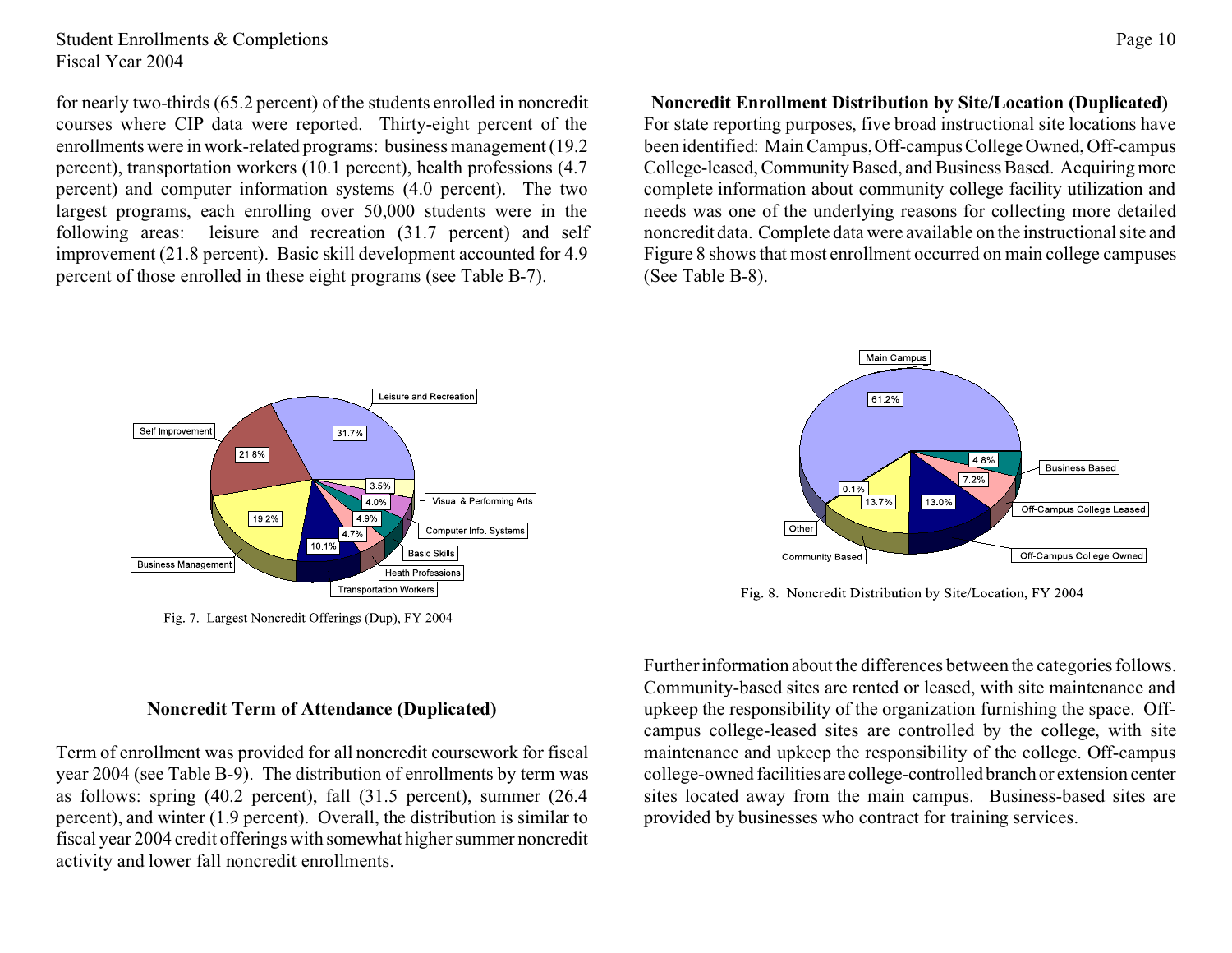#### **FISCAL YEAR 2004 COMPLETIONS**

## **Degrees and Certificates Awarded by Community College**

The number of collegiate-level degrees and certificates awarded to Illinois community college students in fiscal year 2004 totaled 47,986. Table 4 contains comparative completion data for the last five years. The number of degrees and certificates awarded increased by 5.9 percent over fiscal year 2003. Compared to fiscal year 2000, the total number of fiscal year 2004 completions increased 37.9 percent.

Table C-1 in the appendix provides a comparison of fiscal year 2000 through fiscal year 2004 duplicated completions for each community college. Compared to last year, among the 48 colleges, 27 experienced increases in degree and certificate awards, while 17 exhibited decreases in the past year. Four colleges experienced little or no change.

| Table 4<br>SUMMARY COMPARISON OF ANNUAL COMPLETIONS<br>IN ILLINOIS PUBLIC COMMUNITY COLLEGES<br><b>FISCAL YEARS 2000 - 2004</b> |                                                |          |         |        |         |  |  |  |  |
|---------------------------------------------------------------------------------------------------------------------------------|------------------------------------------------|----------|---------|--------|---------|--|--|--|--|
| FY 02<br>FY 03<br>FY 04<br>FY 01<br>FY 00                                                                                       |                                                |          |         |        |         |  |  |  |  |
| Trans/Gen Assoc/<br><b>Gen Studies</b>                                                                                          | 13,919                                         | 13,787   | 13,580  | 14,475 | 14,906  |  |  |  |  |
| % Change                                                                                                                        | $0.5\%$                                        | $-0.9\%$ | $-1.5%$ | 6.6%   | $3.0\%$ |  |  |  |  |
| Career & Tech Ed                                                                                                                | 20,881                                         | 24,633   | 25,366  | 30,854 | 33,080  |  |  |  |  |
| % Change                                                                                                                        | $6.0\%$                                        | $18.0\%$ | $3.0\%$ | 21.6%  | 7.2%    |  |  |  |  |
| <b>TOTALS</b>                                                                                                                   | 47,986<br>34,800<br>38,420<br>38,946<br>45,329 |          |         |        |         |  |  |  |  |
| % Change                                                                                                                        | 3.8%                                           | 10.4%    | $1.4\%$ | 16.4%  | 5.9%    |  |  |  |  |

SOURCE OF DATA: Annual Enrollment and Completion (A1) Records.

## **Degrees and Certificates Awarded by Program Categories**

Of the 47,986 completions during fiscal year 2004, 68.9 percent were career and technical education degrees or certificates. Baccalaureate/ transfer degrees accounted for 29.2 percent of all the collegiate-level completions. Among these baccalaureate/transfer degrees, the associate in arts degree was most commonly awarded (61.0 percent). Almost one third (31.1 percent) of the baccalaureate/transfer degrees earned were associate in science degrees. The proportion of AA degrees granted has been remarkably stable over the past five years. The total number of transfer degrees awarded increased 3.1 percent from last fiscal year (14,022 in FY 2004 versus 13,599 in FY 2003). Overall, the number of baccalaureate/transfer degrees awarded in fiscal year 2004 increased moderately from fiscal year 2000 (9.1 percent).

Overall career and technical education completions are up 7.2 percent compared to last year. Further examination of career and technical education degrees and certificates awarded in fiscal year 2004 shows that 26.4 percent were associate in applied science degrees. The number of associate in applied science degrees increased 2.8 percent since fiscal year 2003. More than one-half (56.8 percent) of the career completions were for certificates of less than one year. There was a moderate increase in the number of vocational skills certificates awarded in fiscal year 2004 (15.2 percent; 38 additional certificates). A longer term comparison of fiscal year 2004 career and technical education completions to those awarded five years earlier reveals that the total number of awards increased by 58.4 percent. A closer look shows that this is due to the substantial increase in short-term certificates (11,352 students or 152.5 percent). The number of long-term certificates awarded also increased (15.5 percent), but much less dramatically. Between fiscal years 2000 and 2004, there was an overall increase in associate in applied science degrees (1.7 percent) and no change in vocational skills certificates awarded.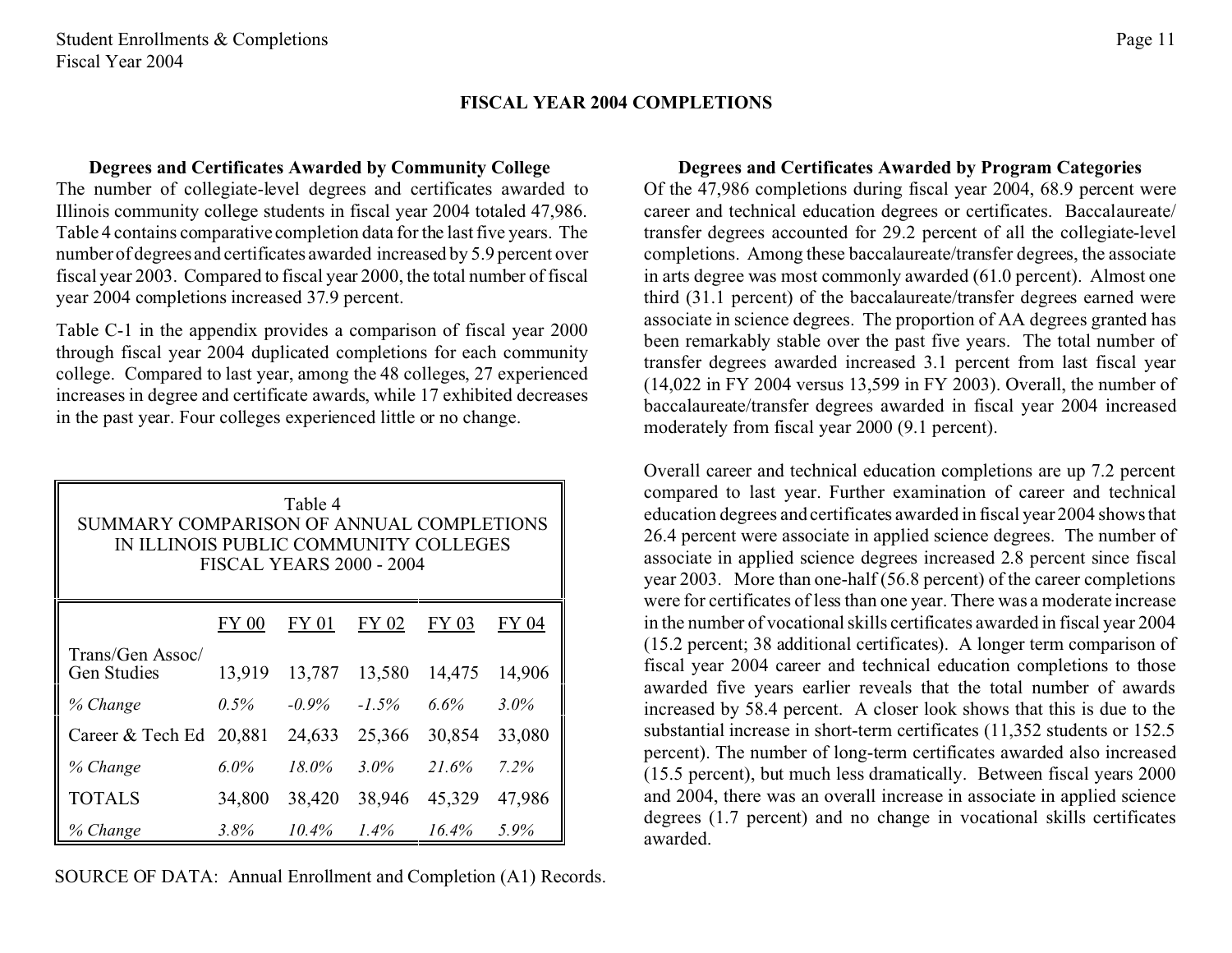Student Enrollments & Completions Fiscal Year 2004

#### **Summary of Graduates by Degree Categories**

Gender of Graduates by Degree Category. During fiscal year 2004, female students earned nearly six out of ten degrees and certificates (57.0 percent). The three degrees and certificates attained by the highest proportion of females were the associate in arts (63.8 percent), associate in applied science (66.2 percent), and vocational skills certificate (71.5 percent). Although small in overall number (103), associate in engineering science — one of the newest degree programs in the Illinois Community College System — had the highest proportion of male graduates (81.6 percent). Certificates of less than one year were the specific award category with the largest number of male graduates (9,546). The male/female distribution within the baccalaureate/transfer degree and career and technical education degree and certificate areas drive the overall gender proportion (see Table C-3).

Racial/Ethnic Origin of Graduates by Degree Category. Thirty percent of all degrees and certificates in fiscal year 2004 were awarded to minority (nonwhite) students. Twenty percent of all fiscal year 2004 baccalaureate/transfer degrees were earned by minority students, the majority of which were associate in arts degrees (71.2 percent), while 25.7 percent were associate in science degrees. The overall proportion of minority baccalaureate/transfer completers was similar to last year (68.8 percent associate in arts and 26.3 percent associate in science). More than four times as many minority graduates completed career and technical education degrees and certificates (11,242) than baccalaureate/ transfer degrees (2,724). Almost twice as many Black students (7,229) completed collegiate-level programs than did Hispanic students (3,917) in fiscal year 2004 (see Table C-4). Figure 8 illustrates the distribution of minority students who successfully completed degree programs in the Illinois Community College System during fiscal year 2004.

Age of Graduates by Degree Category. Twelve percent of all completers were in the under 21 year old age group. These graduates were predominately (52.0 percent) in career and technical education programs. The 21-24 age group accounted for 30.7 percent of all graduates, while the 25-30 and 31-39 age groups accounted for 18.4 and 17.5 percent, respectively. Nearly 41 percent of students 30 and under completed baccalaureate/transfer degrees, while only 11.1 percent of graduates over

the age of 30 completed baccalaureate/transfer programs. More than four out of five (86.6 percent) graduates over 30 earned career and technical education degrees and certificates. In general, the proportion of career and technical education graduates increased as age advanced (see Table C-5).



Fig. 8. FY 2004 Associate Degrees Earned by Minority Students

Intent of Graduates by Degree Category. Self-reported intent data disclose the primary goal a student wants to achieve as a result of his/her studies. The community colleges examine current intent versus student intent at the time of initial enrollment at the college. In these analyses, current intent (when available) was analyzed to reflect the changing needs and desires of the community college student. Only 74.6 percent of students who attained a baccalaureate/transfer degree in fiscal year 2004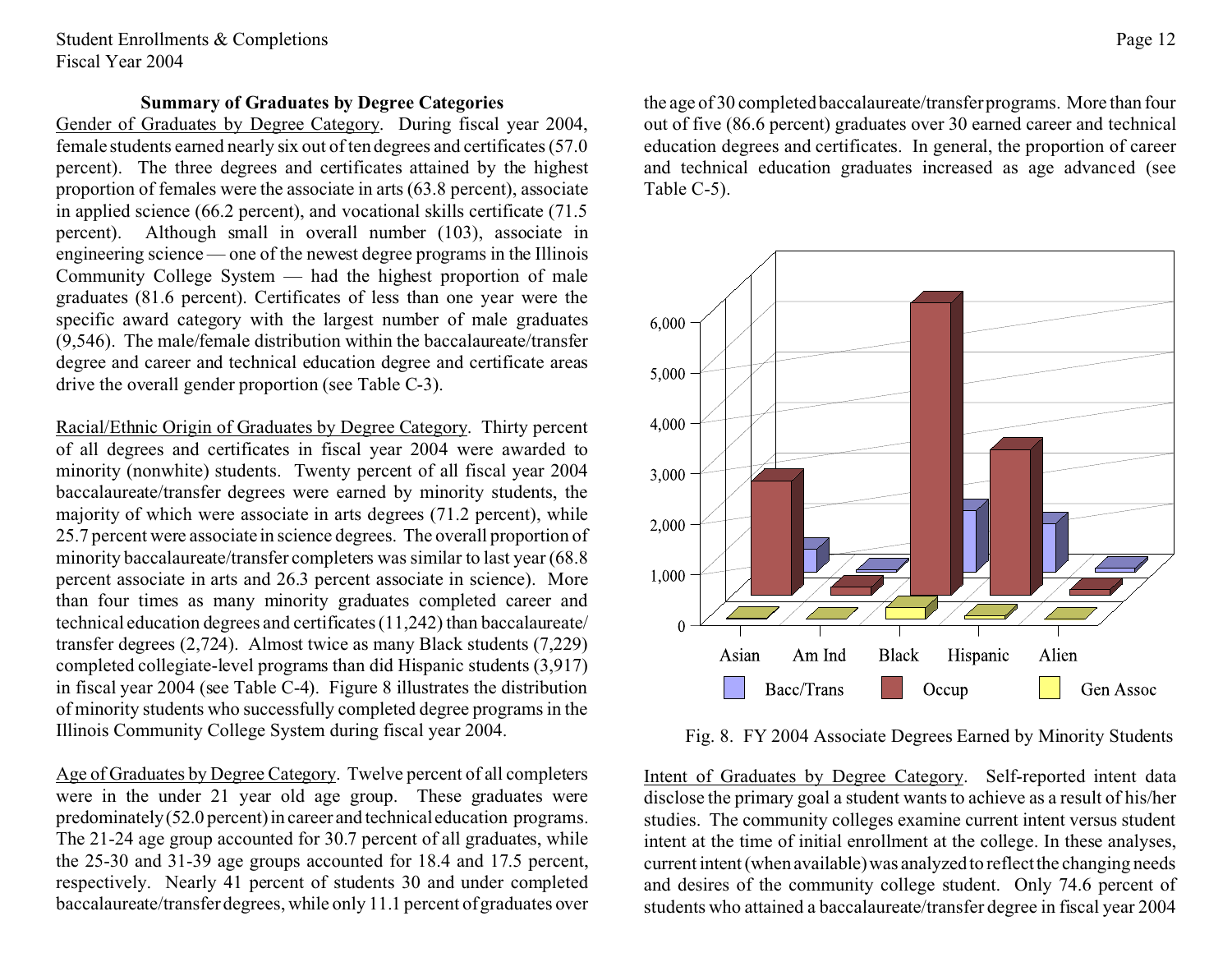Student Enrollments & Completions Fiscal Year 2004

indicated that they intended to prepare for transfer to a four-year institution. Just over one-tenth (10.4 percent) of these successful students indicated a desire to prepare for a job immediately after community college or to improve present job skills — intent that would most often be associated with seeking a career and technical education degree or certificate. Likewise, only 63.2 percent of those students who attained a career and technical education degree or certificate indicated they were preparing for a job immediately after completing community college or improving present job skills. One-fifth (20.0 percent) of the career and technical education graduates indicated that they were preparing for transfer to a four-year institution. Pursuing a career and technical education degree does not preclude a student from transferring to a fouryear institution (see Table C-6).

Page 13

Degree Objective of Graduates by Degree Category. The self-reported degree objective provides an indication of the student's expectedoutcome from attending the community college, and one might anticipate that they would mirror student completion patterns. More than three-quarters (79.6) percent) of the students who earned baccalaureate/transfer degrees in fiscal year 2004 indicated that they enrolled with a desire to complete an associate degree. However, 16.7 percent indicated that they wanted to complete only one or several courses and were not pursuing a degree. A review of career and technical education graduates reveals the same pattern; 77.8 percent of the career and technical education students who earned an associate in applied science degree had listed completing an associate degree as their objective, but 21.9 percent of the students who had planned to only complete one or several courses or a certificate ended up surpassing their goal by earning an associate in applied science degree (see Table C-7).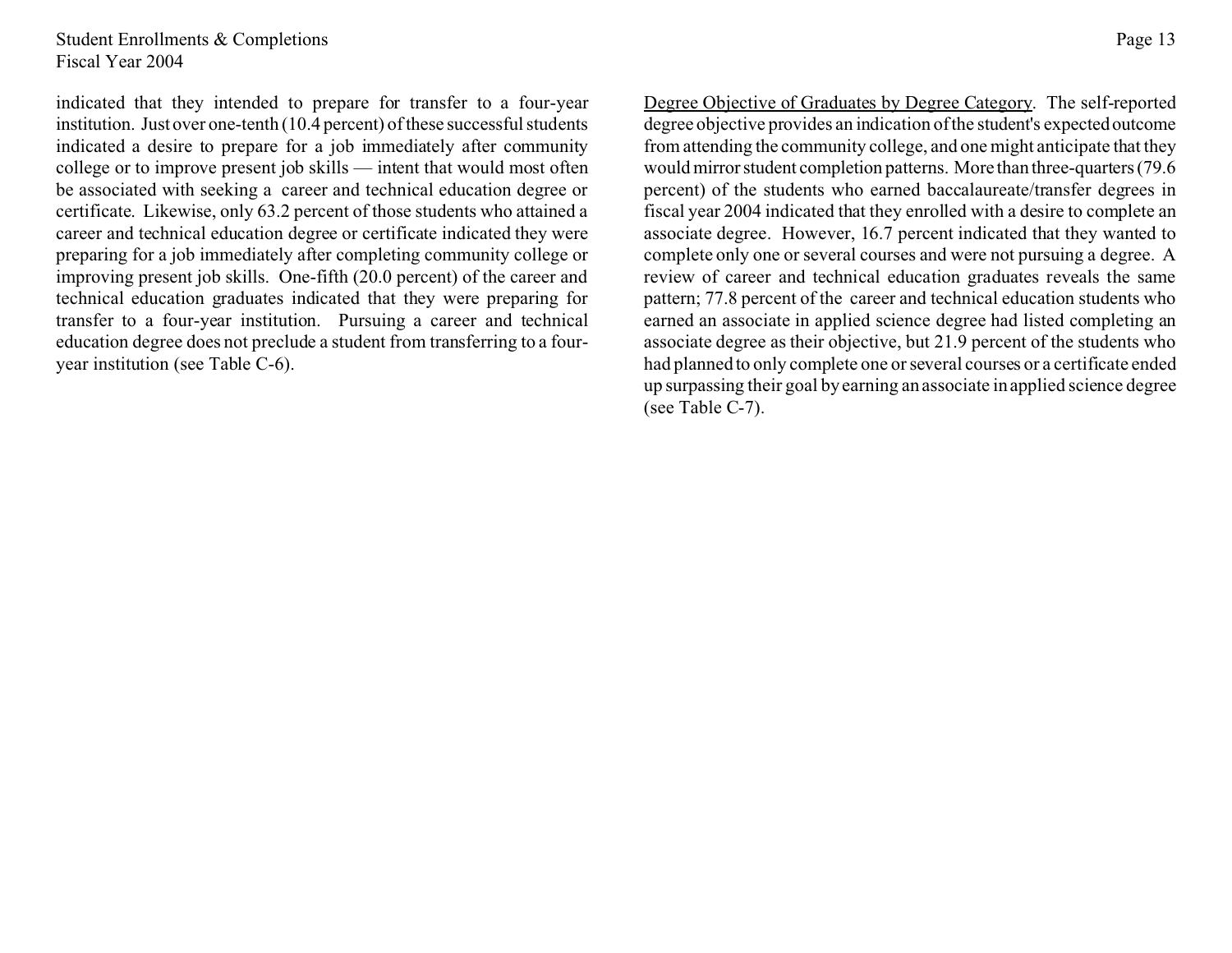#### **SUMMARY**

As indicated by the demographic data presented in this report, the Illinois Community College System serves a diverse student clientele through a variety of credit and noncredit programs and courses. For students enrolled in credit coursework, more than half are female (55.9 percent), more than one-third are of minority ethnicity (35.8 percent), and more than a third of students are 31 years of age or above (38.6 percent). Available information on students enrolled in noncredit courses show nearly identical gender representation (57.1 percent female), less minority participation with about one-quarter minority students in noncredit coursework, and participation by a more mature population in noncredit courses with just over two-thirds of the students 31 years of age or above.

In the past year, there was a slight increase of 0.8 percent in credit enrollment in the community college system. However, coupled with a decrease of 6.1 percent in noncredit enrollment, there was an overall decline of 1.2 percent in combined community college enrollment. The economic climate in fiscal year 2004 is one factor influencing the noncredit enrollment decline. In tight economic times, some individuals and businesses have fewer discretionary funds and are searching for ways to reduce their expenses. In the long run, investing in education and training makes sense for both individuals and employers.

In fiscal year 2004, community colleges as a whole experienced an increase in completions (5.9 percent) compared to last year. Remarkably, this is the fifth consecutive year of increase in the number of community college system graduates. Of the 47,986 completions during fiscal year 2004, 49.3 percent were associate degrees, and 50.7 percent were certificates. Fiscal year 2004 was the first time that certificates awarded outnumbered associate degrees. In an era of increased accountability, fully capturing and reporting graduates through the Annual Enrollment and Completion Submission (A1) is becoming increasingly important. At the same time, it is recognized that there are individuals served by community colleges who attend with an exclusive interest in completing particular courses to provide specific skills for success in their chosen field. Fiscal year 2004 data show that 52.0 percent of all students identify

themselves as not pursuing a formal award. Approximately 34.4 percent of the career and technical education students reported attending to complete one or several courses. Yet, there are individuals attending community colleges who meet certificate and sometimes degree requirements, but either do not recognize that they have done so or do not file the necessary paperwork to receive their formal academic award. To promote student success, each achievement should be recognized as it is accomplished.

Systemwide over the past two years, in conjunction with a Postsecondary Perkins initiative, community colleges have been undertaking projects to develop, implement, or expand upon local computerized automated degree and certificate audit systems. These efforts will continue through the next fiscal year. Results of these systemwide efforts are contributing to positive results as the number of certificates awarded has nearly doubled over the past five fiscal years. Over the same time period, the system has seen an increase of nearly 38 percent in the total number of certificates and degrees awarded. Computerized certificate and degree audits are useful in recognizing student accomplishments and helping students reach their goals. The implementation of automated degree audits has an up-front cost and requires an ongoing commitment to keep these computerized systems updated as degree and certificate requirements can change frequently and the list of permitted electives tends to be extensive. Yet, investing in processes that promote student success and student outcomes are a priority for community colleges.

Overall, the large number of students served through credit and/or noncredit courses affirms that the Illinois Community College System continues to adapt to the evolving educational needs of the communities each college serves. Recognizing and encouraging student progress and outcomes is a priority. Student completions are being captured more fully. Ongoing efforts to promote degree and certificate completion for students with an interest in earning a formal academic award is paying dividends for students, area employers, and the colleges. The number of community college system graduates has increased for each of the past five years.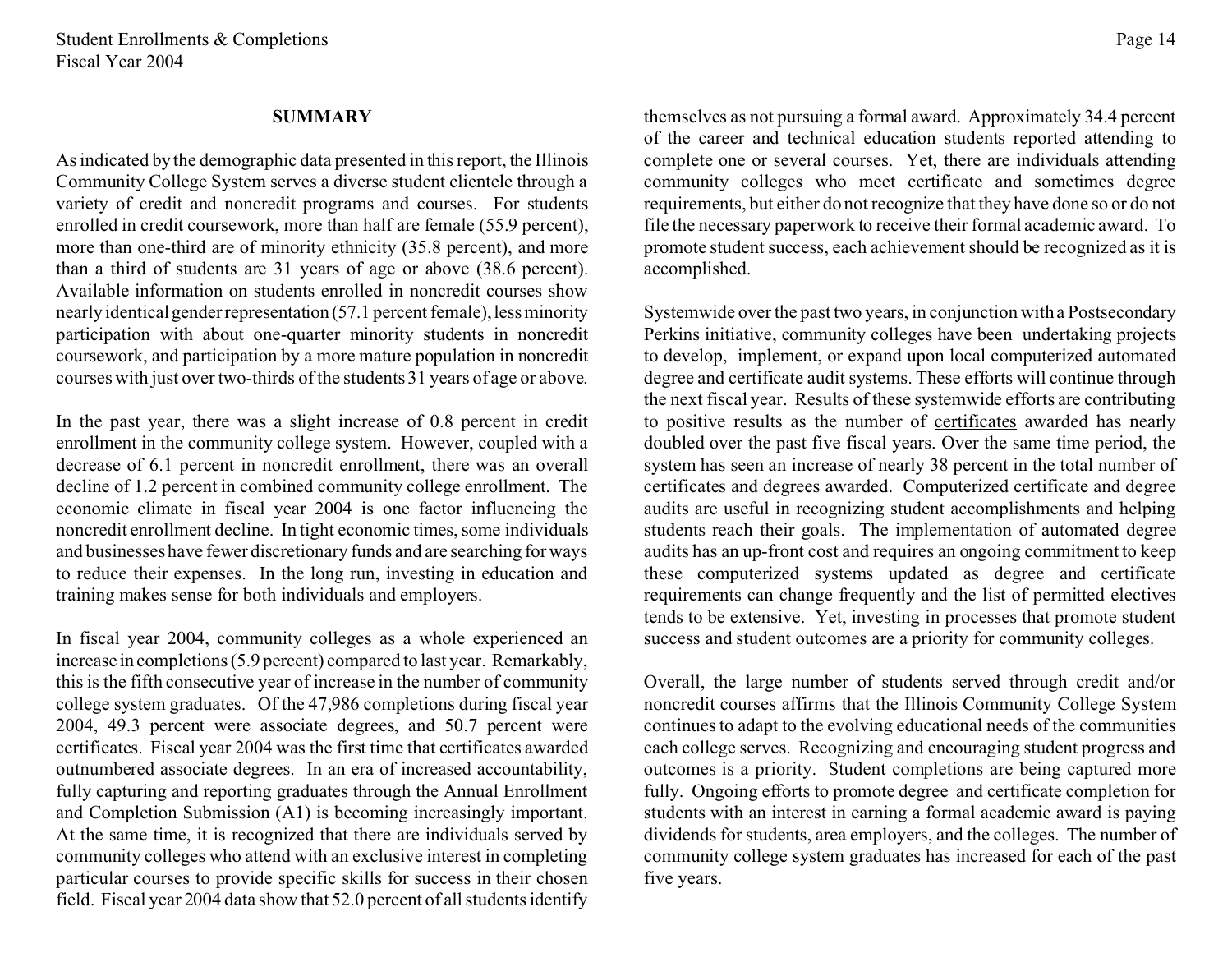Student Enrollments & Completions Fiscal Year 2004

Appendix A

# **CREDIT ENROLLMENT DATA TABLES**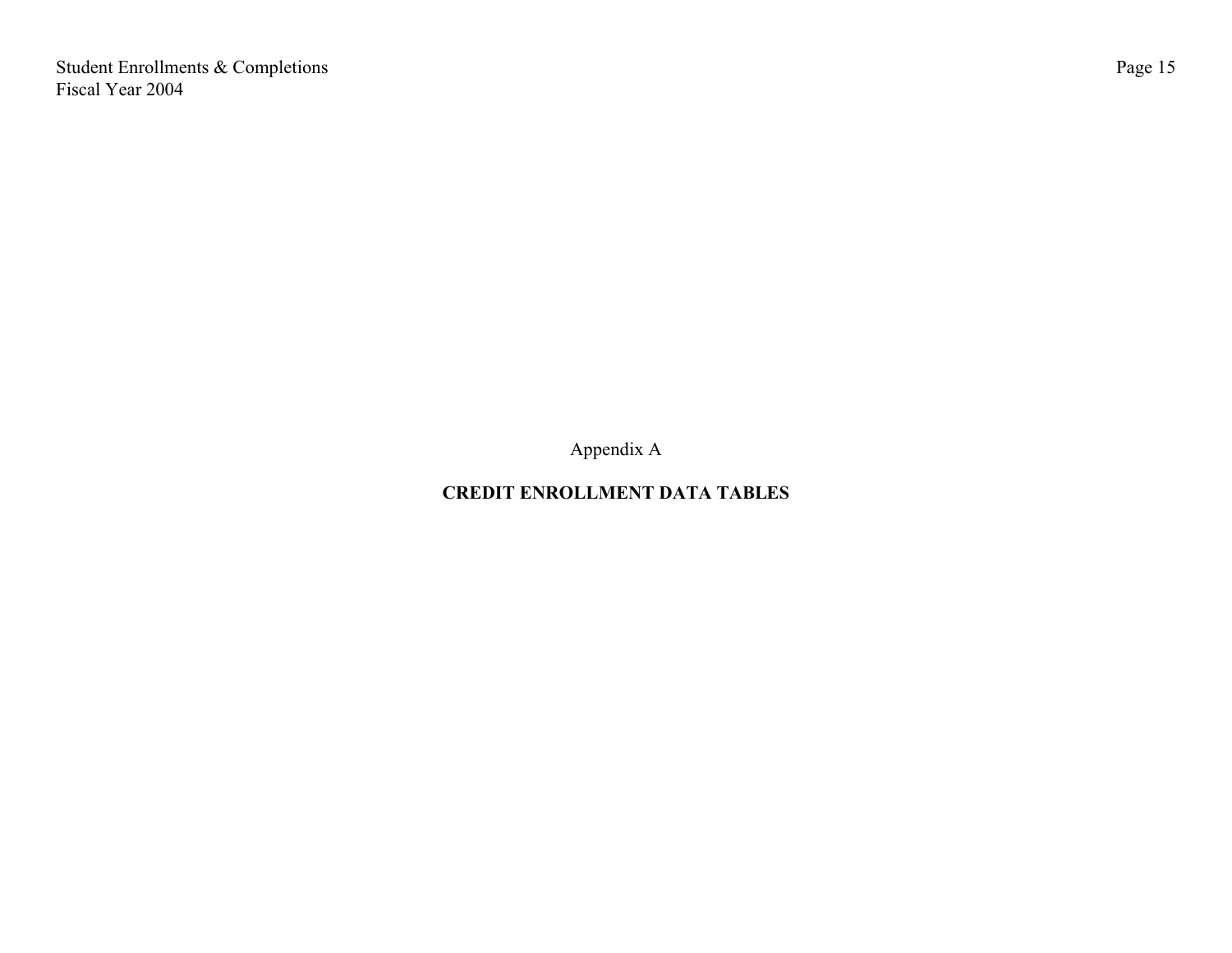#### Illinois Community College Board Table A-1 SUMMARY COMPARISON OF ANNUAL CREDIT HEADCOUNT ENROLLMENTS BY COLLEGE, FISCAL YEARS 2000 - 2004

| Dist. |                         | FY 2000    | FY 2001    | FY 2002    | FY 2003    | FY 2004   | % Change  | % Change  |
|-------|-------------------------|------------|------------|------------|------------|-----------|-----------|-----------|
| No.   | District/College        | Headcount  | Headcount  | Headcount  | Headcount  | Headcount | 2000-2004 | 2003-2004 |
| 503   | <b>Black Hawk</b>       | 13,143     | 12,291     | 13,084     | 12,674     | 12,877    | $-2.0%$   | 1.6 %     |
| 508   | Chicago                 | (122, 663) | (121, 975) | (121, 330) | (119, 675) | (115,800) | $(-5.6)$  | $(-3.2)$  |
| 06    | Daley                   | 15,854     | 15,790     | 16,875     | 17,177     | 17,469    | 10.2      | 1.7       |
| 01    | Kennedy-King            | 12,366     | 11,786     | 10,159     | 10,206     | 10,508    | $-15.0$   | 3.0       |
| 03    | Malcolm X               | 16,959     | 17,430     | 17,489     | 16,619     | 15,360    | $-9.4$    | $-7.6$    |
| 05    | Olive-Harvey            | 12,223     | 10,517     | 10,416     | 9,965      | 9,337     | $-23.6$   | $-6.3$    |
| 04    | Truman                  | 29,113     | 30,036     | 30,305     | 29,311     | 27,708    | $-4.8$    | $-5.5$    |
| 02    | Washington              | 16,701     | 16,299     | 15,905     | 15,720     | 15,827    | $-5.2$    | 0.7       |
| 07    | Wilbur-Wright           | 19,447     | 20,117     | 20,181     | 20,677     | 19,591    | 0.7       | $-5.3$    |
| 507   | Danville                | 4,625      | 4,814      | 5,659      | 5,780      | 7,686     | 66.2      | 33.0      |
| 502   | DuPage                  | 52,754     | 53,395     | 54,746     | 54,501     | 54,825    | 3.9       | 0.6       |
| 509   | Elgin                   | 17,832     | 18,836     | 18,263     | 18,172     | 19,476    | 9.2       | 7.2       |
| 512   | Harper                  | 24,353     | 25,208     | 24,947     | 24,954     | 25,869    | 6.2       | 3.7       |
| 540   | Heartland               | 6,259      | 6,564      | 7,077      | 7,700      | 7,530     | 20.3      | $-2.2$    |
| 519   | Highland                | 6,466      | 6,836      | 6,271      | 6,134      | 5,730     | $-11.4$   | $-6.6$    |
| 514   | <b>Illinois Central</b> | 18,981     | 18,893     | 18,809     | 19,393     | 19,699    | 3.8       | 1.6       |
| 529   | Illinois Eastern        | (24, 204)  | (24, 228)  | (24, 516)  | (27, 689)  | (27, 866) | (15.1)    | (0.6)     |
| 04    | Frontier                | 6,209      | 6,651      | 6,638      | 7,397      | 7,470     | 20.3      | 1.0       |
| 01    | Lincoln Trail           | 2,109      | 1,987      | 2,042      | 2,373      | 2,365     | 12.1      | $-0.3$    |
| 02    | <b>Olney Central</b>    | 2,332      | 2,876      | 2,759      | 2,829      | 2,974     | 27.5      | 5.1       |
| 03    | Wabash Valley           | 13,554     | 12,714     | 13,077     | 15,090     | 15,057    | 11.1      | $-0.2$    |
| 513   | <b>Illinois Valley</b>  | 7,188      | 7,129      | 7,244      | 7,476      | 7,350     | 2.3       | $-1.7$    |
| 525   | Joliet                  | 18,690     | 19,826     | 20,385     | 22,558     | 22,254    | 19.1      | $-1.3$    |
| 520   | Kankakee                | 9,066      | 8,762      | 8,434      | 9,106      | 8,720     | $-3.8$    | $-4.2$    |
| 501   | Kaskaskia               | 5,651      | 5,319      | 6,383      | 7,498      | 8,958     | 58.5      | 19.5      |
| 523   | Kishwaukee              | 6,381      | 6,535      | 6,911      | 7,145      | 7,249     | 13.6      | 1.5       |
| 532   | Lake County             | 25,239     | 24,876     | 25,710     | 26,402     | 26,729    | 5.9       | 1.2       |
| 517   | Lake Land               | 12,721     | 13,522     | 14,129     | 14,321     | 15,756    | 23.9      | 10.0      |
| 536   | Lewis & Clark           | 10,451     | 10,665     | 11,900     | 11,620     | 11,745    | 12.4 %    | 1.1%      |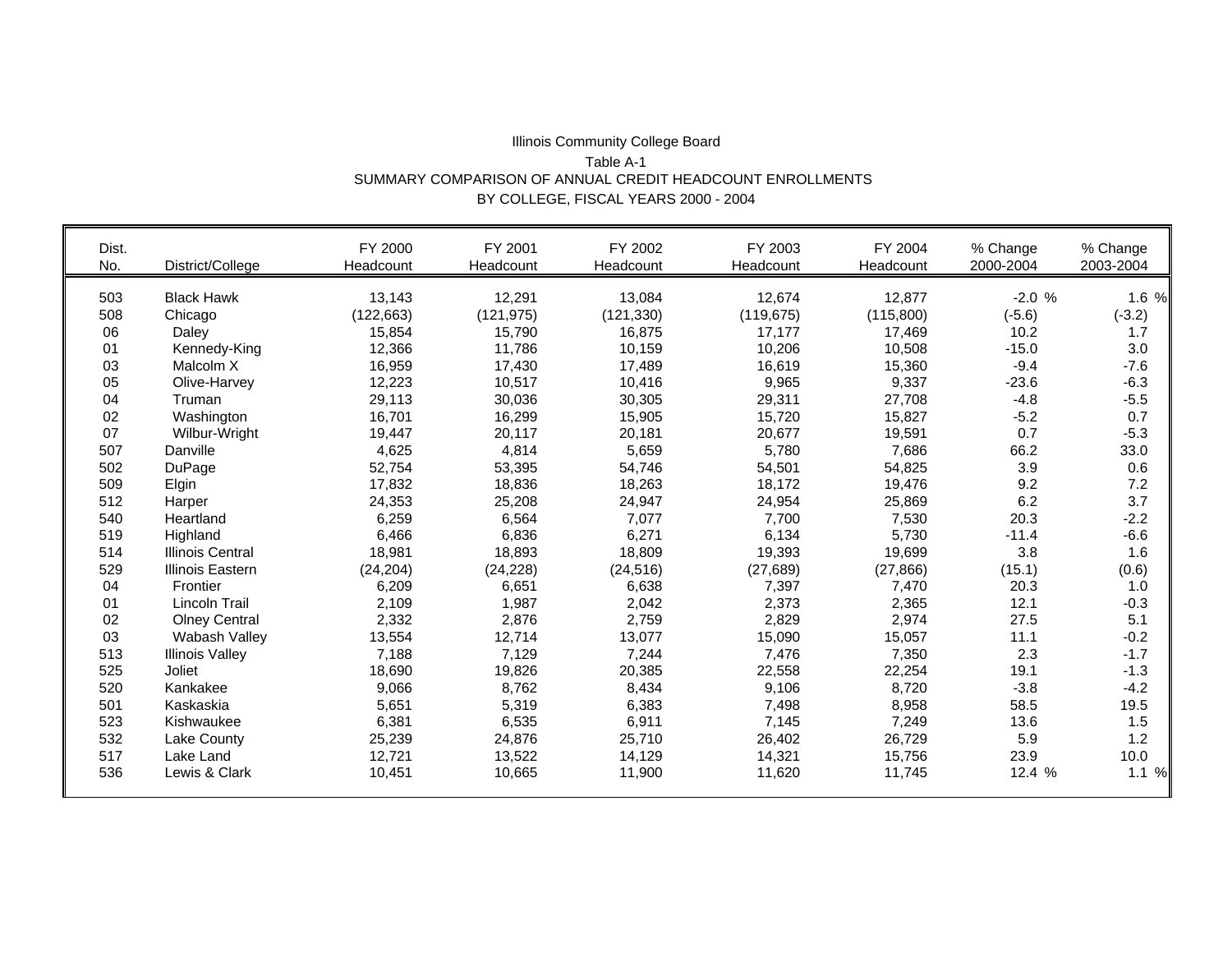#### Illinois Community College Board Table A-1 (Continued) SUMMARY COMPARISON OF ANNUAL CREDIT HEADCOUNT ENROLLMENTS BY COLLEGE, FISCAL YEARS 2000 - 2004

| Dist.<br>No. | District/College        | FY 2000<br>Headcount | FY 2001<br>Headcount | FY 2002<br>Headcount | FY 2003<br>Headcount | FY 2004<br>Headcount | % Change<br>2000-2004 | % Change<br>2003-2004 |
|--------------|-------------------------|----------------------|----------------------|----------------------|----------------------|----------------------|-----------------------|-----------------------|
| 526          | Lincoln Land            | 19,061               | 19,825               | 18,090               | 16,048               | 15,105               | $-20.8%$              | $-5.9%$               |
| 530          | Logan                   | 10,841               | 11,143               | 11,238               | 11,713               | 13,089               | 20.7                  | 11.7                  |
| 528          | McHenry                 | 10,883               | 11,406               | 11,589               | 11,748               | 11,392               | 4.7                   | $-3.0$                |
| 524          | Moraine Valley          | 25,585               | 25,223               | 26,918               | 27,051               | 27,984               | 9.4                   | 3.4                   |
| 527          | Morton                  | 7,180                | 7,115                | 7,040                | 7,830                | 7,292                | 1.6                   | $-6.9$                |
| 535          | Oakton                  | 27,925               | 29,474               | 34,566               | 36,195               | 33,757               | 20.9                  | $-6.7$                |
| 505          | Parkland                | 14,565               | 14,662               | 15,123               | 16,396               | 16,771               | 15.1                  | 2.3                   |
| 515          | <b>Prairie State</b>    | 10,782               | 10,473               | 10,389               | 11,273               | 10,950               | 1.6                   | $-2.9$                |
| 521          | <b>Rend Lake</b>        | 11,344               | 9,821                | 10,181               | 10,443               | 10,828               | $-4.5$                | 3.7                   |
| 537          | Richland                | 7,266                | 7,049                | 6,799                | 7,331                | 7,060                | $-2.8$                | $-3.7$                |
| 511          | <b>Rock Valley</b>      | 14,812               | 14,249               | 15,136               | 15,559               | 15,552               | 5.0                   | $-0.0$                |
| 518          | Sandburg                | 6,457                | 6,289                | 6,036                | 6,640                | 7,041                | 9.0                   | 6.0                   |
| 506          | Sauk Valley             | 4,330                | 4,065                | 4,913                | 5,087                | 5,021                | 16.0                  | $-1.3$                |
| 531          | Shawnee                 | 5,162                | 5,068                | 5,297                | 6,542                | 6,682                | 29.4                  | 2.1                   |
| 510          | South Suburban          | 14,873               | 15,307               | 15,395               | 16,282               | 17,538               | 17.9                  | 7.7                   |
| 533          | Southeastern            | 6,130                | 5,690                | 5,907                | 7,560                | 8,137                | 32.7                  | 7.6                   |
| 522          | Southwestern/Belleville | 23,287               | 22,255               | 23,587               | 24,704               | 25,961               | 11.5                  | 5.1                   |
| 534          | Spoon River             | 4,126                | 3,912                | 3,975                | 4,427                | 4,757                | 15.3                  | 7.5                   |
| 504          | Triton                  | 37,250               | 33,317               | 27,807               | 25,777               | 26,200               | $-29.7$               | 1.6                   |
| 516          | Waubonsee               | 15,794               | 16,230               | 16,373               | 17,484               | 17,118               | 8.4                   | $-2.1$                |
| 539          | Wood                    | 4,356                | 4,244                | 4,255                | 4,397                | 4,353                | $-0.1$                | $-1.0$                |
|              | TOTALS/AVERAGES         | 668,676              | 666,491              | 676,412              | 693,285              | 698,707              | 4.5 %                 | 0.8 %                 |

SOURCE OF DATA: Annual Enrollment (A1) Data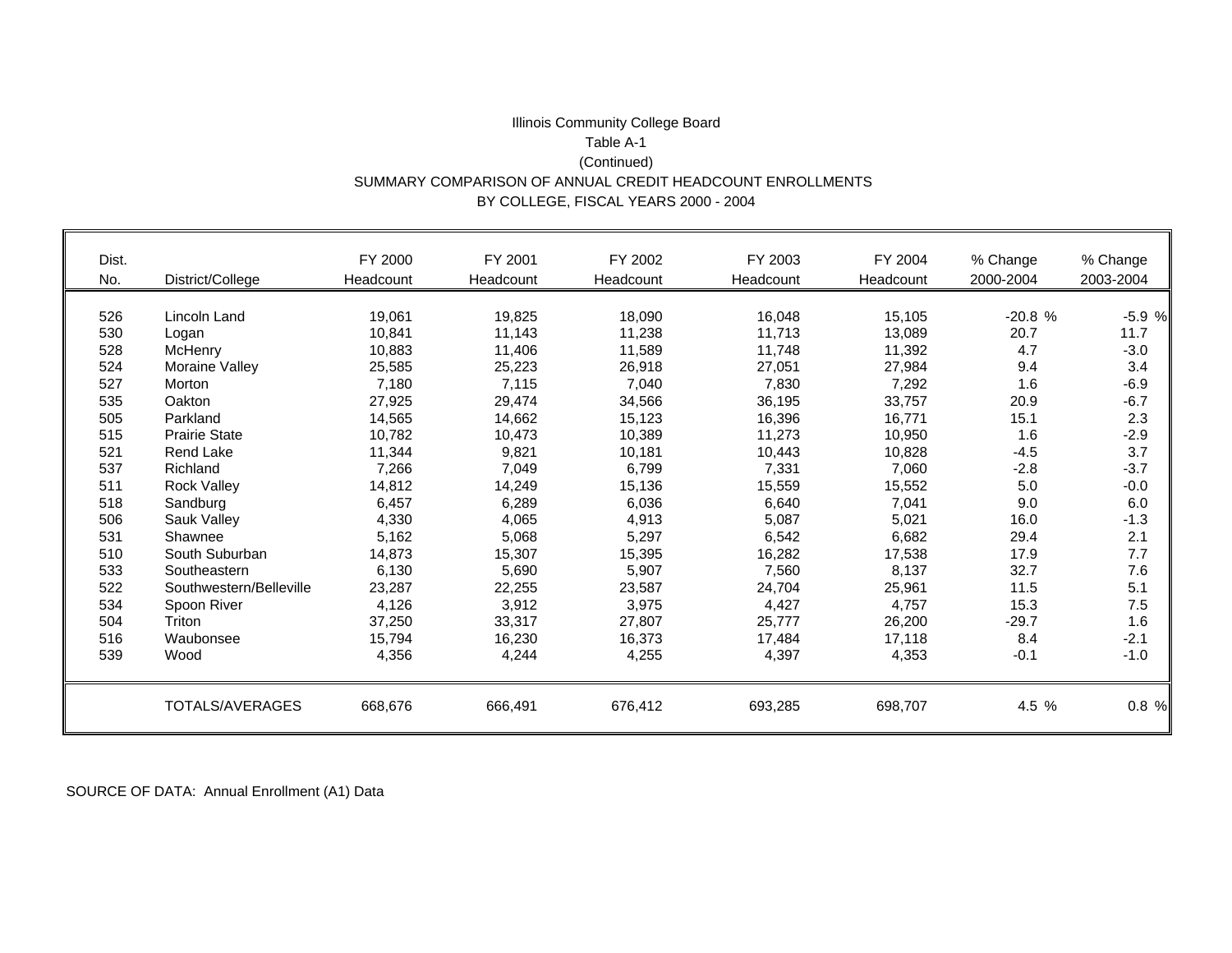#### Illinois Community College Board Table A-2 SUMMARY COMPARISON OF ANNUAL FTE\* ENROLLMENTS BY COLLEGE, FISCAL YEARS 2000 - 2004

| Dist. |                         | FY 2000    | FY 2001    | FY 2002    | FY 2003    | FY 2004    | % Change  | % Change  |
|-------|-------------------------|------------|------------|------------|------------|------------|-----------|-----------|
| No.   | District/College        | <b>FTE</b> | <b>FTE</b> | <b>FTE</b> | <b>FTE</b> | <b>FTE</b> | 2000-2004 | 2003-2004 |
| 503   | <b>Black Hawk</b>       | 5,231      | 5,065      | 5,278      | 5,241      | 5,227      | $-0.1%$   | $-0.3%$   |
| 508   | Chicago                 | (48, 348)  | (47, 206)  | (48, 150)  | (48, 677)  | (47, 868)  | $(-1.0)$  | $(-1.7)$  |
| 06    |                         |            |            |            |            |            | 15.8      | 3.5       |
|       | Daley                   | 7,075      | 6,966      | 7,605      | 7,916      | 8,192      |           |           |
| 01    | Kennedy-King            | 5,063      | 4.700      | 4,508      | 4,580      | 4,590      | $-9.3$    | 0.2       |
| 03    | Malcolm X               | 8,491      | 8,307      | 7,730      | 7,418      | 6,890      | $-18.9$   | $-7.1$    |
| 05    | Olive-Harvey            | 4,665      | 3,795      | 4,025      | 4,178      | 4,129      | $-11.5$   | $-1.2$    |
| 04    | Truman                  | 10,170     | 10,581     | 11,033     | 11,095     | 10,835     | 6.5       | $-2.3$    |
| 02    | Washington              | 5,140      | 5,126      | 5,307      | 5,632      | 5,517      | 7.3       | $-2.0$    |
| 07    | Wilbur-Wright           | 7,745      | 7,731      | 7,942      | 7,859      | 7,714      | $-0.4$    | $-1.8$    |
| 507   | Danville                | 1,729      | 1,747      | 1,876      | 1,971      | 2,060      | 19.1      | 4.5       |
| 502   | DuPage                  | 16,315     | 16,618     | 17,751     | 18,515     | 19,125     | 17.2      | 3.3       |
| 509   | Elgin                   | 5,842      | 6,174      | 6,074      | 6,254      | 6,753      | 15.6      | 8.0       |
| 512   | Harper                  | 8,424      | 8,585      | 8,857      | 9,179      | 9,818      | 16.5      | 7.0       |
| 540   | Heartland               | 2,311      | 2,585      | 2,812      | 3,110      | 3,144      | 36.1      | 1.1       |
| 519   | Highland                | 1,777      | 1,889      | 1,784      | 1,820      | 1,908      | 7.4       | 4.9       |
| 514   | <b>Illinois Central</b> | 7,089      | 7,026      | 7,179      | 7,577      | 8,037      | 13.4      | 6.1       |
| 529   | <b>Illinois Eastern</b> | (4, 944)   | (5, 110)   | (5, 226)   | (5,550)    | (5,707)    | (15.4)    | (2.8)     |
| 04    | Frontier                | 839        | 791        | 845        | 950        | 854        | 1.8       | $-10.0$   |
| 01    | Lincoln Trail           | 1,071      | 1,059      | 1,051      | 1,145      | 1,141      | 6.5       | $-0.4$    |
| 02    | <b>Olney Central</b>    | 1,138      | 1,408      | 1,399      | 1,331      | 1,545      | 35.8      | 16.1      |
| 03    | Wabash Valley           | 1,896      | 1,852      | 1,931      | 2,124      | 2,167      | 14.3      | 2.0       |
| 513   | <b>Illinois Valley</b>  | 2,555      | 2,650      | 2,691      | 2,790      | 2,877      | 12.6      | 3.1       |
| 525   | Joliet                  | 5,819      | 6,874      | 7,537      | 8,100      | 7,842      | 34.8      | $-3.2$    |
| 520   | Kankakee                | 2,969      | 2,796      | 2,624      | 2,986      | 3,117      | 5.0       | 4.4       |
| 501   | Kaskaskia               | 2,308      | 2,261      | 2,551      | 2,974      | 3,629      | 57.2      | 22.0      |
| 523   | Kishwaukee              | 2,388      | 2,475      | 2,602      | 2,724      | 2,856      | 19.6      | 4.9       |
| 532   | Lake County             |            |            |            |            |            | 18.2      | 4.3       |
|       |                         | 7,459      | 7,493      | 8,022      | 8,454      | 8,817      |           |           |
| 517   | Lake Land               | 4,955      | 5,137      | 5,435      | 5,665      | 6,065      | 22.4      | 7.1       |
| 536   | Lewis & Clark           | 2,986      | 3,019      | 3,565      | 3,773      | 4,003      | 34.1 %    | 6.1%      |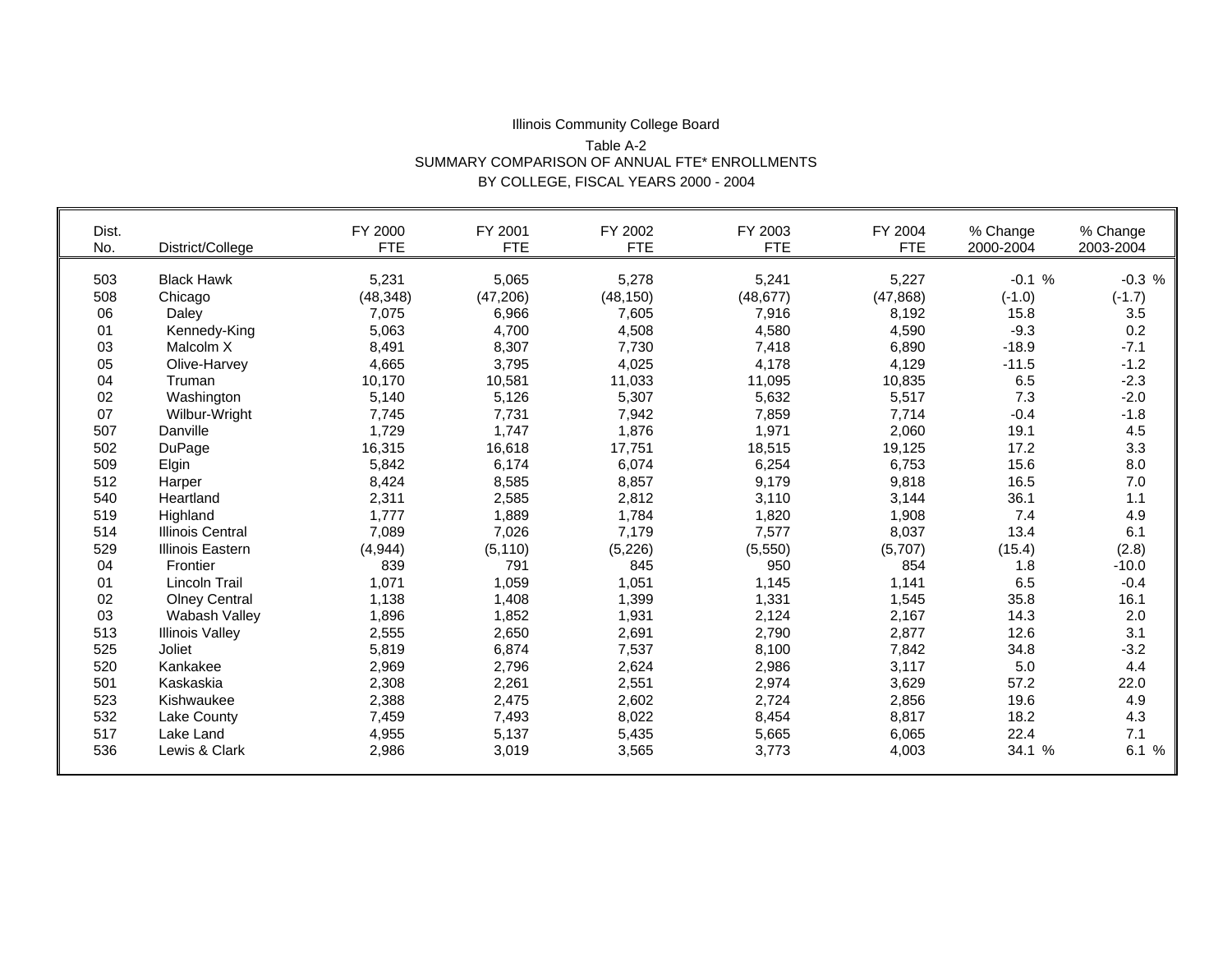#### Illinois Community College Board Table A-2 (Continued) SUMMARY COMPARISON OF ANNUAL FTE\* ENROLLMENTS BY COLLEGE, FISCAL YEARS 2000 - 2004

| Dist.<br>No. | District/College        | FY 2000<br><b>FTE</b> | FY 2001<br><b>FTE</b> | FY 2002<br><b>FTE</b> | FY 2003<br><b>FTE</b> | FY 2004<br><b>FTE</b> | % Change<br>2000-2004 | % Change<br>2003-2004 |
|--------------|-------------------------|-----------------------|-----------------------|-----------------------|-----------------------|-----------------------|-----------------------|-----------------------|
|              |                         |                       |                       |                       |                       |                       |                       |                       |
|              |                         |                       |                       |                       |                       |                       |                       |                       |
| 526          | Lincoln Land            | 4,698                 | 4,671                 | 4,969                 | 4,844                 | 4,358                 | $-7.2%$               | $-10.0%$              |
| 530          | Logan                   | 3,409                 | 3,429                 | 3,421                 | 3,611                 | 3,826                 | 12.2                  | 6.0                   |
| 528          | McHenry                 | 3,334                 | 3,417                 | 3,631                 | 3,858                 | 4,026                 | 20.8                  | 4.4                   |
| 524          | Moraine Valley          | 8,895                 | 8,983                 | 9,592                 | 10,041                | 10,886                | 22.4                  | 8.4                   |
| 527          | Morton                  | 2,024                 | 2,110                 | 2,187                 | 2,480                 | 2,420                 | 19.6                  | $-2.4$                |
| 535          | Oakton                  | 7,114                 | 7,501                 | 7,698                 | 7,997                 | 8,044                 | 13.1                  | 0.6                   |
| 505          | Parkland                | 5,692                 | 5,702                 | 6,040                 | 6,757                 | 6,888                 | 21.0                  | 1.9                   |
| 515          | <b>Prairie State</b>    | 3,247                 | 3,174                 | 2,901                 | 3,565                 | 3,651                 | 12.4                  | 2.4                   |
| 521          | <b>Rend Lake</b>        | 2,506                 | 2,458                 | 2,590                 | 2,589                 | 2,885                 | 15.1                  | 11.4                  |
| 537          | Richland                | 2,382                 | 2,541                 | 2,300                 | 2,575                 | 2,380                 | $-0.1$                | $-7.6$                |
| 511          | <b>Rock Valley</b>      | 4,716                 | 4,623                 | 5,217                 | 5,640                 | 5,738                 | 21.7                  | 1.7                   |
| 518          | Sandburg                | 2,116                 | 2,202                 | 2,249                 | 2,504                 | 2,638                 | 24.6                  | 5.3                   |
| 506          | Sauk Valley             | 1,610                 | 1,651                 | 1,848                 | 1,815                 | 1,768                 | 9.8                   | $-2.6$                |
| 531          | Shawnee                 | 1,440                 | 1,460                 | 1,612                 | 1,709                 | 1.747                 | 21.3                  | 2.2                   |
| 510          | South Suburban          | 4,872                 | 4,783                 | 5,166                 | 5,593                 | 6,057                 | 24.3                  | 8.3                   |
| 533          | Southeastern            | 2,210                 | 2,138                 | 2,096                 | 2,034                 | 2,129                 | $-3.7$                | 4.7                   |
| 522          | Southwestern/Belleville | 7,900                 | 7,893                 | 8,385                 | 8,628                 | 9,091                 | 15.1                  | 5.4                   |
| 534          | Spoon River             | 1,310                 | 1,302                 | 1,373                 | 1,445                 | 1,521                 | 16.1                  | 5.2                   |
| 504          | Triton                  | 8,500                 | 8,055                 | 8,254                 | 8,818                 | 9,073                 | 6.7                   | 2.9                   |
| 516          | Waubonsee               | 4,282                 | 4,493                 | 4,942                 | 5,314                 | 5,357                 | 25.1                  | 0.8                   |
| 539          | Wood                    | 1,604                 | 1,549                 | 1,607                 | 1,717                 | 1,845                 | 15.0 %                | 7.5 %                 |
|              |                         |                       |                       |                       |                       |                       |                       |                       |
|              | TOTALS/AVERAGES         | 217,311               | 218,843**             | 228,089               | 238,894               | 245,184               | 12.8 %                | 2.6 %                 |

 *\*Full-time equivalent enrollments are based on all credit hours attempted (including nonreimburseable credit hours).*

*\*\* Adjusted Total*

п

SOURCE OF DATA: Annual Enrollment (A1) Data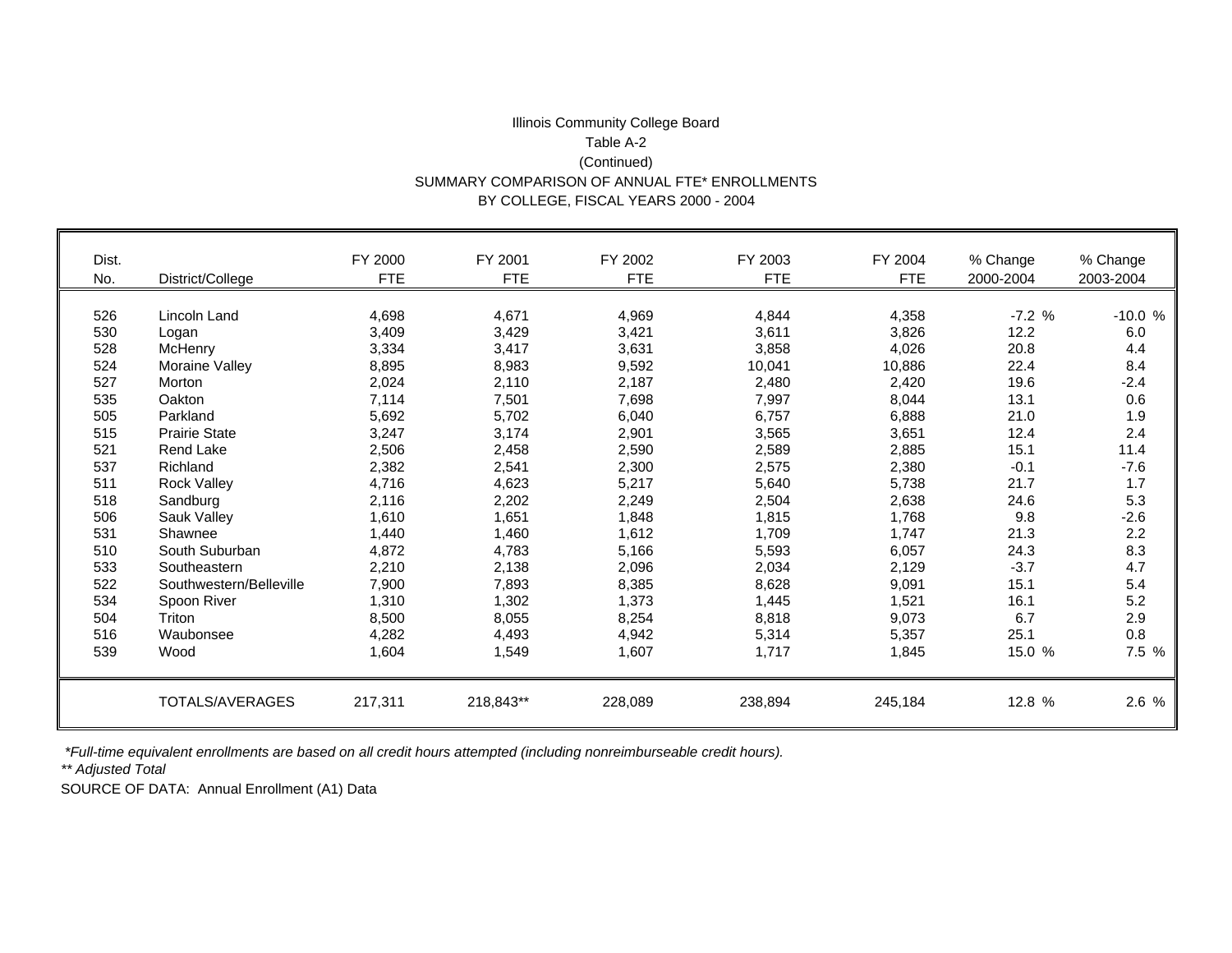#### Table A-3

#### COMPARISON OF MALE AND FEMALE ANNUAL HEADCOUNT ENROLLMENTS FISCAL YEARS 2000 -2004

|                                 | 2000            |        | 2001               |        | 2002            |        | 2003            |        | 2004            |        |
|---------------------------------|-----------------|--------|--------------------|--------|-----------------|--------|-----------------|--------|-----------------|--------|
| Male<br><b>Percent Change</b>   | 296,990<br>3.3% | 44.4%  | 297,902<br>0.3%    | 44.7%  | 301,409<br>1.2% | 44.6%  | 304,841<br>1.1% | 44.0%  | 308,079<br>1.1% | 44.1%  |
| Female<br><b>Percent Change</b> | 371,670<br>2.4% | 55.6%  | 368,589<br>$-0.8%$ | 55.3%  | 375,003<br>1.7% | 55.4%  | 388,444<br>3.6% | 56.0%  | 390,628<br>0.6% | 55.9%  |
| Total                           | 668,660<br>2.8% | 100.0% | 666,491<br>$-0.3%$ | 100.0% | 676,412<br>1.5% | 100.0% | 693,285<br>2.5% | 100.0% | 698,707<br>0.8% | 100.0% |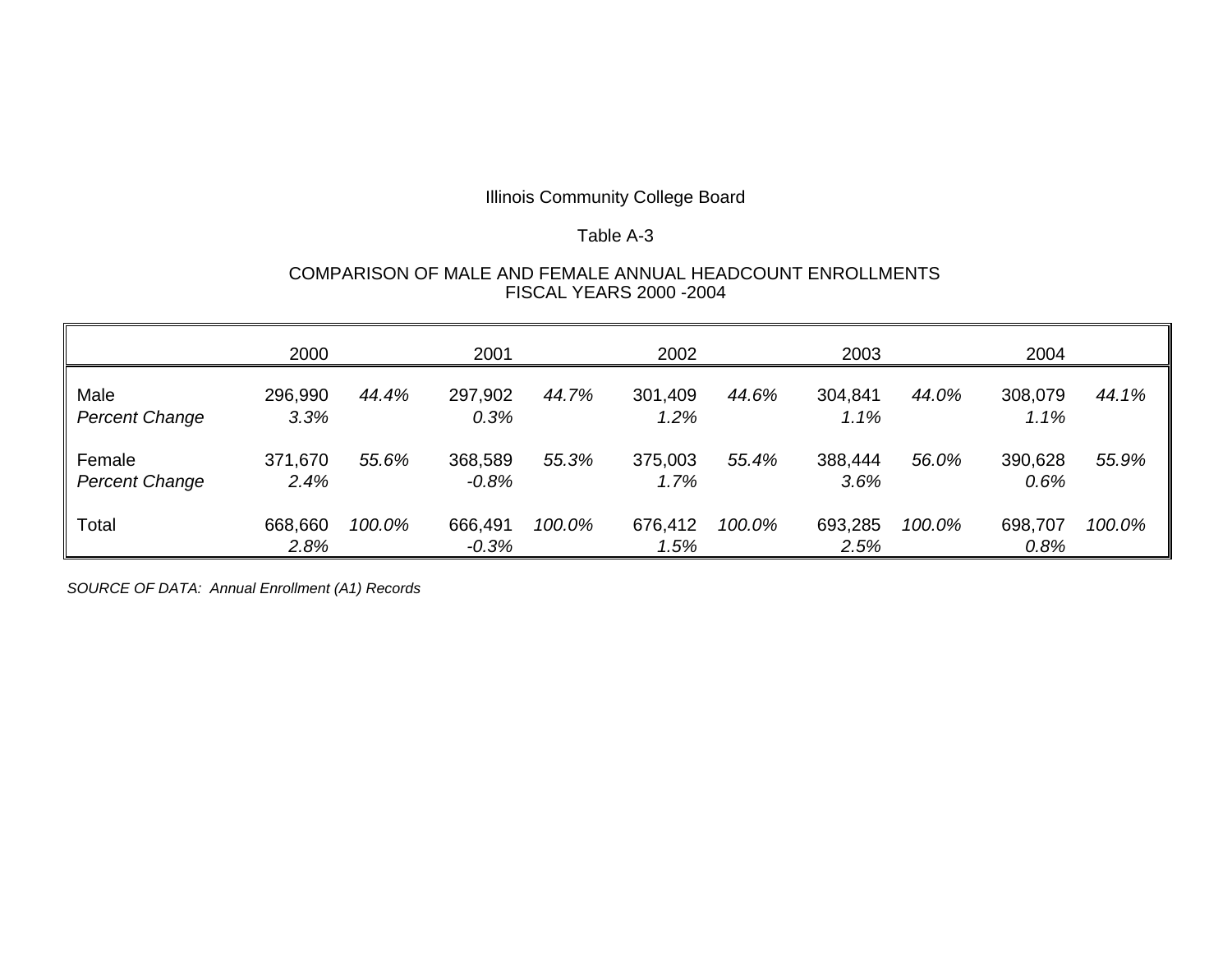# Table A-4

## COMPARISON OF ANNUAL HEADCOUNT ENROLLMENTS BY ETHNIC ORIGIN FISCAL YEARS 2000 - 2004

|                                                  | 2000             |        | 2001               |        | 2002            |        | 2003              |        | 2004               |        |
|--------------------------------------------------|------------------|--------|--------------------|--------|-----------------|--------|-------------------|--------|--------------------|--------|
| Asian/Pacific Islander<br><b>Percent Change</b>  | 30,744<br>4.8%   | 4.6%   | 30,864<br>0.4%     | 4.7%   | 31,222<br>1.2%  | 4.7%   | 30,807<br>$-1.3%$ | 4.5%   | 31,185<br>1.2%     | 4.5%   |
| American Indian/Alaskar<br><b>Percent Change</b> | 2,232<br>$-2.5%$ | 0.3%   | 2,241<br>0.4%      | 0.3%   | 2,300<br>2.6%   | 0.3%   | 2,301<br>0.0%     | 0.3%   | 2,462<br>7.0%      | 0.4%   |
| <b>Black</b><br><b>Percent Change</b>            | 92,762<br>0.5%   | 14.0%  | 91,860<br>$-1.0%$  | 13.9%  | 94,771<br>3.2%  | 14.1%  | 99,350<br>4.8%    | 14.4%  | 101,453<br>2.1%    | 14.6%  |
| Hispanic<br><b>Percent Change</b>                | 96,176<br>9.6%   | 14.5%  | 105,124<br>9.3%    | 15.9%  | 108,572<br>3.3% | 16.2%  | 110,245<br>1.5%   | 16.0%  | 109,782<br>$-0.4%$ | 15.8%  |
| White<br><b>Percent Change</b>                   | 435,683<br>2.0%  | 65.6%  | 428,506<br>$-1.6%$ | 64.7%  | 430,228<br>0.4% | 64.1%  | 441,463<br>2.6%   | 64.1%  | 446,534<br>1.1%    | 64.3%  |
| Non-Resident Alien<br><b>Percent Change</b>      | 6,083<br>10.0%   | 0.9%   | 4,136<br>$-32.0%$  | 0.6%   | 4,294<br>3.8%   | 0.6%   | 4,635<br>7.9%     | 0.7%   | 3,393<br>$-26.8%$  | 0.5%   |
| <b>Total Known</b>                               | 663,680          | 100.0% | 662,731            | 100.0% | 671,387         | 100.0% | 688,801           | 100.0% | 694,809            | 100.0% |
| All Other Unknown                                | 4,996            | 0.8%   | 3,760              | 0.6%   | 5,025           | 0.7%   | 4,484             | 0.7%   | 3,898              | 0.6%   |
| <b>TOTALS</b>                                    | 668,676          |        | 666,491            |        | 676,412         |        | 693,285           |        | 698,707            |        |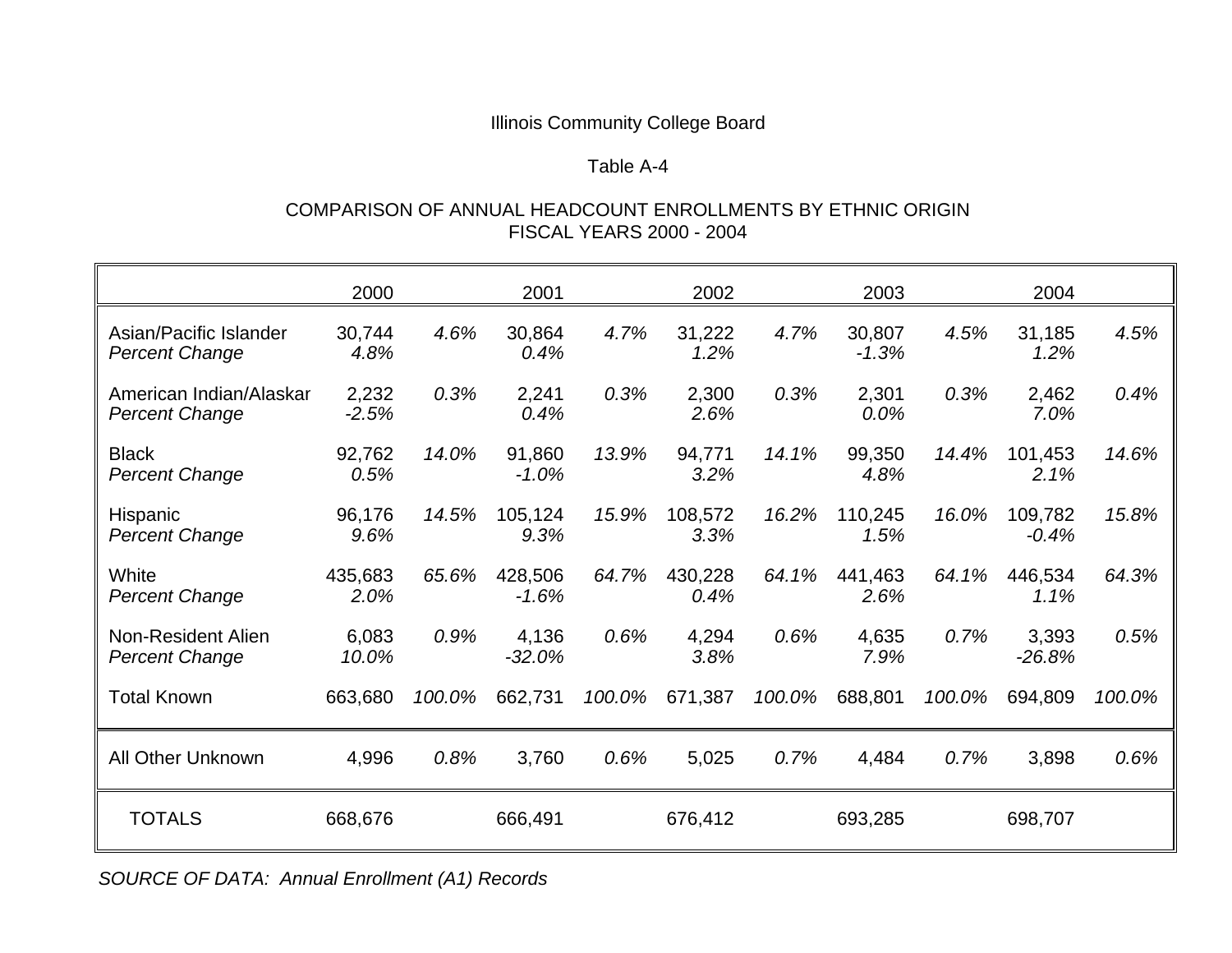#### Illinois Community College Board Table A-5 COMPARISON OF ANNUAL HEADCOUNT ENROLLMENTS BY AGE CATEGORY FISCAL YEARS 2000-2004

|                                             | 2000            |        | 2001               |        | 2002               |        | 2003            |        | 2004               |        |
|---------------------------------------------|-----------------|--------|--------------------|--------|--------------------|--------|-----------------|--------|--------------------|--------|
| 16 and Under<br><b>Percent Change</b>       | 4,345<br>8.7%   | 0.7%   | 5,519<br>27.0%     | 0.8%   | 5,885<br>6.6%      | 0.9%   | 6,574<br>11.7%  | 1.0%   | 7,382<br>12.3%     | 1.1%   |
| $17 - 20$<br><b>Percent Change</b>          | 147,448<br>2.0% | 22.7%  | 148,808<br>0.9%    | 22.9%  | 152,595<br>2.5%    | 22.9%  | 156,376<br>2.5% | 22.8%  | 160,433<br>2.6%    | 23.2%  |
| $21 - 24$<br><b>Percent Change</b>          | 129,085<br>2.3% | 19.9%  | 133,046<br>3.1%    | 20.5%  | 138,733<br>4.3%    | 20.8%  | 145,466<br>4.9% | 21.2%  | 148,358<br>2.0%    | 21.4%  |
| 25-30<br><b>Percent Change</b>              | 103,063<br>0.6% | 15.9%  | 103,331<br>0.3%    | 15.9%  | 104,972<br>1.6%    | 15.8%  | 107,006<br>1.9% | 15.6%  | 108,403<br>1.3%    | 15.7%  |
| 31-39<br><b>Percent Change</b>              | 108,540<br>2.0% | 16.7%  | 105,882<br>$-2.4%$ | 16.3%  | 105,669<br>$-0.2%$ | 15.9%  | 107,830<br>2.0% | 15.7%  | 106,836<br>$-0.9%$ | 15.4%  |
| 40-55<br><b>Percent Change</b>              | 122,382<br>4.5% | 18.9%  | 122,097<br>$-0.2%$ | 18.8%  | 127,680<br>4.6%    | 19.2%  | 130,687<br>2.4% | 19.1%  | 129,335<br>$-1.0%$ | 18.7%  |
| Over <sub>55</sub><br><b>Percent Change</b> | 33,930<br>5.4%  | 5.2%   | 31,835<br>$-6.2%$  | 4.9%   | 30,272<br>$-4.9%$  | 4.5%   | 30,786<br>1.7%  | 4.5%   | 31,089<br>1.0%     | 4.5%   |
| <b>TOTAL REPORTED</b>                       | 648,793         | 100.0% | 650,518            | 100.0% | 665,806            | 100.0% | 684,725         | 100.0% | 691,836            | 100.0% |
| Unreported Age                              | 19,883          |        | 15,973             |        | 10,606             |        | 8,560           |        | 6,871              |        |
| <b>TOTALS</b>                               | 668,676         |        | 666,491            |        | 676,412            |        | 693,285         |        | 698,707            |        |
| Mean Age                                    | 31.6            |        | 31.3               |        | 31.1               |        | 31.0            |        | 30.9               |        |
| Median Age                                  | 27.3            |        | 26.8               |        | 26.7               |        | 26.5            |        | 26.3               |        |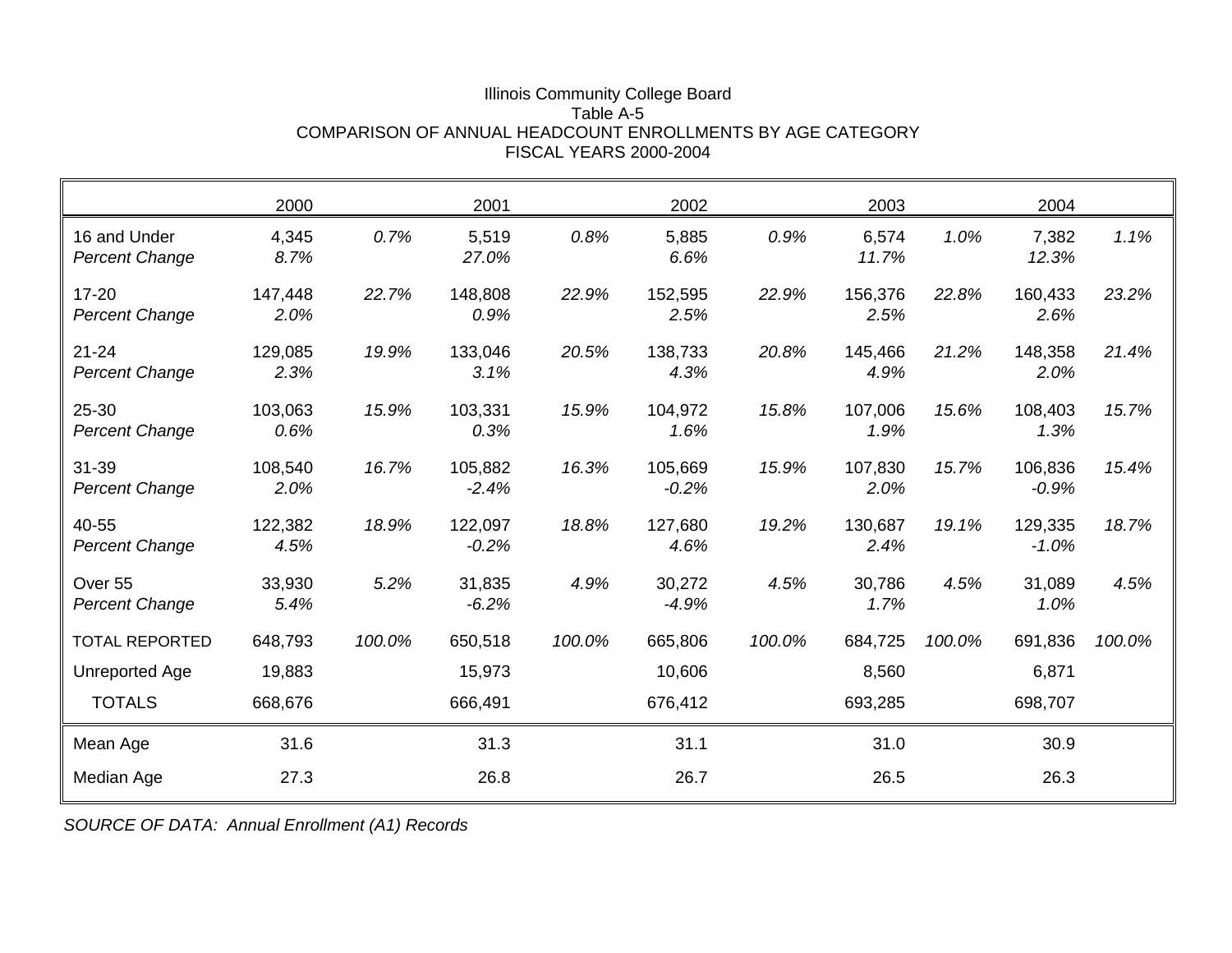#### Illinois Community College Board Table A-6a COMPARISON OF ANNUAL HEADCOUNT ENROLLMENTS IN INSTRUCTIONAL PROGRAM AREAS FISCAL YEARS 2000-2004

|                                                                        | 2000                         |        | 2001                         |        | 2002                         |        | 2003                         |        | 2004                         |        |
|------------------------------------------------------------------------|------------------------------|--------|------------------------------|--------|------------------------------|--------|------------------------------|--------|------------------------------|--------|
| <b>General Associate</b><br><b>Percent Change</b>                      | 34,745<br>$-6.7%$            | 5.2%   | 26,806<br>$-22.8%$           | 4.0%   | 26,052<br>$-2.8%$            | 3.9%   | 28,200<br>8.2%               | 4.1%   | 31,876<br>13.0%              | 4.6%   |
| Baccalaureate/Transfer<br>*(Course Enrollees)<br><b>Percent Change</b> | 227,065<br>(59, 874)<br>1.6% | 34.0%  | 232,931<br>(61,010)<br>2.6%  | 34.9%  | 244,641<br>(65, 744)<br>5.0% | 36.2%  | 258,342<br>(71, 490)<br>5.6% | 37.3%  | 263,321<br>(71, 397)<br>1.9% | 37.7%  |
| Career & Technical Ed.<br>*(Course Enrollees)<br><b>Percent Change</b> | 176,284<br>(49,602)<br>2.8%  | 26.4%  | 177,682<br>(47, 937)<br>0.8% | 26.7%  | 181,863<br>(47, 576)<br>2.4% | 26.9%  | 187,087<br>(48, 261)<br>2.9% | 27.0%  | 191,086<br>(49,760)<br>2.1%  | 27.3%  |
| <b>Vocational Skills</b><br><b>Percent Change</b>                      | 84,430<br>13.9%              | 12.6%  | 74,827<br>$-11.4%$           | 11.2%  | 70,529<br>$-5.7%$            | 10.4%  | 70,181<br>$-0.5%$            | 10.1%  | 70,422<br>0.3%               | 10.1%  |
| ABE/ASE/ESL<br><b>Percent Change</b>                                   | 123,595<br>4.4%              | 18.5%  | 131,742<br>6.6%              | 19.8%  | 134,225<br>1.9%              | 19.8%  | 131,825<br>$-1.8%$           | 19.0%  | 126,623<br>$-3.9%$           | 18.1%  |
| <b>General Studies Cert</b><br><b>Percent Change</b>                   | 22,557<br>$-12.7%$           | 3.4%   | 22,503<br>$-0.2%$            | 3.4%   | 19,102<br>$-15.1%$           | 2.8%   | 17,650<br>$-7.6%$            | 2.5%   | 15,379<br>$-12.9%$           | 2.2%   |
| <b>TOTALS</b>                                                          | 668,676                      | 100.0% | 666,491                      | 100.0% | 676,412                      | 100.0% | 693,285                      | 100.0% | 698,707                      | 100.0% |

*\*Those students taking courses but not enrolled in a curriculum are identified as course enrollees and are included in the total program counts.*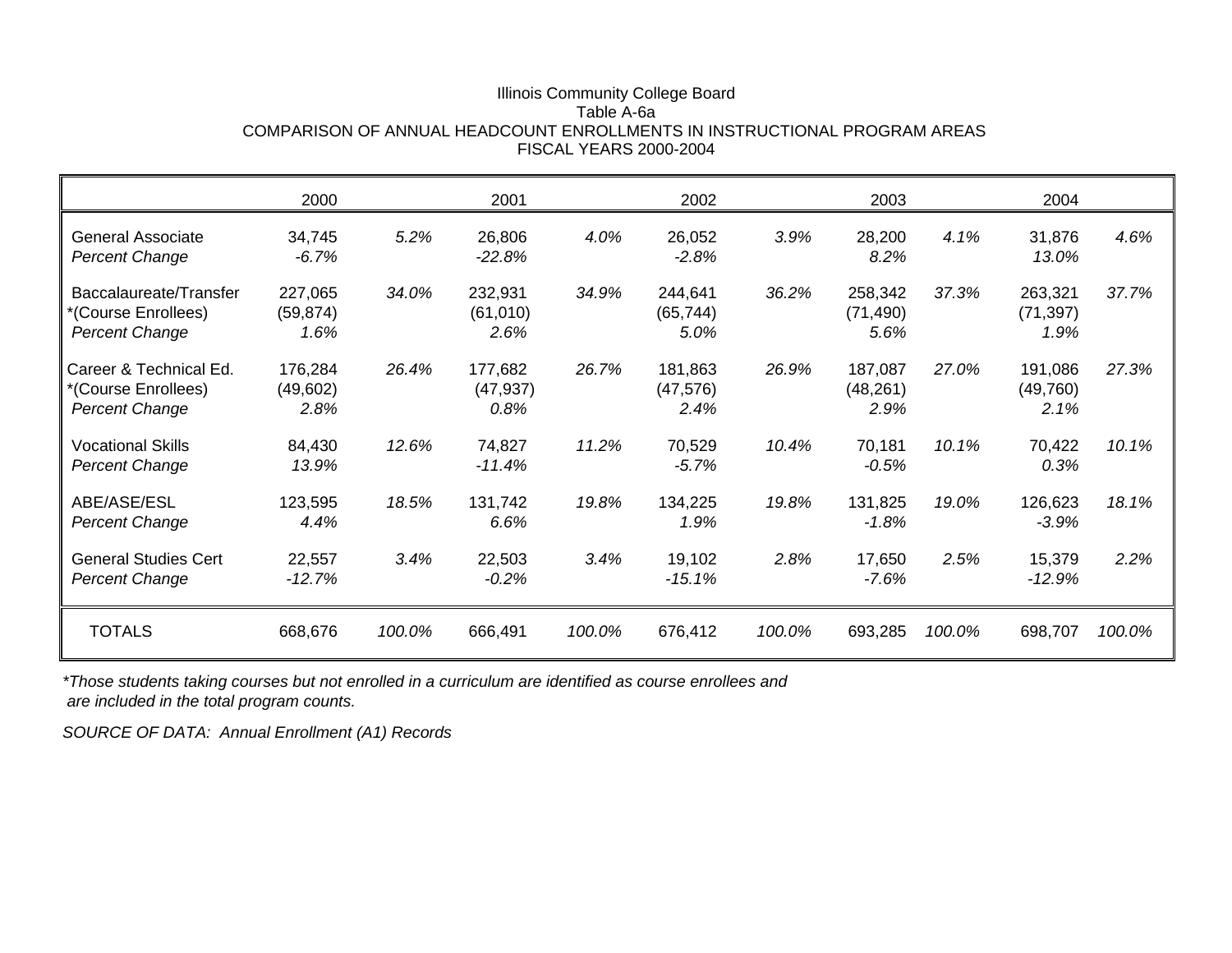#### Illinois Community College Board Table A-6b COMPARISON OF ANNUAL HEADCOUNT ENROLLMENTS IN INSTRUCTIONAL PROGRAM AREASFISCAL YEARS 2000-2004EXCLUDING CITY COLLEGES OF CHICAGO

|                                                      | 2000                |        | 2001              |        | 2002               |        | 2003              |        | 2004               |        |
|------------------------------------------------------|---------------------|--------|-------------------|--------|--------------------|--------|-------------------|--------|--------------------|--------|
| <b>General Associate</b><br><b>Percent Change</b>    | 14,905<br>$-13.8%$  | 2.7%   | 13,500<br>$-9.4%$ | 2.5%   | 14,236<br>5.5%     | 2.6%   | 15,468<br>8.7%    | 2.7%   | 18,034<br>16.6%    | 3.1%   |
| Baccalaureate/Transfer<br><b>Percent Change</b>      | 208,338<br>1.8%     | 38.2%  | 208,502<br>0.1%   | 38.3%  | 216,939<br>4.0%    | 39.1%  | 229,170<br>5.6%   | 40.0%  | 234,098<br>2.2%    | 40.2%  |
| Career & Technical Ed.<br><b>Percent Change</b>      | 161,528<br>2.4%     | 29.6%  | 160,899<br>-0.4%  | 29.5%  | 165,566<br>2.9%    | 29.8%  | 171,901<br>3.8%   | 30.0%  | 175,142<br>1.9%    | 30.0%  |
| <b>Vocational Skills</b><br>Percent Change           | 72,659<br>19.6%     | 13.3%  | 66,224<br>-8.9%   | 12.2%  | 63,436<br>$-4.2\%$ | 11.4%  | 63,653<br>0.3%    | 11.1%  | 65,623<br>3.1%     | 11.3%  |
| ABE/ASE/ESL<br><b>Percent Change</b>                 | 66,369<br>11.8%     | 12.2%  | 73,128<br>10.2%   | 13.4%  | 75,988<br>3.9%     | 13.7%  | 76,071<br>0.1%    | 13.3%  | 74,761<br>$-1.7%$  | 12.8%  |
| <b>General Studies Cert</b><br><b>Percent Change</b> | 22,214<br>$-10.6\%$ | 4.1%   | 22,263<br>0.2%    | 4.1%   | 18,917<br>$-15.0%$ | 3.4%   | 17,347<br>$-8.3%$ | 3.0%   | 15,249<br>$-12.1%$ | 2.6%   |
| <b>TOTALS</b>                                        | 546,013             | 100.0% | 544,516           | 100.0% | 555,082            | 100.0% | 573,610           | 100.0% | 582,907            | 100.0% |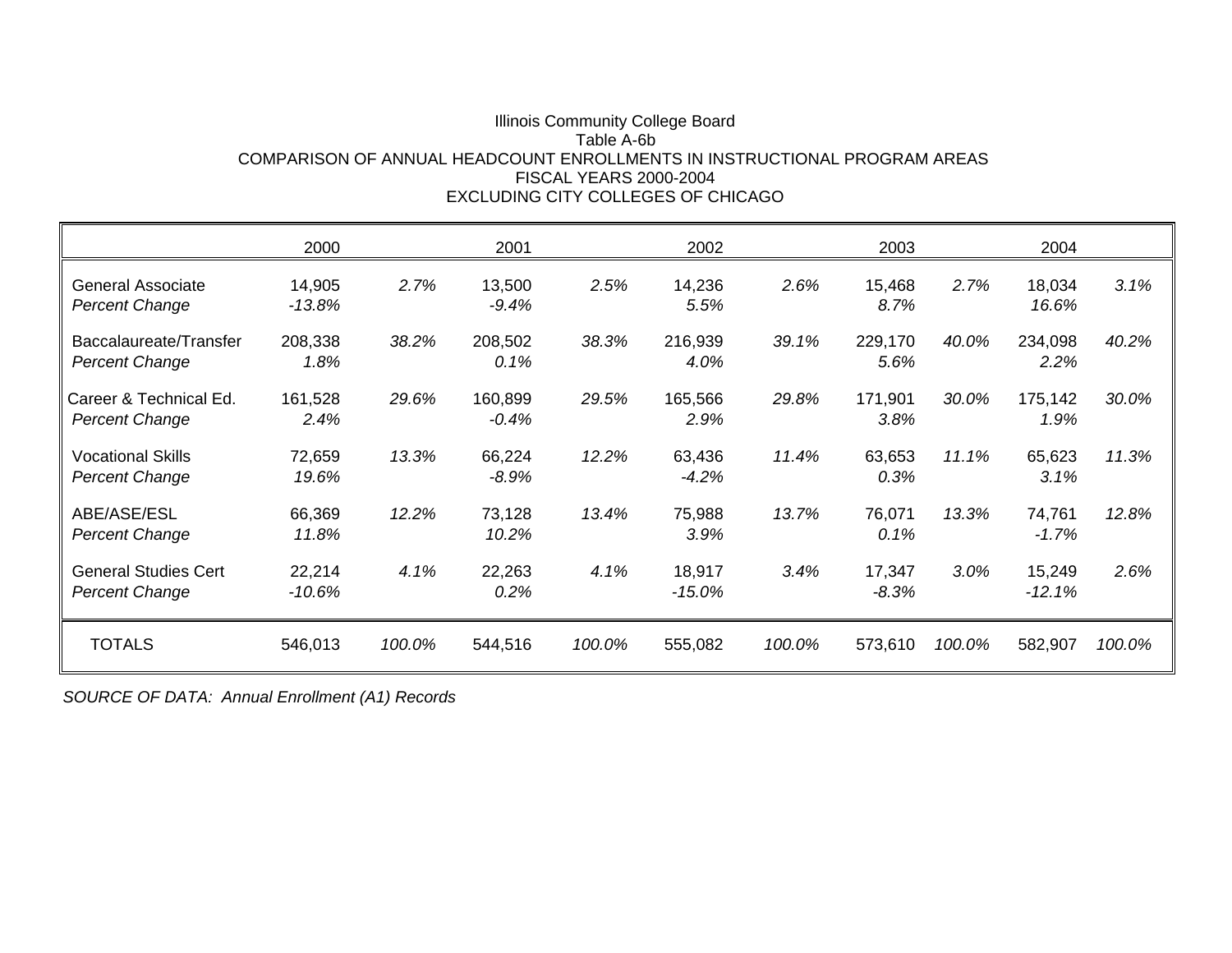#### Illinois Community College Board Table A-7 FISCAL YEAR 2004 HEADCOUNT ENROLLMENTS IN INSTRUCTIONAL PROGRAM AREASBY GENDER

|                                               | Male                          |       | Female                        |       | Total                         |        |
|-----------------------------------------------|-------------------------------|-------|-------------------------------|-------|-------------------------------|--------|
| <b>General Associate</b>                      | 12,242<br>4.0%                | 38.4% | 19,634<br>5.0%                | 61.6% | 31,876<br>4.6%                | 100.0% |
| Baccalaureate/Transfer<br>*(Course Enrollees) | 109,487<br>(30, 150)<br>35.5% | 41.6% | 153,834<br>(41, 247)<br>39.4% | 58.4% | 263,321<br>(71, 397)<br>37.7% | 100.0% |
| Career & Technical Ed.<br>*(Course Enrollees) | 89,086<br>(26, 156)<br>28.9%  | 46.6% | 102,000<br>(23, 604)<br>26.1% | 53.4% | 191,086<br>(49, 760)<br>27.3% | 100.0% |
| <b>Vocational Skills</b>                      | 31,974<br>10.4%               | 45.4% | 38,448<br>9.8%                | 54.6% | 70,422<br>10.1%               | 100.0% |
| ABE/ASE                                       | 24,939<br>8.1%                | 47.3% | 27,805<br>7.1%                | 52.7% | 52,744<br>7.5%                | 100.0% |
| <b>ESL</b>                                    | 34,307<br>11.1%               | 46.4% | 39,572<br>10.1%               | 53.6% | 73,879<br>10.6%               | 100.0% |
| <b>General Studies Certificate</b>            | 6,044<br>2.0%                 | 39.3% | 9,335<br>2.4%                 | 60.7% | 15,379<br>2.2%                | 100.0% |
| <b>TOTALS</b>                                 | 308,079<br>100.0%             | 44.1% | 390,628<br>100.0%             | 55.9% | 698,707<br>100.0%             | 100.0% |

*\*Those students taking courses but not enrolled in a curriculum are identified as course enrollees and are included in the total program counts.*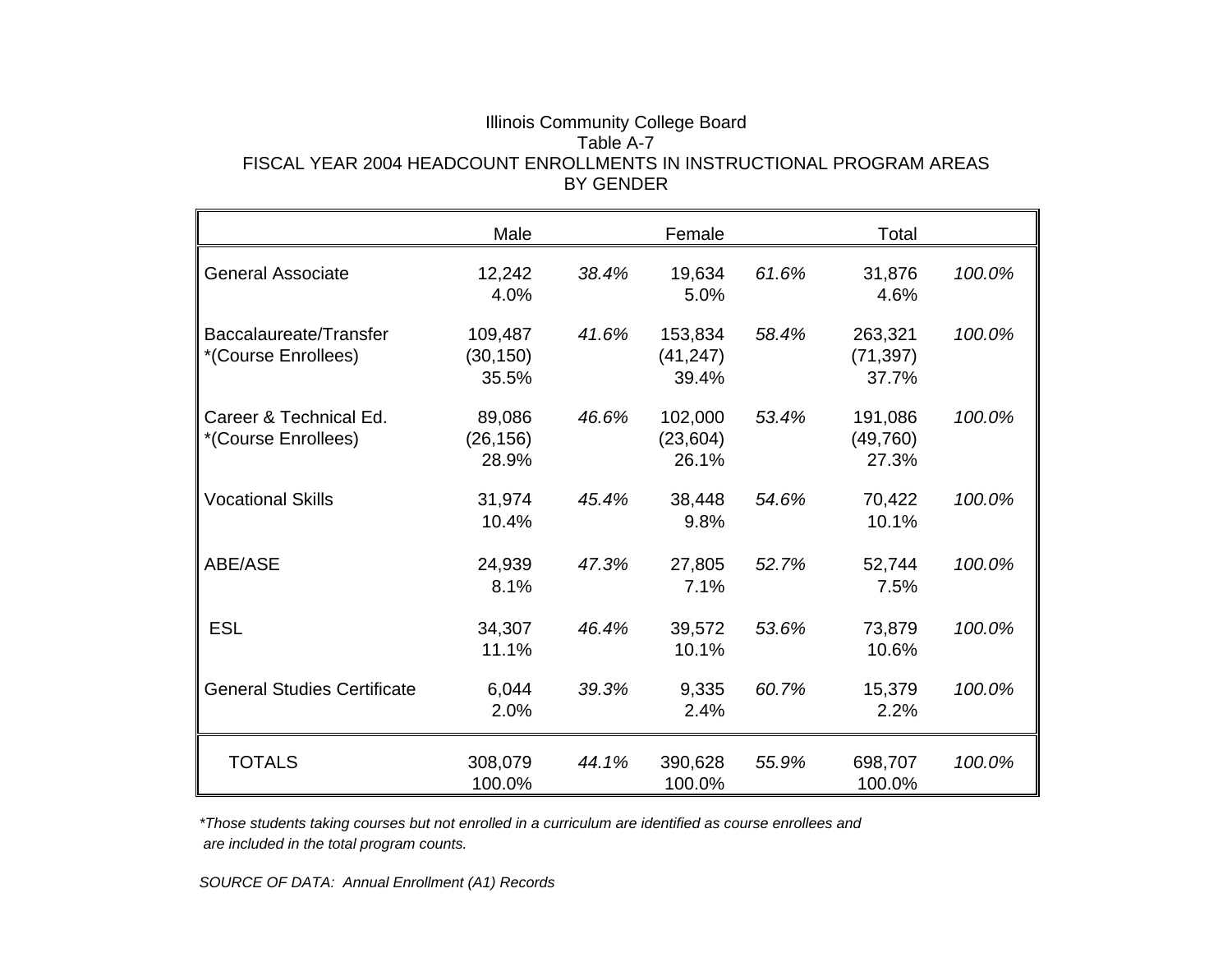|                                                        | Asian                    |      | Am Indian               |      | <b>Black</b>             |       | Hispanic                    |       | White                        |       | Alien                      |      | Unknown                 |      | Total                         |        |
|--------------------------------------------------------|--------------------------|------|-------------------------|------|--------------------------|-------|-----------------------------|-------|------------------------------|-------|----------------------------|------|-------------------------|------|-------------------------------|--------|
| General Associate<br>(1.0)                             | 2,088<br>6.7%            | 6.6% | 137<br>5.6%             | 0.4% | 6,097<br>6.0%            | 19.1% | 5,843<br>5.3%               | 18.3% | 17,581<br>3.9%               | 55.2% | 117<br>3.4%                | 0.4% | 13<br>0.3%              | 0.0% | 31,876<br>4.6%                | 100.0% |
| Bacc/Transfer<br>*(Course Enrollees)<br>(1.1)          | 12,711<br>(532)<br>40.8% | 4.8% | 898<br>(2,864)<br>36.5% | 0.3% | 37,791<br>(183)<br>37.2% | 14.4% | 20,702<br>(6, 912)<br>18.9% | 7.9%  | 188,478<br>(4, 444)<br>42.2% | 71.6% | 1,208<br>(56,060)<br>35.6% | 0.5% | 1,533<br>(402)<br>39.3% | 0.6% | 263,321<br>(71, 397)<br>37.7% | 100.0% |
| Career & Technical Ed.<br>*(Course Enrollees)<br>(1.2) | 8,061<br>(86)<br>25.8%   | 4.2% | 759<br>(930)<br>30.8%   | 0.4% | 29,992<br>(185)<br>29.6% | 15.7% | 15,005<br>(6, 763)<br>13.7% | 7.9%  | 135,447<br>(3,300)<br>30.3%  | 70.9% | 820<br>(38, 135)<br>24.2%  | 0.4% | 1,002<br>(361)<br>25.7% | 0.5% | 191,086<br>(49,760)<br>27.3%  | 100.0% |
| <b>Vocational Skills</b><br>(1.6)                      | 1,266<br>4.1%            | 1.8% | 204<br>8.3%             | 0.3% | 6,468<br>6.4%            | 9.2%  | 3,101<br>2.8%               | 4.4%  | 58,941<br>13.2%              | 83.7% | 103<br>3.0%                | 0.1% | 339<br>8.7%             | 0.5% | 70,422<br>10.1%               | 100.0% |
| ABE/ASE<br>(1.7/1.8)                                   | 925<br>3.0%              | 1.8% | 336<br>13.6%            | 0.6% | 19,305<br>19.0%          | 36.6% | 13,103<br>11.9%             | 24.8% | 18,685<br>4.2%               | 35.4% | 150<br>4.4%                | 0.3% | 240<br>6.2%             | 0.5% | 52,744<br>7.5%                | 100.0% |
| ESL<br>(1.9)                                           | 5,091<br>16.3%           | 6.9% | 101<br>4.1%             | 0.1% | 1.113<br>1.1%            | 1.5%  | 51,278<br>46.7%             | 69.4% | 15,073<br>3.4%               | 20.4% | 983<br>29.0%               | 1.3% | 240<br>6.2%             | 0.3% | 73,879<br>10.6%               | 100.0% |
| Gen Studies Cert<br>(1.5)                              | 1,043<br>3.3%            | 6.8% | 27<br>1.1%              | 0.2% | 687<br>0.7%              | 4.5%  | 750<br>0.7%                 | 4.9%  | 12,329<br>2.8%               | 80.2% | 12<br>0.4%                 | 0.1% | 531<br>0.0%             | 3.5% | 15,379<br>2.2%                | 100.0% |
| <b>TOTALS</b>                                          | 31,185<br>100.0%         | 4.5% | 2,462<br>100.0%         | 0.4% | 101,453<br>100.0%        | 14.5% | 109,782<br>100.0%           | 15.7% | 446,534<br>100.0%            | 63.9% | 3,393<br>100.0%            | 0.5% | 3,898<br>100.0%         | 0.6% | 698,707<br>100.0%             | 100.0% |

#### Illinois Community College Board Table A-8 FISCAL YEAR 2004 HEADCOUNT ENROLLMENTS IN INSTRUCTIONAL PROGRAM AREAS BY RACIAL/ETHNIC ORIGIN

*\*Those students taking courses but not enrolled in a curriculum are identified as course enrollees and are included in the total program counts.*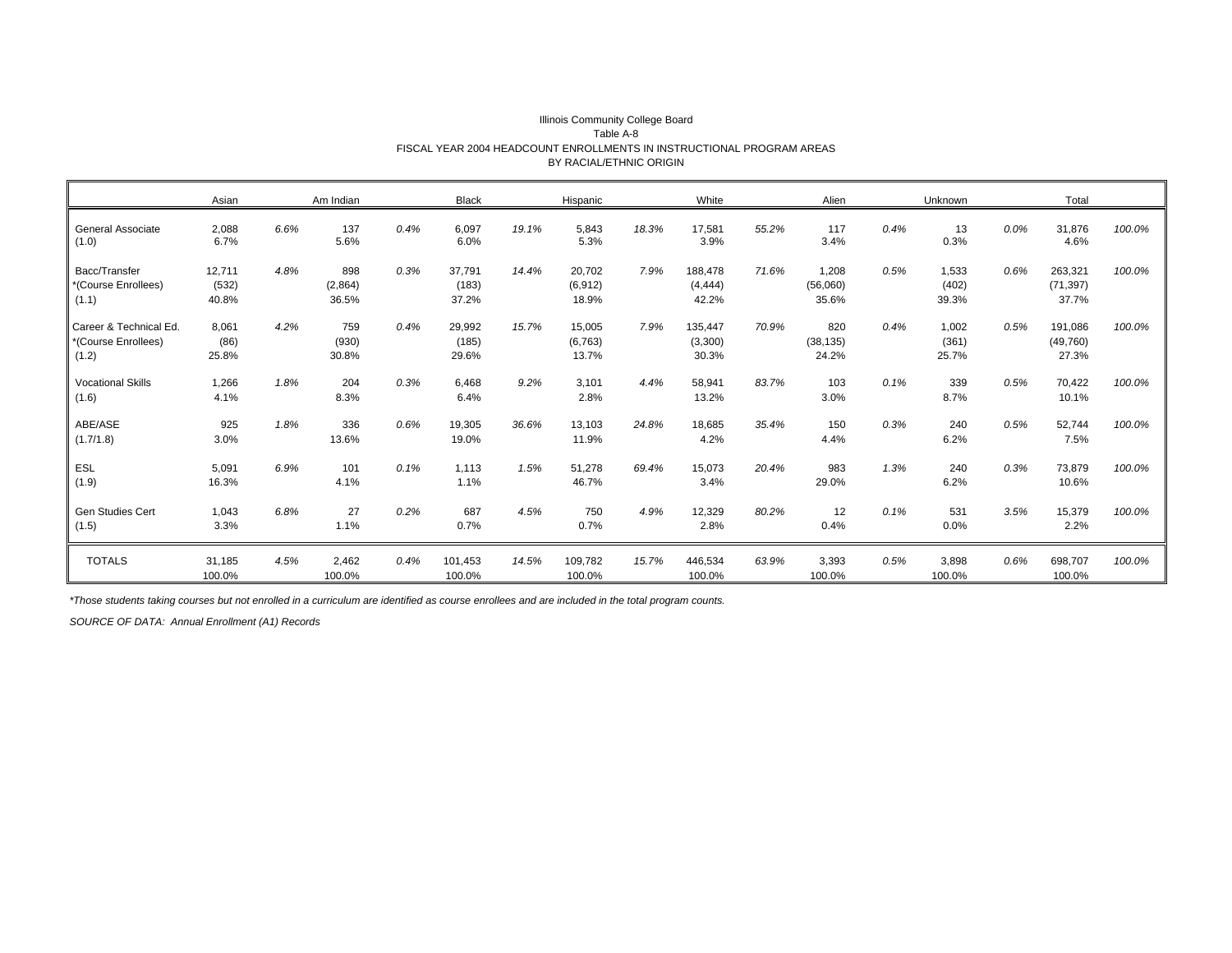| Illinois Community College Board                                      |
|-----------------------------------------------------------------------|
| Table A-9.                                                            |
| FISCAL YEAR 2004 HEADCOUNT ENROLLMENTS IN INSTRUCTIONAL PROGRAM AREAS |
| BY AGE GROUP                                                          |

|                                                        | 16 & Under                 |      | $17 - 20$                    |       | $21 - 24$                    |       | 25-30                       |       |
|--------------------------------------------------------|----------------------------|------|------------------------------|-------|------------------------------|-------|-----------------------------|-------|
| <b>General Associate</b><br>(1.0)                      | 60<br>0.8%                 | 0.2% | 8,237<br>5.1%                | 25.8% | 8,019<br>5.4%                | 25.2% | 5,878<br>5.4%               | 18.4% |
| Bacc/Transfer<br>*(Course Enrollees)<br>(1.1)          | 2,077<br>(1, 467)<br>28.1% | 0.8% | 89,151<br>(25, 664)<br>55.6% | 33.9% | 75,071<br>(17, 433)<br>50.6% | 28.5% | 34,902<br>(7, 472)<br>32.2% | 13.3% |
| Career & Technical Ed.<br>*(Course Enrollees)<br>(1.2) | 2,330<br>(2,068)<br>31.6%  | 1.2% | 33,492<br>(8, 285)<br>20.9%  | 17.5% | 36,070<br>(5,267)<br>24.3%   | 18.9% | 32,051<br>(6,088)<br>29.6%  | 16.8% |
| <b>Vocational Skills</b><br>(1.6)                      | 1,779<br>24.1%             | 2.5% | 3,647<br>2.3%                | 5.2%  | 3,923<br>2.6%                | 5.6%  | 6,478<br>6.0%               | 9.2%  |
| ABE/ASE<br>(1.7/1.8)                                   | 759<br>10.3%               | 1.4% | 17,666<br>11.0%              | 33.5% | 10,592<br>7.1%               | 20.1% | 8,371<br>7.7%               | 15.9% |
| <b>ESL</b><br>(1.9)                                    | 115<br>1.6%                | 0.2% | 5,875<br>3.7%                | 8.0%  | 12,817<br>8.6%               | 17.3% | 19,207<br>17.7%             | 26.0% |
| <b>General Studies Cert</b><br>(1.5)                   | 262<br>3.5%                | 1.7% | 2,365<br>1.5%                | 15.4% | 1,866<br>1.3%                | 12.1% | 1,516<br>1.4%               | 9.9%  |
| <b>TOTALS</b>                                          | 7,382<br>100.0%            | 1.1% | 160,433<br>100.0%            | 23.0% | 148,358<br>100.0%            | 21.2% | 108,403<br>100.0%           | 15.5% |

*\*Those students taking courses but not enrolled in a curriculum are identified as course enrollees and are included in the total program counts.*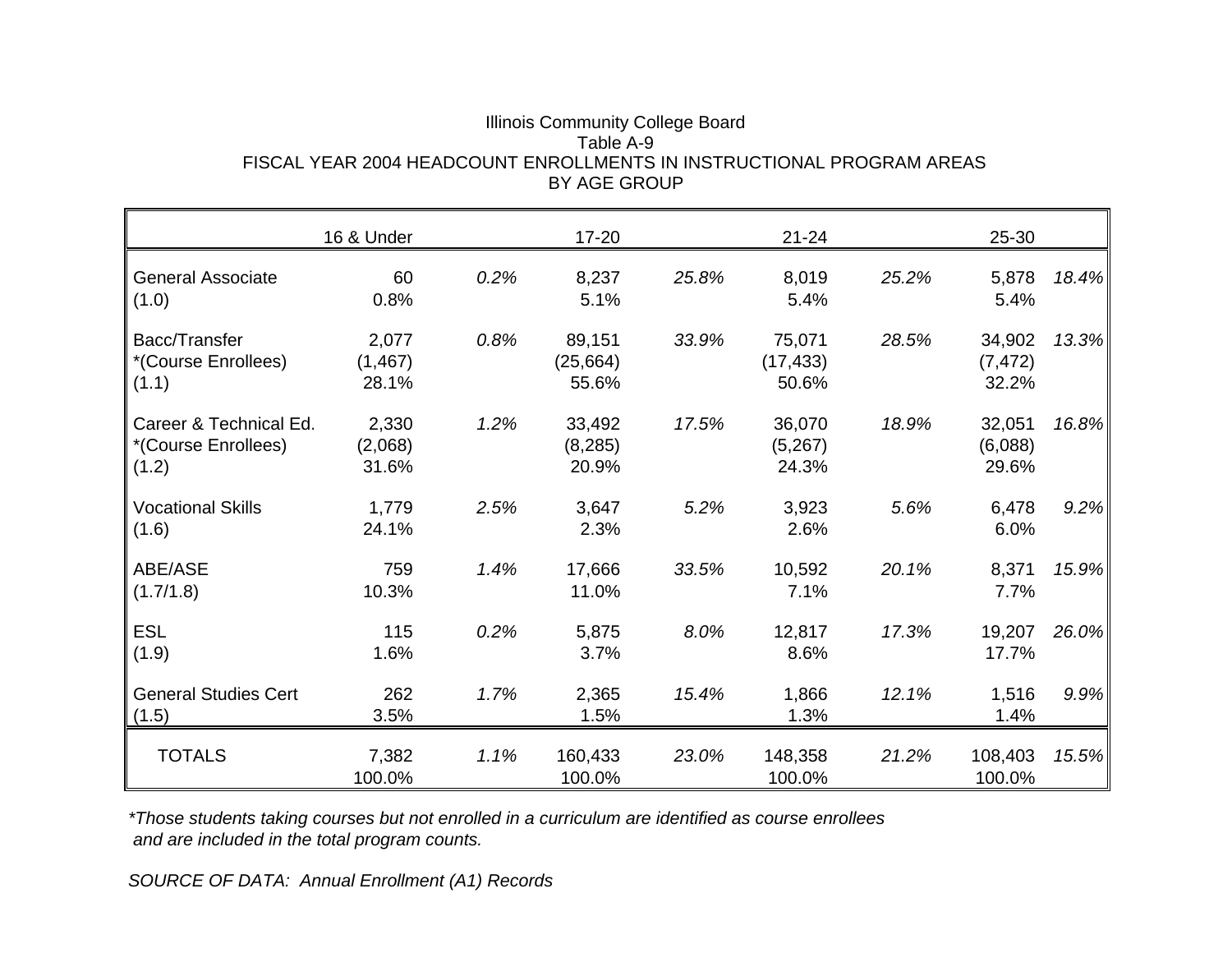#### Illinois Community College Board Table A-9 (Continued) FISCAL YEAR 2004 HEADCOUNT ENROLLMENTS IN INSTRUCTIONAL PROGRAM AREASBY AGE GROUP

|                                                        | $31 - 39$                  |       | 40-55                        |       | Over 55                   |       | Unknown                 |      | Total                         |           |
|--------------------------------------------------------|----------------------------|-------|------------------------------|-------|---------------------------|-------|-------------------------|------|-------------------------------|-----------|
| <b>General Associate</b><br>(1.0)                      | 4,855<br>4.5%              | 15.2% | 3,929<br>3.0%                | 12.3% | 585<br>1.9%               | 1.8%  | 313<br>4.6%             | 1.0% | 31,876<br>4.6%                | 100.0%    |
| Bacc/Transfer<br>*(Course Enrollees)<br>(1.1)          | 27,123<br>(6,927)<br>25.4% | 10.3% | 27,261<br>(9,062)<br>21.1%   | 10.4% | 6,576<br>(2,838)<br>21.2% | 2.5%  | 1,160<br>(534)<br>16.9% | 0.4% | 263,321<br>(71, 397)<br>37.7% | 100.0%    |
| Career & Technical Ed.<br>*(Course Enrollees)<br>(1.2) | 35,439<br>(8,748)<br>33.2% | 18.5% | 43,232<br>(14, 957)<br>33.4% | 22.6% | 7,762<br>(4,000)<br>25.0% | 4.1%  | 710<br>(347)<br>10.3%   | 0.4% | 191,086<br>(49, 760)<br>27.3% | 100.0%    |
| <b>Vocational Skills</b><br>(1.6)                      | 11,660<br>10.9%            | 16.6% | 30,759<br>23.8%              | 43.7% | 8,312<br>26.7%            | 11.8% | 3,864<br>56.2%          | 5.5% | 70,422<br>10.1%               | 100.0%    |
| ABE/ASE<br>(1.7/1.8)                                   | 7,373<br>6.9%              | 14.0% | 6,401<br>4.9%                | 12.1% | 1,417<br>4.6%             | 2.7%  | 165<br>2.4%             | 0.3% | 52,744<br>7.5%                | 100.0%    |
| <b>ESL</b><br>(1.9)                                    | 18,547<br>17.4%            | 25.1% | 13,816<br>10.7%              | 18.7% | 3,333<br>10.7%            | 4.5%  | 169<br>2.5%             | 0.2% | 73,879<br>10.6%               | 100.0%    |
| <b>General Studies Cert</b><br>(1.5)                   | 1,839<br>1.7%              | 12.0% | 3,937<br>3.0%                | 25.6% | 3,104<br>10.0%            | 20.2% | 490<br>7.1%             | 3.2% | 15,379<br>2.2%                | 100.0%    |
| <b>TOTALS</b>                                          | 106,836<br>100.0%          | 15.3% | 129,335<br>100.0%            | 18.5% | 31,089<br>100.0%          | 4.4%  | 6,871<br>100.0%         | 1.0% | 698,707<br>100.0%             | $100.0\%$ |

*\*Those students taking courses but not enrolled in a curriculum are identified as course enrollees and are included in the total program counts.*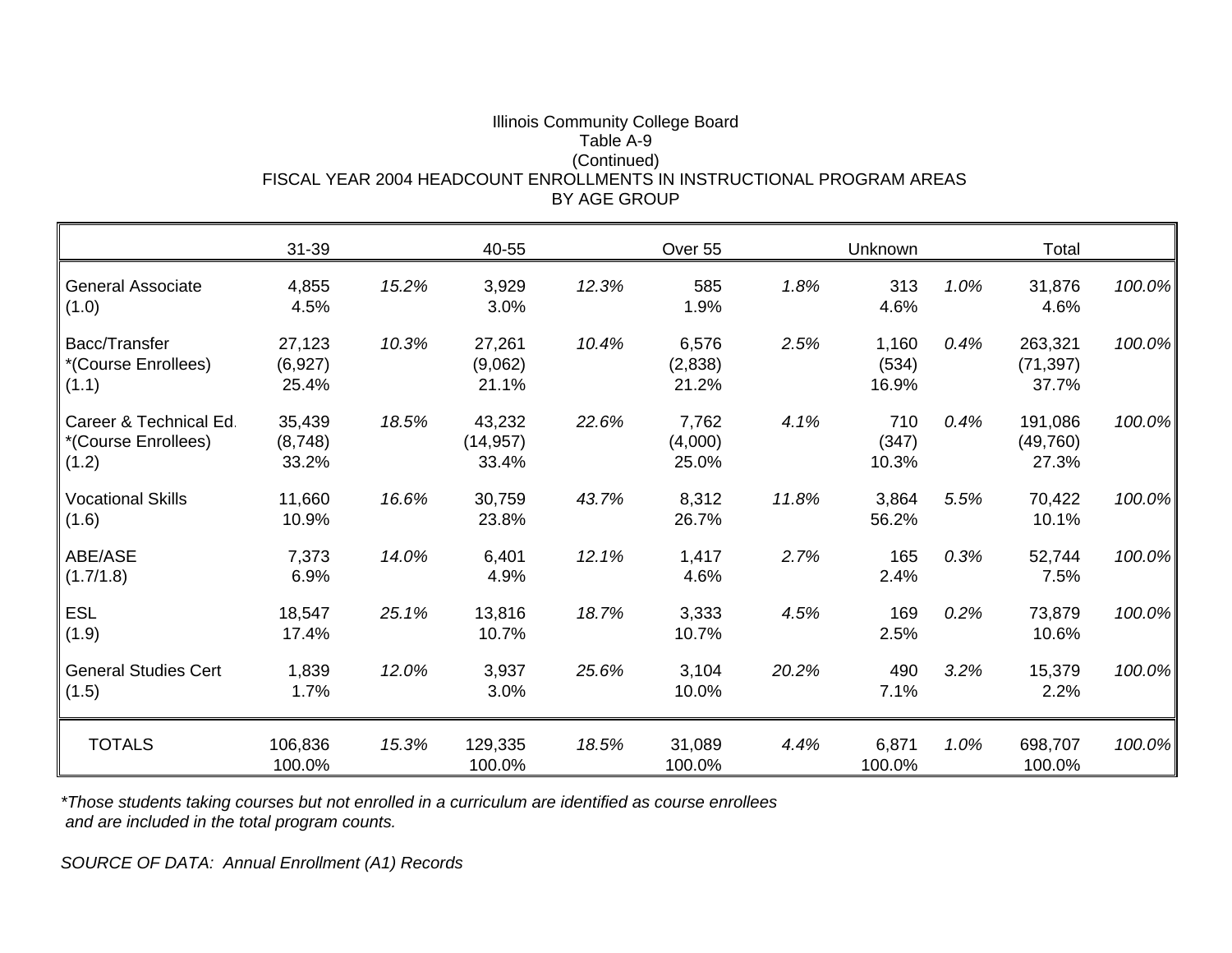## Illinois Community College Board Table A-10COMPARATIVE SUMMARY OF CAREER AND TECHNICAL EDUCATION CURRICULA ENROLLMENTS OVER 5,000 FISCAL YEARS 2003 AND 2004

| <b>CURRICULA &amp; CIP</b>                                | <b>FY</b><br>2003 | <b>FY</b><br>2004 | <b>Number</b><br>Change | Percent<br>Change |  |
|-----------------------------------------------------------|-------------------|-------------------|-------------------------|-------------------|--|
| <b>Associate Degree Nursing</b><br>511601                 | 12,981            | 14,160            | 1,179                   | 9.1%              |  |
| <b>Criminal Justice Technology</b><br>430107              | 7,910             | 8,231             | 321                     | 4.1%              |  |
| <b>Child Care Provider/Assistant</b><br>200202            | 7,784             | 8,108             | 324                     | 4.2%              |  |
| <b>Business Data Programming</b><br>521202                | 9,199             | 7,246             | $-1,953$                | $-21.2%$          |  |
| <b>Business Administration &amp; Management</b><br>520201 | 6,103             | 5,996             | $-107$                  | $-1.8%$           |  |
|                                                           |                   |                   |                         |                   |  |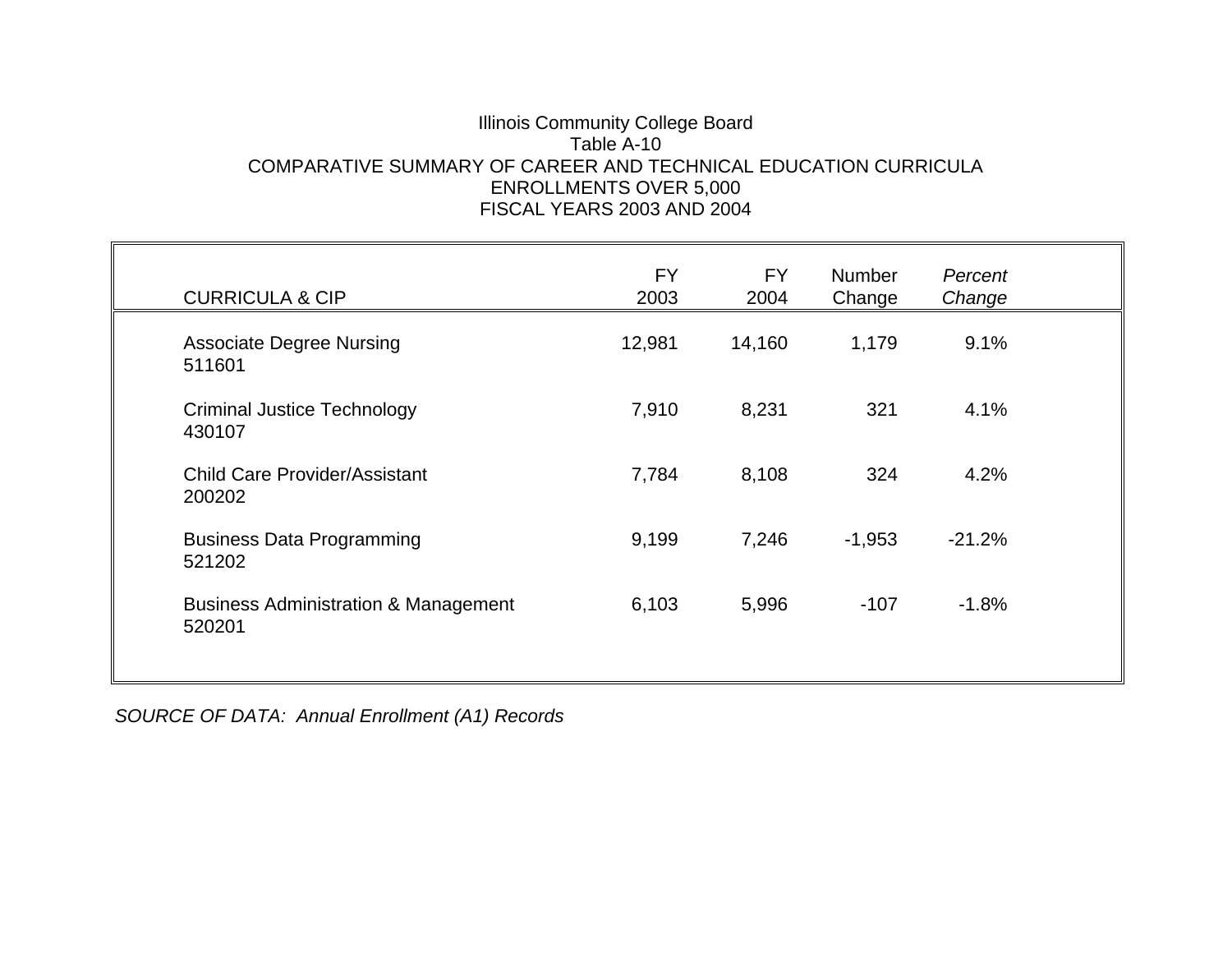#### Illinois Community College Board Table A-11 FISCAL YEAR 2004 ANNUAL HEADCOUNT ENROLLMENTS IN INSTRUCTIONAL PROGRAM AREASBY STUDENT INTENT\*

|                                                  | Prepare for<br>Transfer to<br>Four-Year<br>Institution |       | Improve<br>Present<br>Job<br><b>Skills</b> |       | Prepare for<br>Job After<br>Community<br>College |       | Improve<br><b>Basic Skills</b><br>Or Prepare<br>for GED |       | Personal<br>Interest/<br>Self<br>Development |       | Other<br>or No<br>Indication |       | Total                         |        |
|--------------------------------------------------|--------------------------------------------------------|-------|--------------------------------------------|-------|--------------------------------------------------|-------|---------------------------------------------------------|-------|----------------------------------------------|-------|------------------------------|-------|-------------------------------|--------|
| Gen Assoc<br>(1.0)                               | 13,713<br>6.7%                                         | 43.0% | 2,877<br>3.1%                              | 9.0%  | 6,531<br>5.7%                                    | 20.5% | 986<br>0.9%                                             | 3.1%  | 2,270<br>2.9%                                | 7.1%  | 5.499<br>5.5%                | 17.3% | 31,876<br>4.6%                | 100.0% |
| Bacc/Transf<br>**(Crse Enr)<br>(1.1)             | 152,091<br>(31, 266)<br>73.8%                          | 57.8% | 15,694<br>(5,307)<br>16.7%                 | 6.0%  | 28,170<br>(5, 493)<br>24.4%                      | 10.7% | 3,606<br>(1, 357)<br>3.5%                               | 1.4%  | 25,869<br>(14, 252)<br>33.2%                 | 9.8%  | 37,891<br>(13, 722)<br>37.6% | 14.4% | 263,321<br>(71, 397)<br>37.7% | 100.0% |
| Career & Technical Ed.<br>"**(Crse Enr)<br>(1.2) | 35,872<br>(5,995)<br>17.4%                             | 18.8% | 43,396<br>(21, 693)<br>46.1%               | 22.7% | 73,535<br>(9,672)<br>63.8%                       | 38.5% | 2,705<br>(941)<br>2.6%                                  | 1.4%  | 13,685<br>(4, 404)<br>17.6%                  | 7.2%  | 21,893<br>(7,055)<br>21.7%   | 11.5% | 191,086<br>(49,760)<br>27.3%  | 100.0% |
| Vocational<br>(1.6)                              | 2,504<br>1.2%                                          | 3.6%  | 29,350<br>31.2%                            | 41.7% | 3,879<br>3.4%                                    | 5.5%  | 1,203<br>1.2%                                           | 1.7%  | 12,591<br>16.2%                              | 17.9% | 20,895<br>20.7%              | 29.7% | 70,422<br>10.1%               | 100.0% |
| ABE/ASE<br>(1.7/1.8)                             | 390<br>0.2%                                            | 0.7%  | 714<br>0.8%                                | 1.4%  | 1,297<br>1.1%                                    | 2.5%  | 40,797<br>39.1%                                         | 77.3% | 3,790<br>4.9%                                | 7.2%  | 5,756<br>5.7%                | 10.9% | 52,744<br>7.5%                | 100.0% |
| ESL<br>(1.9)                                     | 460<br>0.2%                                            | 0.6%  | 739<br>0.8%                                | 1.0%  | 1,207<br>1.0%                                    | 1.6%  | 54,559<br>52.3%                                         | 73.8% | 10,482<br>13.5%                              | 14.2% | 6,432<br>6.4%                | 8.7%  | 73,879<br>10.6%               | 100.0% |
| Gen Std Cert<br>(1.5)                            | 1,174<br>0.6%                                          | 7.6%  | 1,410<br>1.5%                              | 9.2%  | 711<br>0.6%                                      | 4.6%  | 417<br>0.4%                                             | 2.7%  | 9,169<br>11.8%                               | 59.6% | 2,498<br>2.5%                | 16.2% | 15,379<br>2.2%                | 100.0% |
| <b>TOTALS</b>                                    | 206,204<br>100.0%                                      | 29.5% | 94,180<br>100.0%                           | 13.5% | 115,330<br>100.0%                                | 16.5% | 104,273<br>100.0%                                       | 14.9% | 77,856<br>100.0%                             | 11.1% | 100,864<br>100.0%            | 14.4% | 698,707<br>100.0%             | 100.0% |

 *\*Current student intent is examined. When not available, student intent at time of college entrance is used.*

*\*\*Those students taking courses but not enrolled in a curriculum are identified as course enrollees and are included in the total program counts.*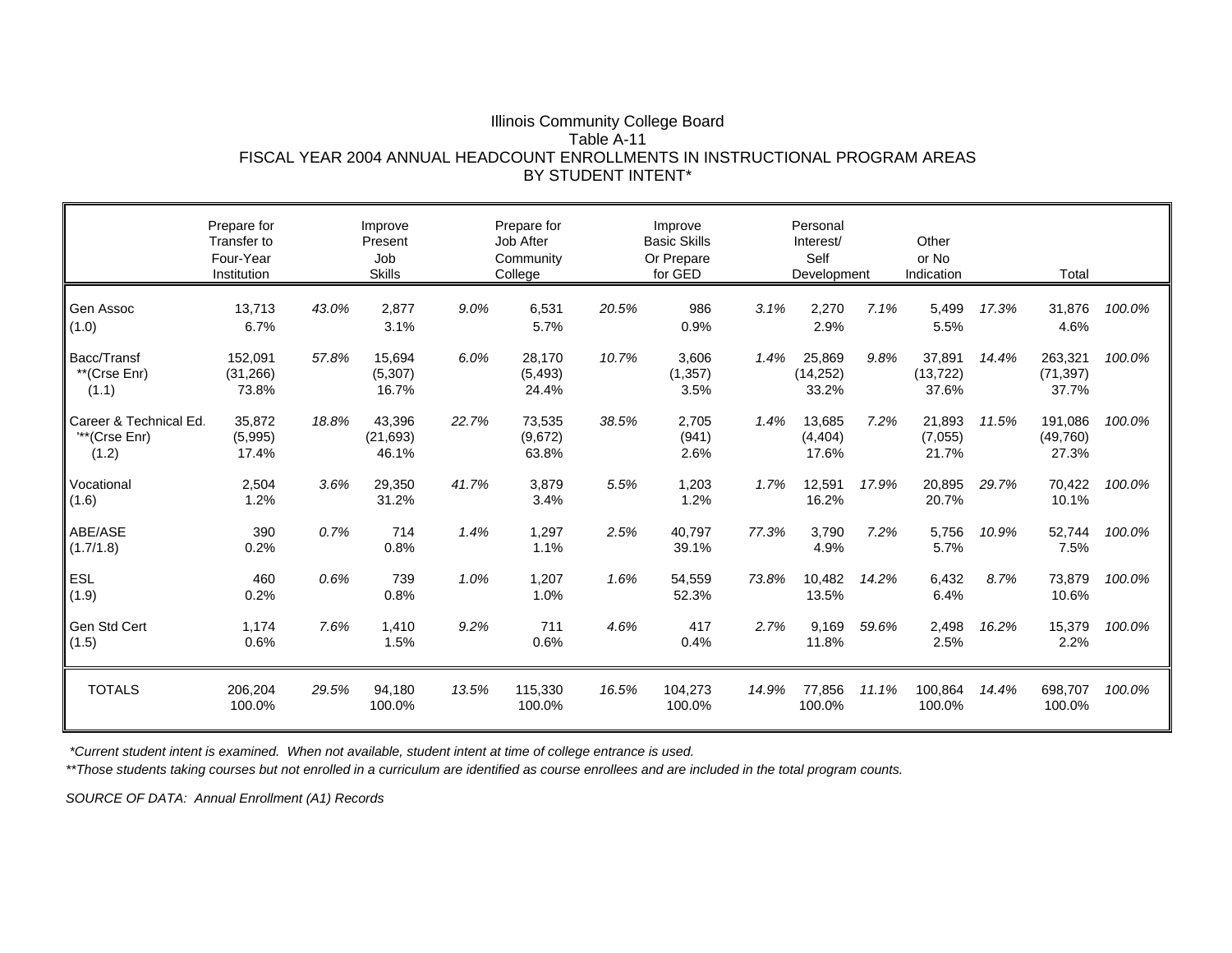#### Illinois Community College Board Table A-12 FISCAL YEAR 2004 HEADCOUNT ENROLLMENTS IN INSTRUCTIONAL PROGRAM AREAS BY DEGREE OBJECTIVE

|                                                        | Complete One<br>or Several<br>Courses - Not<br><b>Pursuing Degree</b> |       | To Complete<br>a Certificate |       | To Complete<br>an Associate<br>Degree |       | Other or<br>No<br>Indication |      | Total                         |        |
|--------------------------------------------------------|-----------------------------------------------------------------------|-------|------------------------------|-------|---------------------------------------|-------|------------------------------|------|-------------------------------|--------|
| <b>General Associate</b><br>(1.0)                      | 3,258<br>0.9%                                                         | 10.2% | 4,319<br>7.0%                | 13.5% | 24,289<br>9.1%                        | 76.2% | 10<br>0.2%                   | 0.0% | 31,876<br>4.6%                | 100.0% |
| Bacc/Transfer<br>*(Course Enrollees)<br>(1.1)          | 97,015<br>(58, 294)<br>26.7%                                          | 36.8% | 10,479<br>(1,721)<br>17.0%   | 4.0%  | 154,314<br>(11, 382)<br>57.5%         | 58.6% | 1,513<br>(0)<br>28.0%        | 0.6% | 263,321<br>(71, 397)<br>37.7% | 100.0% |
| Career & Technical Ed.<br>*(Course Enrollees)<br>(1.2) | 65,724<br>(39, 207)<br>18.1%                                          | 34.4% | 41,289<br>(4,620)<br>67.1%   | 21.6% | 82,872<br>(5,326)<br>30.9%            | 43.4% | 1,201<br>(607)<br>22.3%      | 0.6% | 191,086<br>(49, 760)<br>27.3% | 100.0% |
| <b>Vocational Skills</b><br>(1.6)                      | 64,958<br>17.9%                                                       | 92.2% | 1,880<br>3.1%                | 2.7%  | 2,859<br>1.1%                         | 4.1%  | 725<br>13.4%                 | 1.0% | 70,422<br>10.1%               | 100.0% |
| ABE/ASE<br>(1.7/1.8)                                   | 48,560<br>13.4%                                                       | 92.1% | 1,839<br>3.0%                | 3.5%  | 1,286<br>0.5%                         | 2.4%  | 1,059<br>19.6%               | 2.0% | 52,744<br>7.5%                | 100.0% |
| <b>ESL</b><br>(1.9)                                    | 69,343<br>19.1%                                                       | 93.9% | 1,532<br>2.5%                | 2.1%  | 2,409<br>0.9%                         | 3.3%  | 595<br>11.0%                 | 0.8% | 73,879<br>10.6%               | 100.0% |
| <b>Gen Studies Cert</b><br>(1.5)                       | 14,604<br>4.0%                                                        | 95.0% | 182<br>0.3%                  | 1.2%  | 301<br>0.1%                           | 2.0%  | 292<br>5.4%                  | 1.9% | 15,379<br>2.2%                | 100.0% |
| <b>TOTALS</b>                                          | 363,462<br>100.0%                                                     | 52.0% | 61,520<br>100.0%             | 8.8%  | 268,330<br>100.0%                     | 38.4% | 5,395<br>100.0%              | 0.8% | 698,707<br>100.0%             | 100.0% |

*\*Those students taking courses but not enrolled in a curriculum are identified as course enrollees and are included in the total program counts.*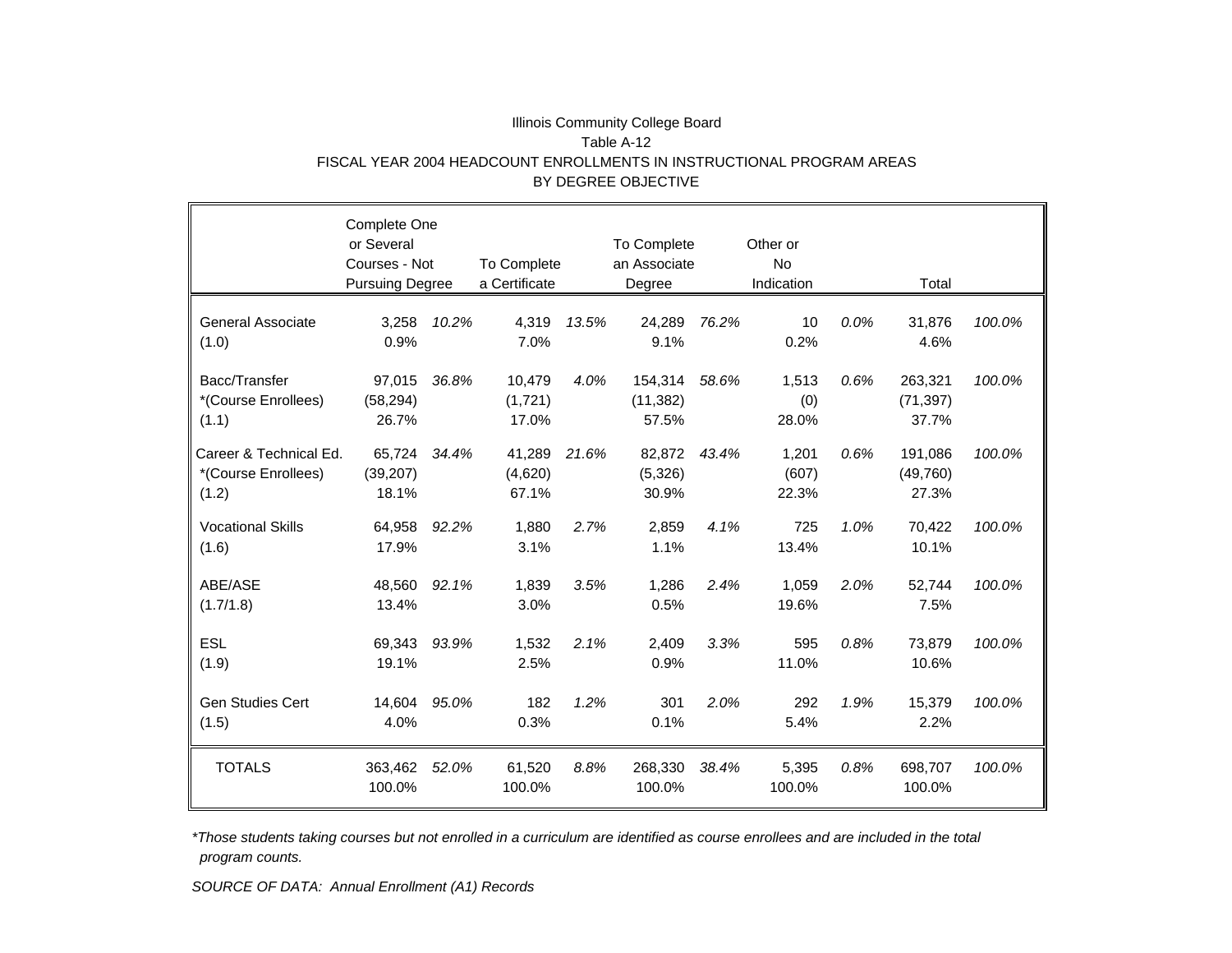## Illinois Community College Board Table A-13 FISCAL YEAR 2004 DUPLICATED HEADCOUNT ENROLLMENTSBY TERM AND TYPE OF ATTENDANCE

|        | Part-time |       | Full-time |       | Total   |        |
|--------|-----------|-------|-----------|-------|---------|--------|
| Summer | 197,701   | 91.1% | 19,295    | 8.9%  | 216,996 | 100.0% |
| Fall   | 292,775   | 70.9% | 120,384   | 29.1% | 413,159 | 100.0% |
| Winter | 25,768    | 94.4% | 1,543     | 5.6%  | 27,311  | 100.0% |
| Spring | 304,565   | 72.9% | 112,995   | 27.1% | 417,560 | 100.0% |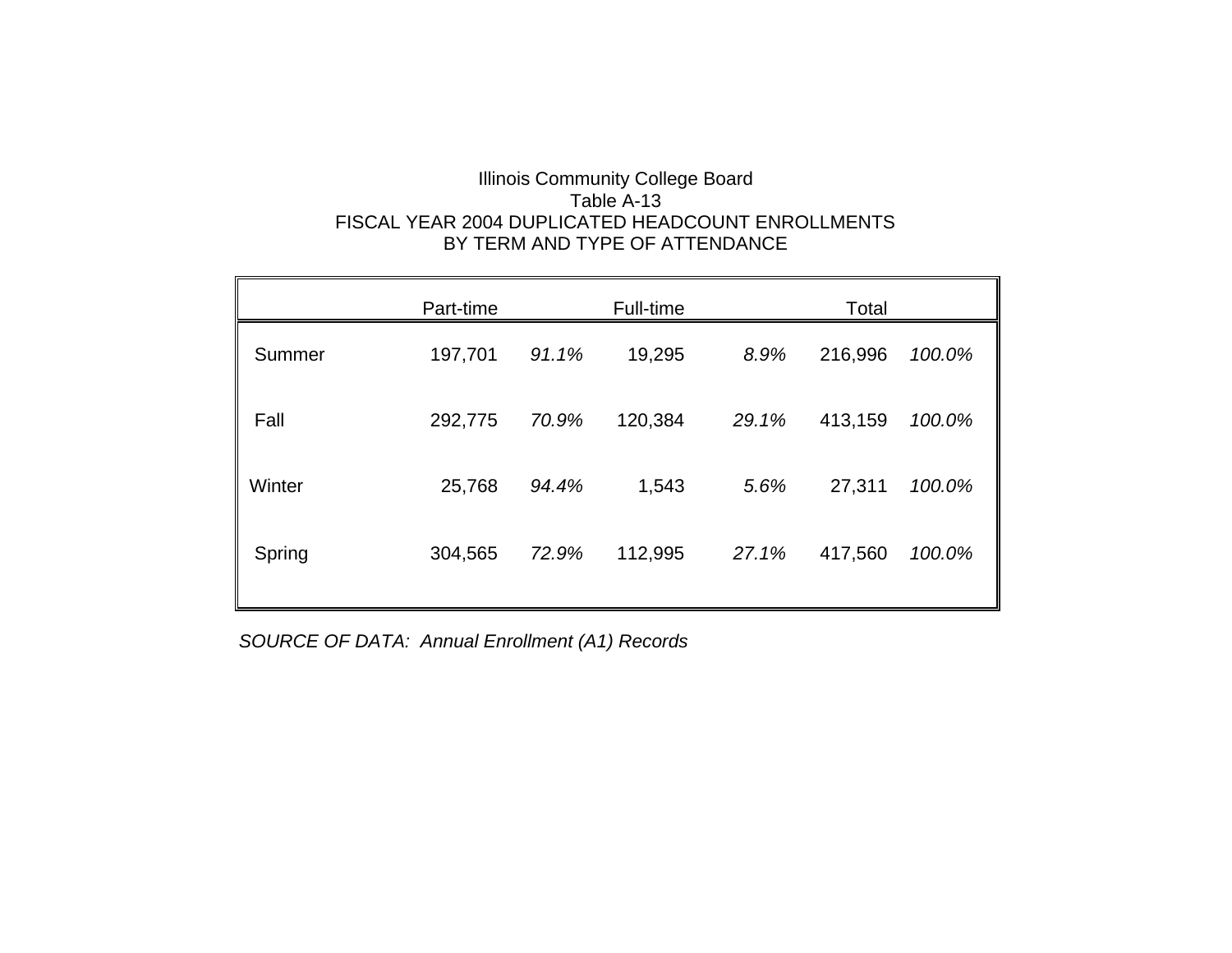## Illinois Community College Board Table A-14 FISCAL YEAR 2004 HEADCOUNT ENROLLMENTS(EXCLUDING ADULT EDUCATION) BY HIGHEST DEGREE EARNED PRIOR TO ENROLLMENT

| <b>DEGREE</b>                    | Enrollment | % of Known |
|----------------------------------|------------|------------|
| <b>GED</b>                       | 26,991     | 5.9%       |
| <b>High School</b>               | 267,682    | 58.4%      |
| Some College Courses             | 79,421     | 17.3%      |
| Certificate                      | 16,402     | 3.6%       |
| <b>Associate Degree</b>          | 28,093     | 6.1%       |
| <b>Bachelor's Degree</b>         | 27,759     | 6.1%       |
| Master's Degree                  | 8,563      | 1.9%       |
| <b>First Professional Degree</b> | 740        | 0.2%       |
| <b>Doctoral Degree</b>           | 1,028      | 0.2%       |
| Other                            | 1,839      | 0.4%       |
| <b>Total Known</b>               | 458,518    | 100.0%     |
| None/Unknown                     | 240,189    |            |
| Total                            | 698,707    |            |

*SOURCE OF DATA: Annual Enrollment (A1) Records*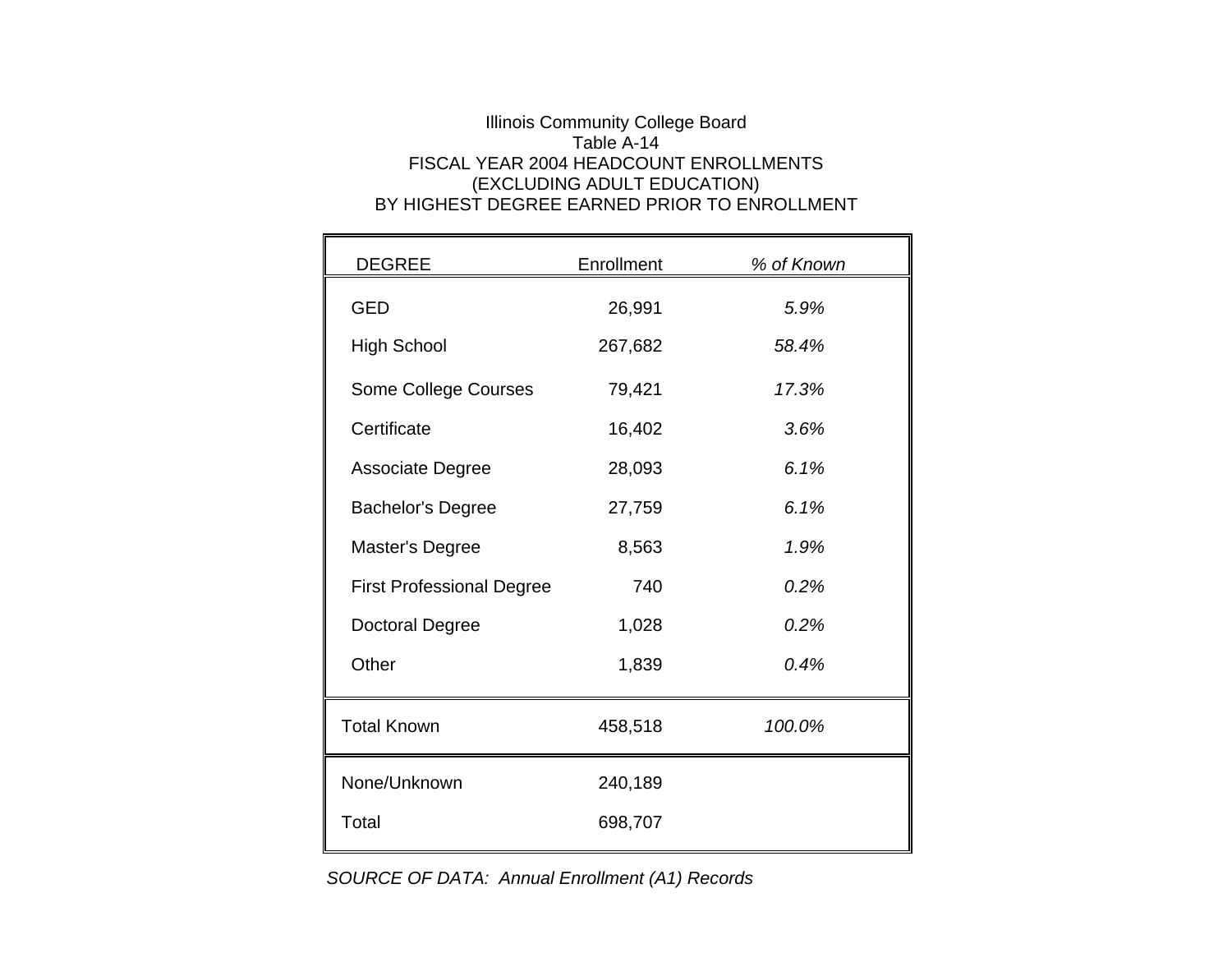#### Illinois Community College Board Table A-15 FISCAL YEAR 2004 HOURS ATTEMPTED VS HOURS EARNED BY TERM AND ENROLLMENT STATUS

|             | $\%$<br>PART-TIME |           | %<br><b>FULL-TIME</b> |           |           | <b>TOTAL</b> | %         |           |        |
|-------------|-------------------|-----------|-----------------------|-----------|-----------|--------------|-----------|-----------|--------|
| <b>TERM</b> | Attempted         | Earned    | Earned                | Attempted | Earned    | Earned       | Attempted | Earned    | Earned |
| Summer      | 776,009           | 628,499   | 81.0%                 | 222,246   | 173,516   | 78.1%        | 998,255   | 802,015   | 80.3%  |
| Fall        | 1,431,827         | 1,070,579 | 74.8%                 | 1,696,719 | 1,308,996 | 77.1%        | 3,128,546 | 2,379,574 | 76.1%  |
| Winter      | 136,873           | 100,696   | 73.6%                 | 19,463    | 15,472    | 79.5%        | 156,336   | 116,168   | 74.3%  |
| Spring      | 1,464,640         | 1,080,035 | 73.7%                 | 1,607,731 | 1,234,448 | 76.8%        | 3,072,372 | 2,314,483 | 75.3%  |
| Total       | 3,809,348         | 2,879,809 | 75.6%                 | 3,546,160 | 2,732,432 | 77.1%        | 7,355,508 | 5,612,241 | 76.3%  |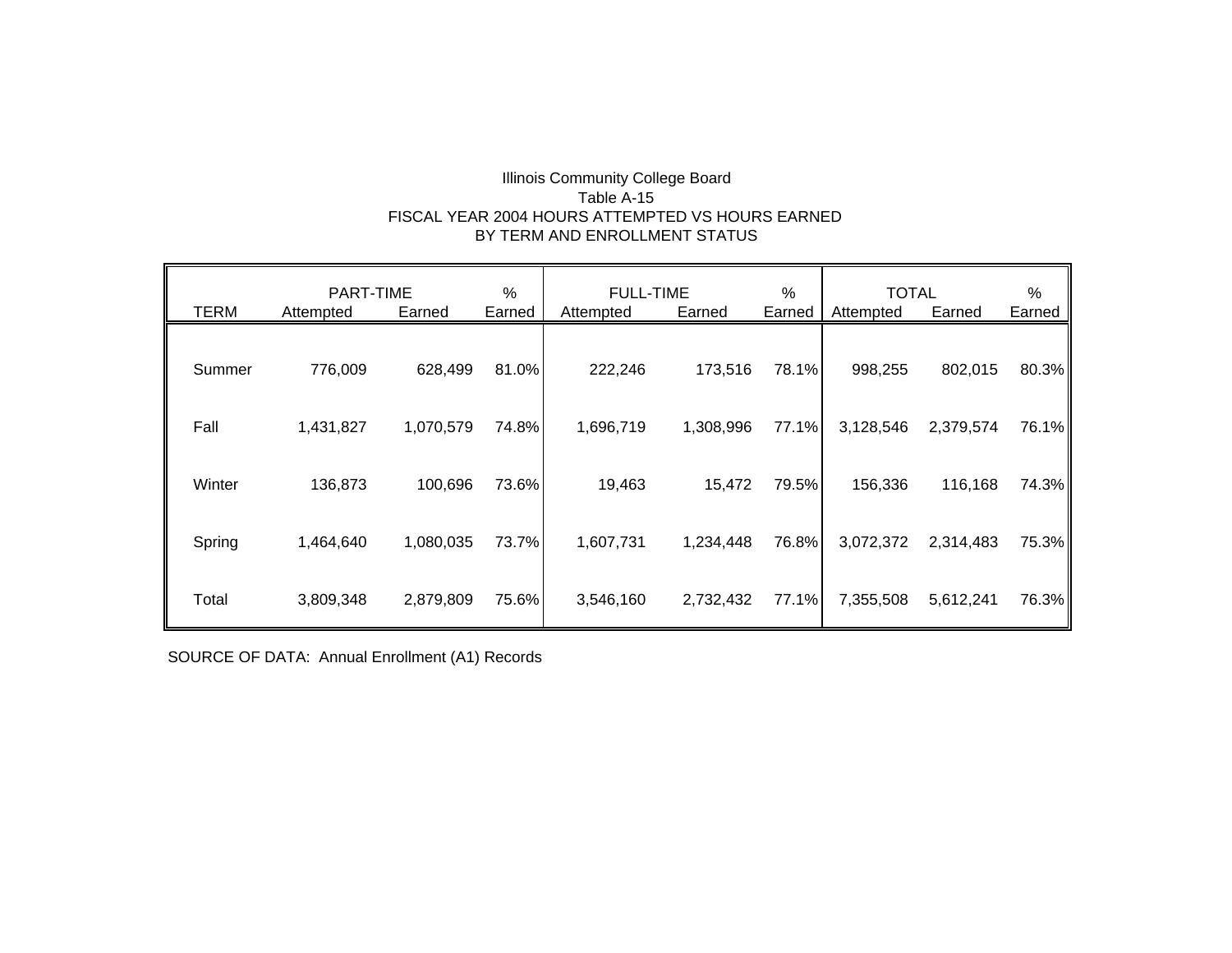#### Illinois Community College Board **Illinois Community College Board Illinois Community College Board**

Table A-16

## FISCAL YEAR 2004 HEADCOUNT ENROLLMENTSBY COLLEGE LEVEL HOURS ACCUMULATED

| Hours              | Enrollment | % of Known |
|--------------------|------------|------------|
|                    |            |            |
| $1 - 29$           | 323,948    | 66.6%      |
| 30-59              | 96,387     | 19.8%      |
| 60-89              | 54,220     | 11.2%      |
|                    |            |            |
| 90-119             | 9,265      | 1.9%       |
| 120-159            | 2,103      | 0.4%       |
|                    |            |            |
| $160+$             | 310        | 0.1%       |
|                    |            |            |
| <b>Total Known</b> | 486,233    | 100.0%     |
|                    |            |            |
| None/Unknown       | 212,474    |            |
| Total              | 698,707    |            |

*SOURCE OF DATA: Annual Enrollment (A1) Records*

Table A-17

## FISCAL YEAR 2004 HEADCOUNT ENROLLMENTS BY CUMULATIVE GRADE POINT AVERAGE

| S. | Enrollment | % of Known |
|----|------------|------------|
| 9  | 323,948    | 66.6%      |
| 9  | 96,387     | 19.8%      |
| 9  | 54,220     | 11.2%      |
| 9  | 9,265      | 1.9%       |
| 9  | 2,103      | 0.4%       |
| +  | 310        | 0.1%       |
|    |            |            |
| n. | 486,233    | 100.0%     |
| 'n | 212,474    |            |
| эI | 698,707    |            |
|    |            |            |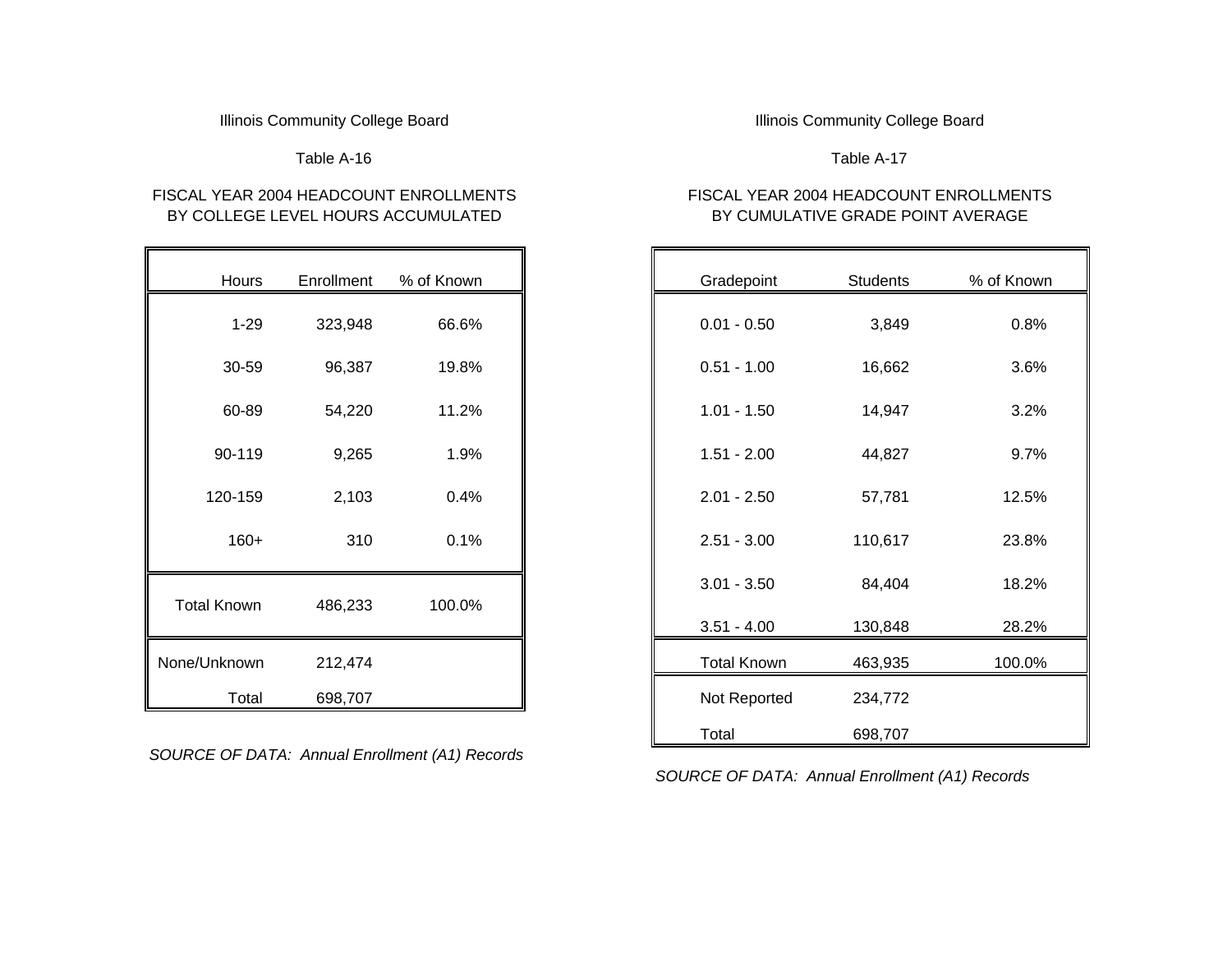#### Illinois Community College Board **Illinois Community College Board Illinois Community College Board**

#### Table A-18

#### FISCAL YEAR 2004 HEADCOUNT ENROLLMENTSBY HIGH SCHOOL PERCENTILE RANK

| Number of<br>Score Range<br>Students | % of Known | Number of<br><b>Students</b> | Percentile         |
|--------------------------------------|------------|------------------------------|--------------------|
| $27 - 36$<br>6,762                   | 4.2%       | 4,280                        | $91 - 100$         |
| 22,969<br>$22 - 26$                  | 8.4%       | 8,514                        | $81 - 90$          |
| $19 - 21$<br>22,568                  | 10.3%      | 10,367                       | $71 - 80$          |
| $1 - 18$<br>34,621                   | 12.2%      | 12,300                       | $61 - 70$          |
|                                      | 12.2%      | 12,358                       | $51 - 60$          |
| <b>Total Known</b><br>86,920         | 13.3%      | 13,413                       | $41 - 50$          |
| Not Reported<br>611,787              | 12.1%      | 12,248                       | $31 - 40$          |
| 698,707<br>Total                     | 12.1%      | 12,183                       | $21 - 30$          |
|                                      | 9.4%       | 9,534                        | $11 - 20$          |
| Mean Score<br>19.8                   | 5.7%       | 5,711                        | $1 - 10$           |
| Median Score<br>20.0                 | 100.0%     | 100,908                      | <b>Total Known</b> |
|                                      |            | 597,799                      | Not Reported       |
| SOURCE OF DATA: Annual Enro.         |            | 698,707                      | Total              |

#### *SOURCE OF DATA: Annual Enrollment (A1) Records*

#### Table A-19

#### FISCAL YEAR 2004 HEADCOUNT ENROLLMENTS BY ACT SCORES

|       | Number of       |            |
|-------|-----------------|------------|
| htile | <b>Students</b> | % of Known |
| 00    | 4,280           | 4.2%       |
| 0     | 8,514           | 8.4%       |
| 0     | 10,367          | 10.3%      |
| 0     | 12,300          | 12.2%      |
| 0     | 12,358          | 12.2%      |
| 0     | 13,413          | 13.3%      |
| 0     | 12,248          | 12.1%      |
| 0     | 12,183          | 12.1%      |
| 0     | 9,534           | 9.4%       |
|       | 5,711           | 5.7%       |
| Known | 100,908         | 100.0%     |
|       |                 |            |

698,707 *SOURCE OF DATA: Annual Enrollment (A1) Records*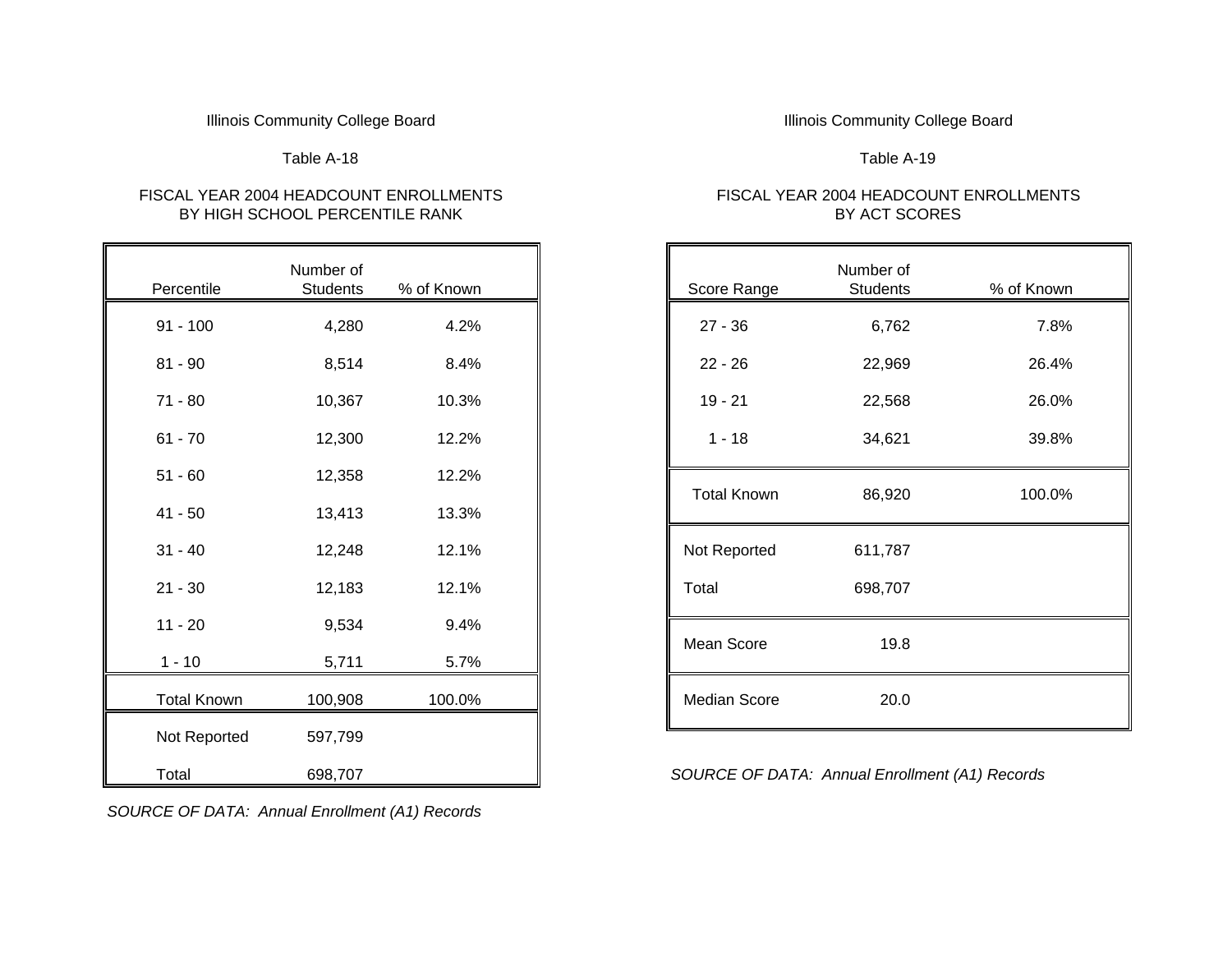#### Illinois Community College Board Table A-20 COVERAGE OF ANNUAL VERSUS FALL ENROLLMENTS WITHIN THE SAME FISCAL YEARS (2000-2004)

|                                                      | FY 2000 | FY 2001 | FY 2002 | FY 2003 | FY 2004 |
|------------------------------------------------------|---------|---------|---------|---------|---------|
| <b>Annual Enrollment</b>                             | 668,676 | 666,491 | 676,412 | 693,285 | 698,707 |
| <b>Enrollment During Fall</b><br>of Same Fiscal Year | 339,673 | 340,101 | 339,002 | 353,705 | 365,019 |
| Percent of Annual<br>Enrollment                      | 50.8%   | 51.0%   | 50.1%   | 51.0%   | 52.2%   |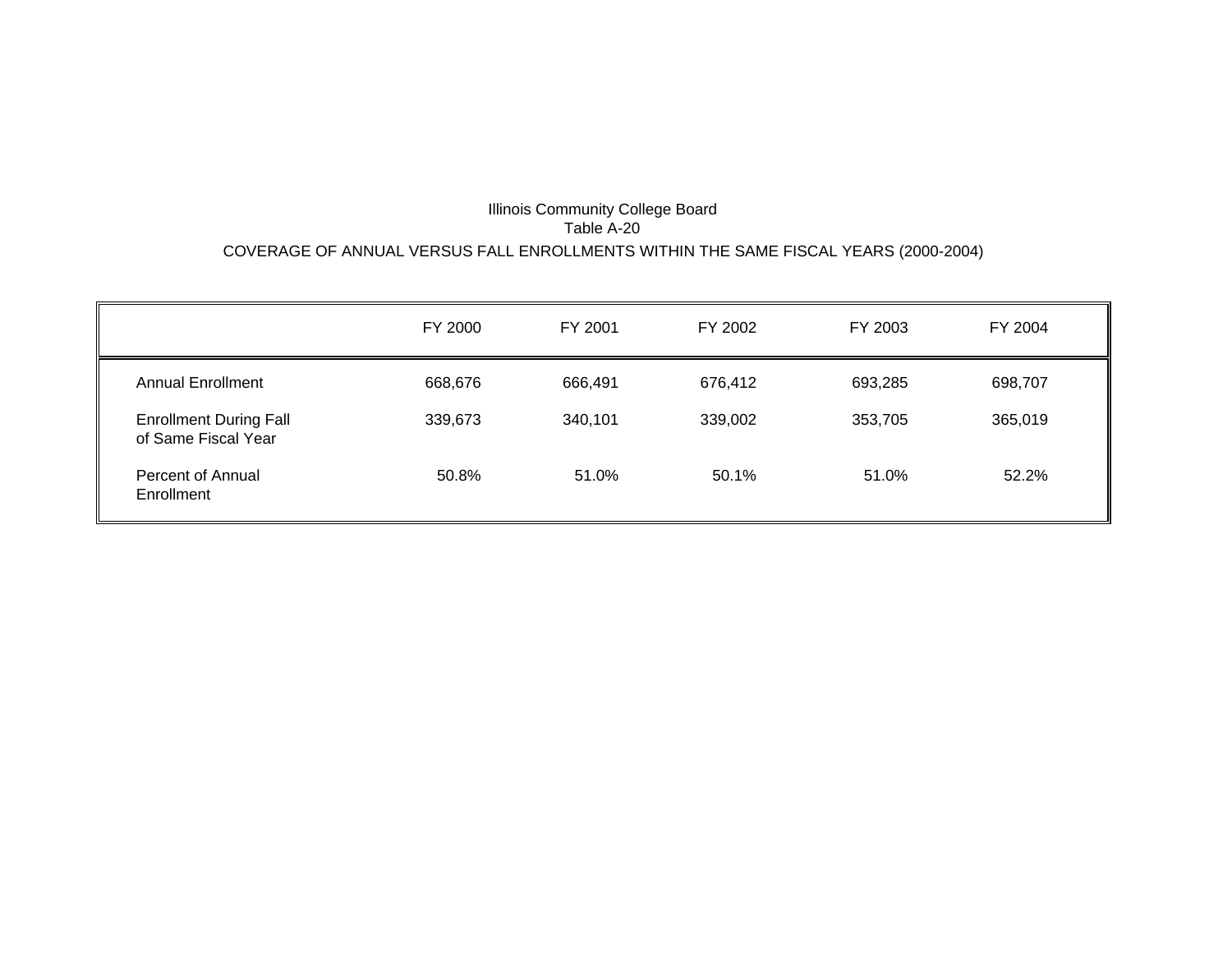Student Enrollments & Completions Fiscal Year 2004

Appendix B

# **NONCREDIT COURSE ENROLLMENT DATA TABLES**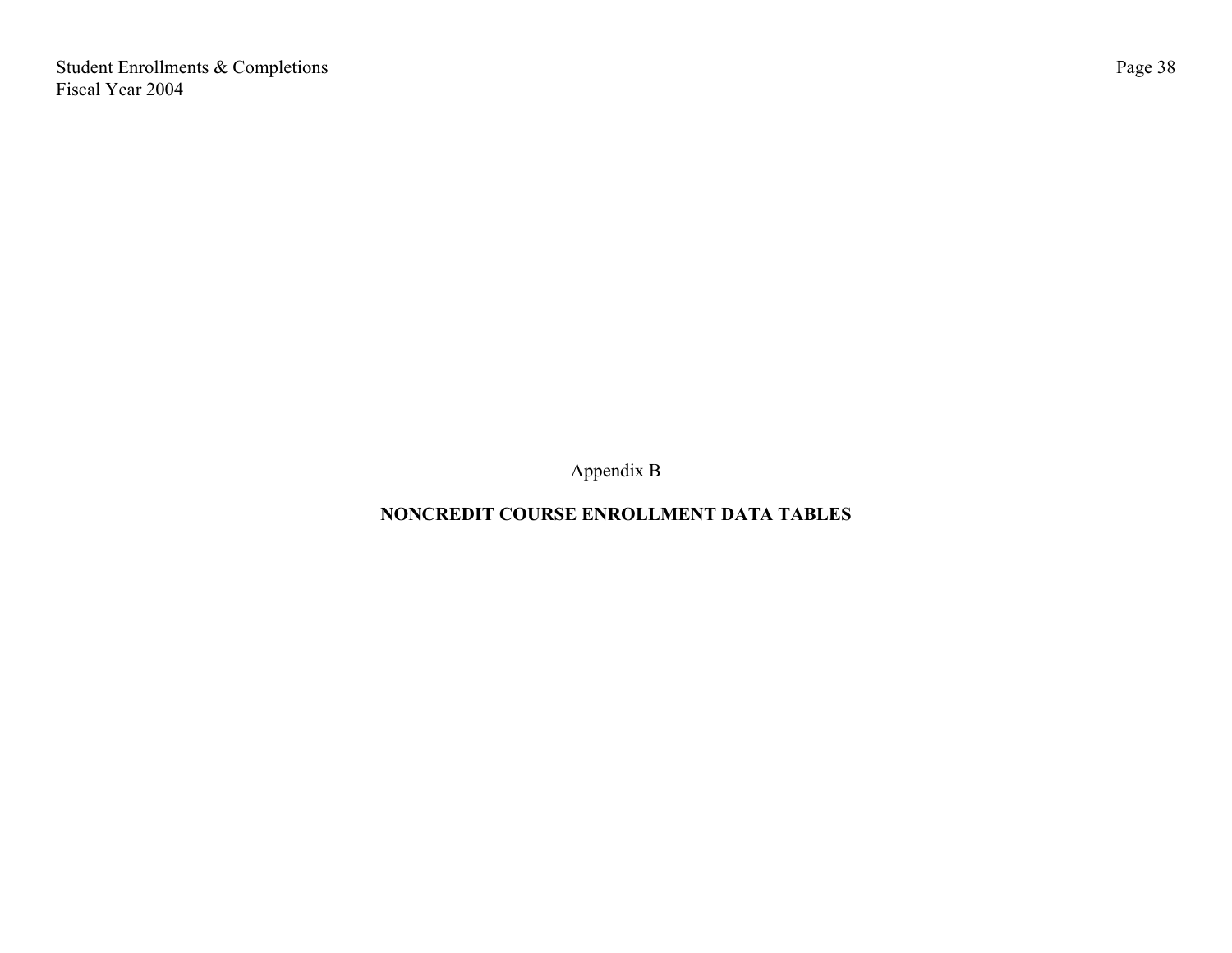#### Illinois Community College Board Table B-1 SUMMARY COMPARISON OF ANNUAL UNDUPLICATED NONCREDIT COURSE ENROLLMENTS BY COLLEGE, FISCAL YEARS 2000 - 2004

| Dist.<br>No. | District/College        | FY 2000<br>Headcount | FY 2001<br>Headcount | FY 2002<br>Headcount | FY 2003<br>Headcount | FY 2004<br>Headcount | % Change<br>2000-2004 | % Change<br>2003-2004 |
|--------------|-------------------------|----------------------|----------------------|----------------------|----------------------|----------------------|-----------------------|-----------------------|
| 503          | <b>Black Hawk</b>       | 8,309                | 6,200                | 5,552                | 5,328                | 5,031                | $-39.5%$              | $-5.6%$               |
| 508          | Chicago                 | (40, 601)            | $(37,253)$ *         | (35, 129)            | (34, 498)            | (29, 609)            | $(-27.1)$             | $(-14.2)$             |
| 06           | Daley                   | $5,702$ *            | $5,751$ *            | 5,435                | 5,585                | 5,020                | $-12.0$               | $-10.1$               |
| 01           | Kennedy-King            | 2,423                | 1,636 *              | 1,542                | 1,933                | 1,806                | $-25.5$               | $-6.6$                |
| 03           | Malcolm X               | 2,370                | $2,454$ *            | 2,586                | 2,481                | 2,079                | $-12.3$               | $-16.2$               |
| 05           | Olive-Harvey            | 4,997 *              | 4,270 *              | 3,833                | 4,114                | 2,766                | $-44.6$               | $-32.8$               |
| 04           | Truman                  | 4,796                | 4,315 *              | 3,485                | 3,304                | 3,131                | $-34.7$               | $-5.2$                |
| 02           | Washington              | 11,702 *             | $11,227$ *           | 10,308               | 9,970                | 7,391                | $-36.8$               | $-25.9$               |
| 07           | Wilbur-Wright           | $8,611$ *            | 7,600 *              | 7,940                | 7,111                | 7,416                | $-13.9$               | 4.3                   |
| 507          | Danville                | $1,073$ *            | 989                  | 993                  | 906                  | 890                  | $-17.1$               | $-1.8$                |
| 502          | DuPage                  | 22,224 *             | 24,021 *             | 21,572               | 20,166               | 18,947               | $-14.7$               | $-6.0$                |
| 509          | Elgin                   | 7,623 *              | 7,484 *              | 7,230                | 6,767                | 5,865                | $-23.1$               | $-13.3$               |
| 512          | Harper                  | 17,997               | 14,068               | 13,783               | 12,903               | 11,468               | $-36.3$               | $-11.1$               |
| 540          | Heartland               | 3,071                | $3,722$ *            | 3,577                | 3,625                | 3,802                | 23.8                  | 4.9                   |
| 519          | Highland                | 1,990 *              | 1,906 *              | 1,372                | 1,077                | 657                  | $-67.0$               | $-39.0$               |
| 514          | <b>Illinois Central</b> | 7,619 *              | 8,466                | 9,430                | 8,633                | 9,222                | 21.0                  | 6.8                   |
| 529          | <b>Illinois Eastern</b> | (1,988)              | (1, 299)             | (1, 411)             | (1,218)              | (1, 179)             | $(-40.7)$             | $(-3.2)$              |
| 04           | Frontier                | 599                  | 410                  | 387                  | 308                  | 312                  | $-47.9$               | 1.3                   |
| 01           | Lincoln Trail           | 1,060                | 594                  | 589                  | 435                  | 326                  | $-69.2$               | $-25.1$               |
| 02           | <b>Olney Central</b>    | 230                  | 247                  | 384                  | 432                  | 484                  | 110.4                 | 12.0                  |
| 03           | Wabash Valley           | 99                   | 48                   | 51                   | 43                   | 57                   | $-42.4$               | 32.6                  |
| 513          | <b>Illinois Valley</b>  | 4,031                | 4,133                | 4,364                | 3,787                | 3,853                | $-4.4$                | 1.7                   |
| 525          | Joliet                  | 19,231               | 16,494 *             | 17,354               | 17,574               | 13,782               | $-28.3$               | $-21.6$               |
| 520          | Kankakee                | 4,633                | 4,546                | 4,009                | 3,608                | 3,721                | $-19.7$               | 3.1                   |
| 501          | Kaskaskia               | 3,379                | $3,721$ *            | 3,267                | 2,217                | 1,878                | $-44.4$               | $-15.3$               |
| 523          | Kishwaukee              | 4,491                | 4,402 *              | 4,055                | 4,193                | 2,861                | $-36.3$               | $-31.8$               |
| 532          | <b>Lake County</b>      | 30,758 *             | 33,304               | 32,911               | 34,433               | 37,511               | 22.0                  | 8.9                   |
| 517          | Lake Land               | 2,580                | 2,332                | 2,048                | 3,387                | 3,540                | 37.2                  | 4.5                   |
| 536          | Lewis & Clark           | 4,310 *              | 4,735 *              | 3,814                | 5,512                | 6,403                | 48.6 %                | 16.2 %                |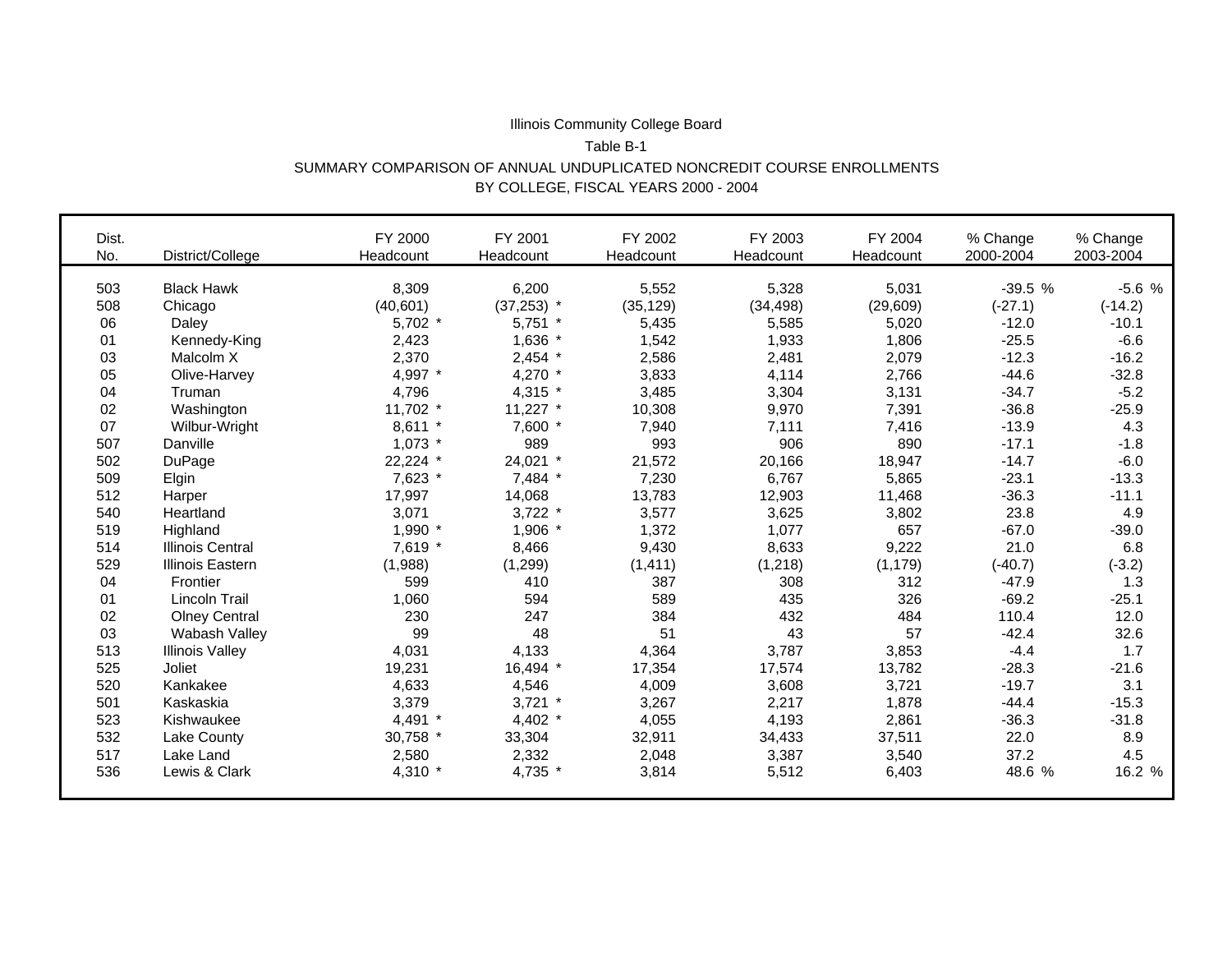#### Illinois Community College Board Table B-1(Continued) SUMMARY COMPARISON OF ANNUAL UNDUPLICATED NONCREDIT COURSE ENROLLMENTS BY COLLEGE, FISCAL YEARS 2000 - 2004

| Dist. |                         | FY 2000   | FY 2001   | FY 2002   | FY 2003   | FY 2004   | % Change  | % Change  |
|-------|-------------------------|-----------|-----------|-----------|-----------|-----------|-----------|-----------|
| No.   | District/College        | Headcount | Headcount | Headcount | Headcount | Headcount | 2000-2004 | 2003-2004 |
|       |                         |           |           |           |           |           |           |           |
| 526   | Lincoln Land            | 7,044     | 6,199     | 4,715     | 5,210     | 3,429     | $-51.3%$  | $-34.2%$  |
| 530   | Logan                   | $3,818$ * | 3,863     | 3,532     | 2,633     | 2,686     | $-29.6$   | 2.0       |
| 528   | McHenry                 | 18,135    | 22,144    | 19,979    | 22,425    | 20,148    | 11.1      | $-10.2$   |
| 524   | Moraine Valley          | 7,482     | 7,048     | 7,133     | 7,336     | 5,876     | $-21.5$   | $-19.9$   |
| 527   | Morton                  | 1,194     | 1,241     | 888       | 1,083     | 948       | $-20.6$   | $-12.5$   |
| 535   | Oakton                  | 35,151    | 41,338    | 5,761     | 7,199     | 7,042     | $-80.0$   | $-2.2$    |
| 505   | Parkland                | 27,157    | 4,075 *   | 3,754     | 3,961     | 3,781     | $-86.1$   | $-4.5$    |
| 515   | <b>Prairie State</b>    | $1,805$ * | 2,081     | 2,103     | 1,848     | 1,459     | $-19.2$   | $-21.0$   |
| 521   | <b>Rend Lake</b>        | 1,253     | 1,676     | 2,479     | 2,997     | 2,551     | 103.6     | $-14.9$   |
| 537   | Richland                | 4,170     | 3,939     | 3,591     | 3,819     | 2,337     | $-44.0$   | $-38.8$   |
| 511   | Rock Valley             | $9,031$ * | $9,269$ * | 9,506     | 13,787    | 19,258    | 113.2     | 39.7      |
| 518   | Sandburg                | 1,997 *   | 2,437 *   | 2,572     | 3,217     | 2,391     | 19.7      | $-25.7$   |
| 506   | Sauk Valley             | $1,842$ * | 1,856     | 1,747     | 2,859     | 1,875     | 1.8       | $-34.4$   |
| 531   | Shawnee                 | 530       | 241       | 105       | $69**$    | 62        | $-88.3$   | $-10.1$   |
| 510   | South Suburban          | 4,280     | 2,680     | 3,203     | 3,275     | 2,517     | $-41.2$   | $-23.1$   |
| 533   | Southeastern            | 675 *     | $1,184$ * | 2,125     | 2,274     | 1,929     | 185.8     | $-15.2$   |
| 522   | Southwestern/Belleville | $3,016$ * | $3,054$ * | 4,676     | 4,418     | 4,397     | 45.8      | $-0.5$    |
| 534   | Spoon River             | $2,255$ * | 2,387 *   | 2,359     | 1,725     | 1,287     | $-42.9$   | $-25.4$   |
| 504   | Triton                  | 9,028     | 8,827 *   | 9,486     | 10,228    | 9,669     | 7.1       | $-5.5$    |
| 516   | Waubonsee               | 9,021     | 4,358 *   | 3,760     | 3,765     | 3,286     | $-63.6$   | $-12.7$   |
| 539   | Wood                    | 4,559 *   | 4,122     | 3,904     | 3,329     | 3,227     | $-29.2%$  | $-3.1%$   |
|       |                         |           |           |           |           |           |           |           |
|       | TOTALS/AVERAGES         | 339,351   | 313,094   | 269,249   | 277,289   | 260,374   | $-23.3%$  | $-6.1%$   |

# Estimated

\*FY 2000 Data from Noncredit Course Enrollment Data (N1) Submission

\*\*Aggregate data provided from the Noncredit Enrollment Survey

SOURCE OF DATA: FY 2000 - 2001 higher value generated by Noncredit Course Enrollment Data Submission or Annual Noncredit Enrollment Survey and

FY 2002 - 2004 Noncredit Course Enrollment Data Submission (N1)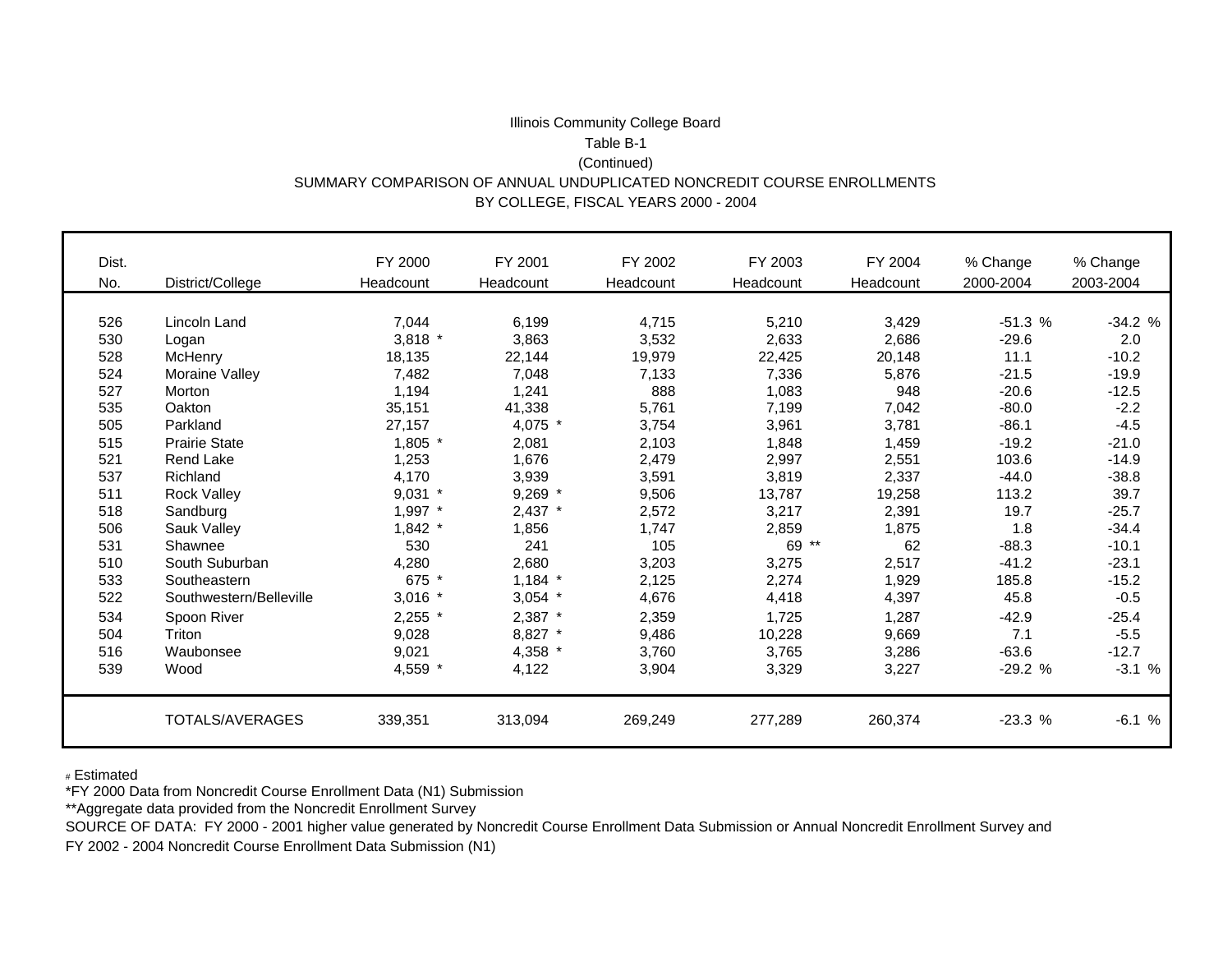#### Illinois Community College Board Table B-2 SUMMARY COMPARISON OF ANNUAL DUPLICATED NONCREDIT COURSE ENROLLMENTS BY COLLEGE, FISCAL YEARS 2000 - 2004

| Dist. |                         | FY 2000       | FY 2001    | FY 2002    | FY 2003    | FY 2004   | % Change  | % Change  |
|-------|-------------------------|---------------|------------|------------|------------|-----------|-----------|-----------|
| No.   | District/College        | Headcount     | Headcount  | Headcount  | Headcount  | Headcount | 2000-2004 | 2003-2004 |
| 503   | <b>Black Hawk</b>       | 13,709 *      | 9,285 *    | $9,602$ *  | 9,745 *    | 8,966     | $-34.6%$  | $-8.0%$   |
| 508   | Chicago                 | $(73, 856)$ * | (67, 408)  | (65,058)   | (61, 890)  | (51,083)  | $(-30.8)$ | $(-17.5)$ |
| 06    | Daley                   | 9,369 *       | 8,972 *    | $9,246$ *  | $9,455$ *  | 7,700     | $-17.8$   | $-18.6$   |
| 01    | Kennedy-King            | $3,362$ *     | $2,099$ *  | $2,156$ *  | 2,609 *    | 2,524     | $-24.9$   | $-3.3$    |
| 03    | Malcolm X               | $3,607$ *     | $3,971$ *  | 4,180 *    | 4,360 *    | 3,605     | $-0.1$    | $-17.3$   |
| 05    |                         |               | $9,771$ *  |            |            |           | $-31.0$   |           |
|       | Olive-Harvey            | $10,913$ *    |            | 8,284 *    | $10,212$ * | 7,528     |           | $-26.3$   |
| 04    | Truman                  | 7,975 *       | 6,900 *    | 5,605 *    | 5,639 *    | 5,460     | $-31.5$   | $-3.2$    |
| 02    | Washington              | 19,350 *      | 20,653 *   | 19,704 *   | 14,300 *   | 10,301    | $-46.8$   | $-28.0$   |
| 07    | Wilbur-Wright           | 19,280 *      | 15,042     | 15,883     | 15,315     | 13,965    | $-27.6$   | $-8.8$    |
| 507   | Danville                | $1,278$ *     | 1,232      | 1,157      | 1,091      | 1,022     | $-20.0$   | $-6.3$    |
| 502   | DuPage                  | 33,768 *      | 35,638 *   | 32,019 *   | 30,968 *   | 29,260    | $-13.3$   | $-5.5$    |
| 509   | Elgin                   | 12,098 *      | $11,294$ * | $10,714$ * | $10,222$ * | 8,490     | $-29.8$   | $-16.9$   |
| 512   | Harper                  | 28,164 *      | 26,829     | 26,355     | 24,977     | 23,177    | $-17.7$   | $-7.2$    |
| 540   | Heartland               | 5,579 *       | 6,159 $*$  | 5,769 *    | 6,107 $*$  | 6,800     | 21.9      | 11.3      |
| 519   | Highland                | 2,828 *       | 2,935 *    | 1,889 *    | $1,421$ *  | 806       | $-71.5$   | $-43.3$   |
| 514   | <b>Illinois Central</b> | 11,047 $*$    | 11,617     | 12,147     | 11,028     | 12,597    | 14.0      | 14.2      |
| 529   | <b>Illinois Eastern</b> | (2, 469)      | (1,833)    | (1,944)    | (1,700)    | (1,500)   | $(-39.2)$ | $(-11.8)$ |
| 04    | Frontier                | 656           | 572        | 523        | 417        | 429       | $-34.6$   | 2.9       |
| 01    | <b>Lincoln Trail</b>    | $1,371$ *     | 794        | 844        | 730        | 397       | $-71.0$   | $-45.6$   |
| 02    | <b>Olney Central</b>    | 343           | 330        | 485        | 487        | 554       | 61.5      | 13.8      |
| 03    | Wabash Valley           | 99            | 137        | 92         | 66         | 120       | 21.2      | 81.8      |
| 513   | <b>Illinois Valley</b>  | $5,082$ *     | 5,292 *    | 5,671 *    | 4,810 *    | 4,801     | $-5.5$    | $-0.2$    |
| 525   | Joliet                  | 19,110 *      | 17,602 *   | 37,002 *   | 18,721 *   | 14,530    | $-24.0$   | $-22.4$   |
| 520   | Kankakee                | 4,926         | 4,987      | 4,385      | 3,816      | 4,033     | $-18.1$   | 5.7       |
| 501   | Kaskaskia               | 6,843         | 8,239      | 6,714      | 3,922      | 2,963     | $-56.7$   | $-24.5$   |
| 523   | Kishwaukee              | 7,335 *       | 6,426 $*$  | $5,813$ *  | 5,824 *    | 4,701     | $-35.9$   | $-19.3$   |
| 532   | Lake County             | 34,017 *      | 37,960     | 36,588     | 39,139     | 41,695    | 22.6      | 6.5       |
| 517   | Lake Land               | 3,237         | 3,130      | 2,429      | 3,958      | 4,182     | 29.2      | 5.7       |
| 536   | Lewis & Clark           | 7,651 *       | $9,100$ *  | $7,410*$   | 8,747 *    | 9,737     | 27.3 %    | 11.3 %    |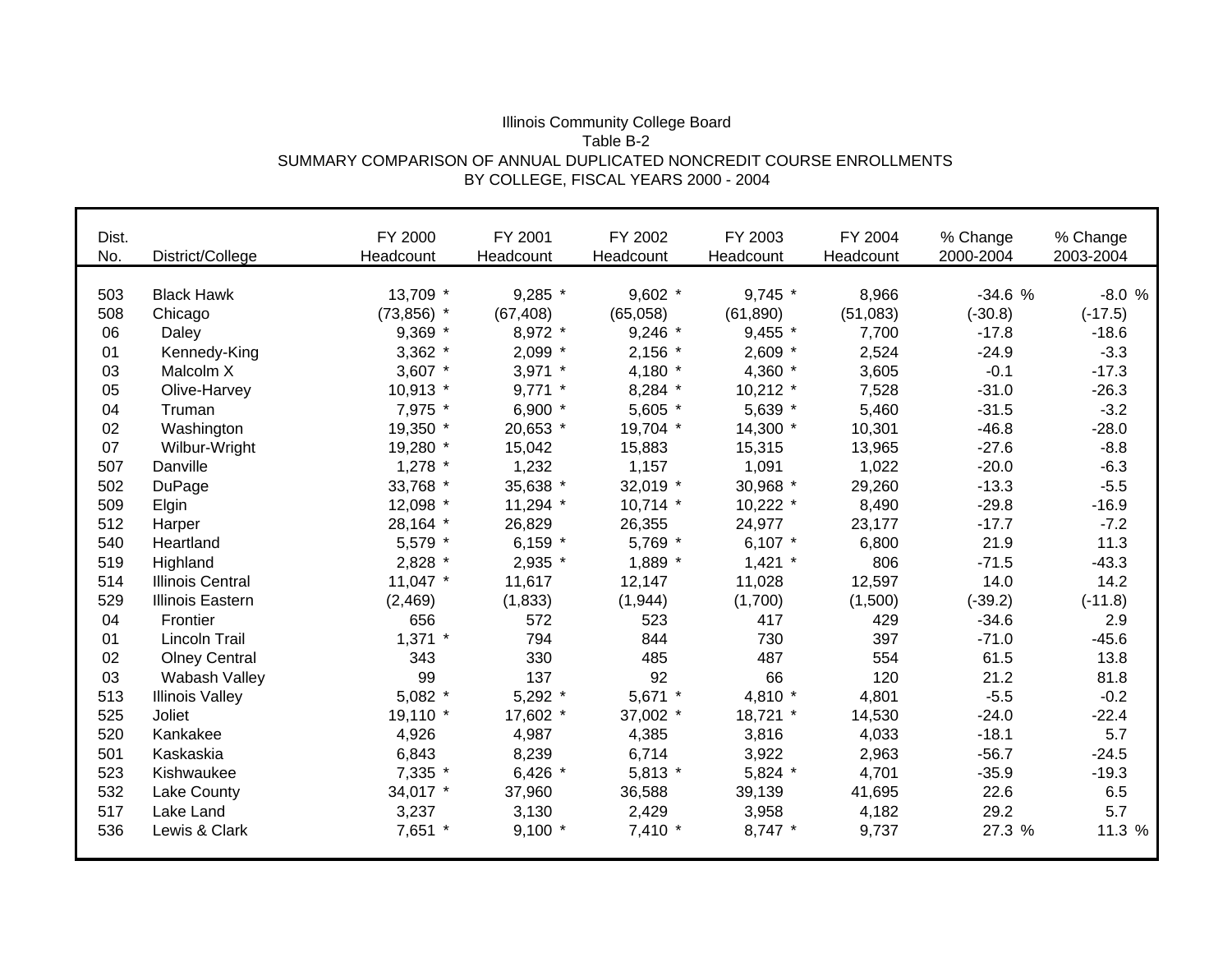#### Illinois Community College Board Table B-2 (Continued) SUMMARY COMPARISON OF ANNUAL DUPLICATED NONCREDIT COURSE ENROLLMENTS BY COLLEGE, FISCAL YEARS 2000 - 2004

| Dist.<br>No. | District/College        | FY 2000<br>Headcount | FY 2001<br>Headcount | FY 2002<br>Headcount | FY 2003<br>Headcount | FY 2004<br>Headcount | % Change<br>2000-2004 | % Change<br>2003-2004 |
|--------------|-------------------------|----------------------|----------------------|----------------------|----------------------|----------------------|-----------------------|-----------------------|
|              |                         |                      |                      |                      |                      |                      |                       |                       |
| 526          | Lincoln Land            | 13,130               | 11,700               | 7,333                | 8,392                | 6,052                | $-53.9%$              | $-27.9%$              |
| 530          | Logan                   | 4,515 *              | 4,751                | 4,342                | 3,325                | 2,686                | $-40.5$               | $-19.2$               |
| 528          | McHenry                 | 21,913               | 27,259               | 25,380               | 27,683               | 24,307               | 10.9                  | $-12.2$               |
| 524          | Moraine Valley          | 10,423               | 9,969                | 10,078               | 10,793               | 8,501                | $-18.4$               | $-21.2$               |
| 527          | Morton                  | 2,075                | 2,270                | 1,470                | 1,707                | 1,411                | $-32.0$               | $-17.3$               |
| 535          | Oakton                  | 33,100               | 43,833               | 8,539                | 11,058               | 11,257               | $-66.0$               | 1.8                   |
| 505          | Parkland                | 64,512               | 5,610                | 5,531                | 6,383                | 6,056                | $-90.6$               | $-5.1$                |
| 515          | <b>Prairie State</b>    | $2,540$ *            | 3,078 *              | $3,293$ *            | 2,790                | 2,111                | $-16.9$               | $-24.3$               |
| 521          | Rend Lake               | $1,835$ *            | $2,243$ *            | $3,417$ *            | 4,316                | 3,837                | 109.1                 | $-11.1$               |
| 537          | Richland                | $5,234$ *            | 4,976 *              | $4,744$ *            | 5,170                | 3,271                | $-37.5$               | $-36.7$               |
| 511          | <b>Rock Valley</b>      | 14,369 *             | 15,766               | 18,317               | 21,022               | 27,517               | 91.5                  | 30.9                  |
| 518          | Sandburg                | $3,358$ *            | 4,256 *              | 4,552 *              | 5,637                | 4,028                | 20.0                  | $-28.5$               |
| 506          | Sauk Valley             | $2,508$ *            | 2,476 *              | 2,308 *              | 3,942                | 2,695                | 7.5                   | $-31.6$               |
| 531          | Shawnee                 | 564                  | 523                  | 140                  | $97**$               | 62                   | $-89.0$               | $-36.1$               |
| 510          | South Suburban          | 5,479                | 3,883 *              | 4,578 *              | 4,404                | 3,389                | $-38.1$               | $-23.0$               |
| 533          | Southeastern            | 788 *                | $1,512$ *            | $3,345$ *            | 3,530                | 2,922                | 270.8                 | $-17.2$               |
| 522          | Southwestern/Belleville | $5,220$ *            | 4,364 *              | 7,562 *              | 7,092                | 6,561                | 25.7                  | $-7.5$                |
| 534          | Spoon River             | 2,999 *              | 3,975 *              | $3,333$ *            | 4,083                | 2,238                | $-25.4$               | $-45.2$               |
| 504          | Triton                  | 16,911               | 15,391 *             | 14,576 *             | 15,355               | 14,360               | $-15.1$               | $-6.5$                |
| 516          | Waubonsee               | 14,722               | 5,829 *              | $5,153$ *            | 5,052                | 4,076                | $-72.3$               | $-19.3$               |
| 539          | Wood                    | 8,953 *              | $8,013$ *            | 7,289 *              | 6,493                | 6,611                | $-26.2%$              | 1.8 %                 |
|              |                         | 508,145              | 448,643              | 417,946              | 406,410              | 374,291              | $-26.3%$              | $-7.9%$               |

DNA-Data Not Available

\*FY 2000 -2001 Data from Noncredit Course Enrollment (N1) Data Submission

\*\*Aggregate data provided from the Noncredit Enrollment Survey

SOURCE OF DATA: FY 2000-2001 higher value generated by Noncredit Course Enrollment Data Submission or Annual Noncredit Enrollment Survey and

FY 2002-2004 Noncredit Course Enrollment Data Submission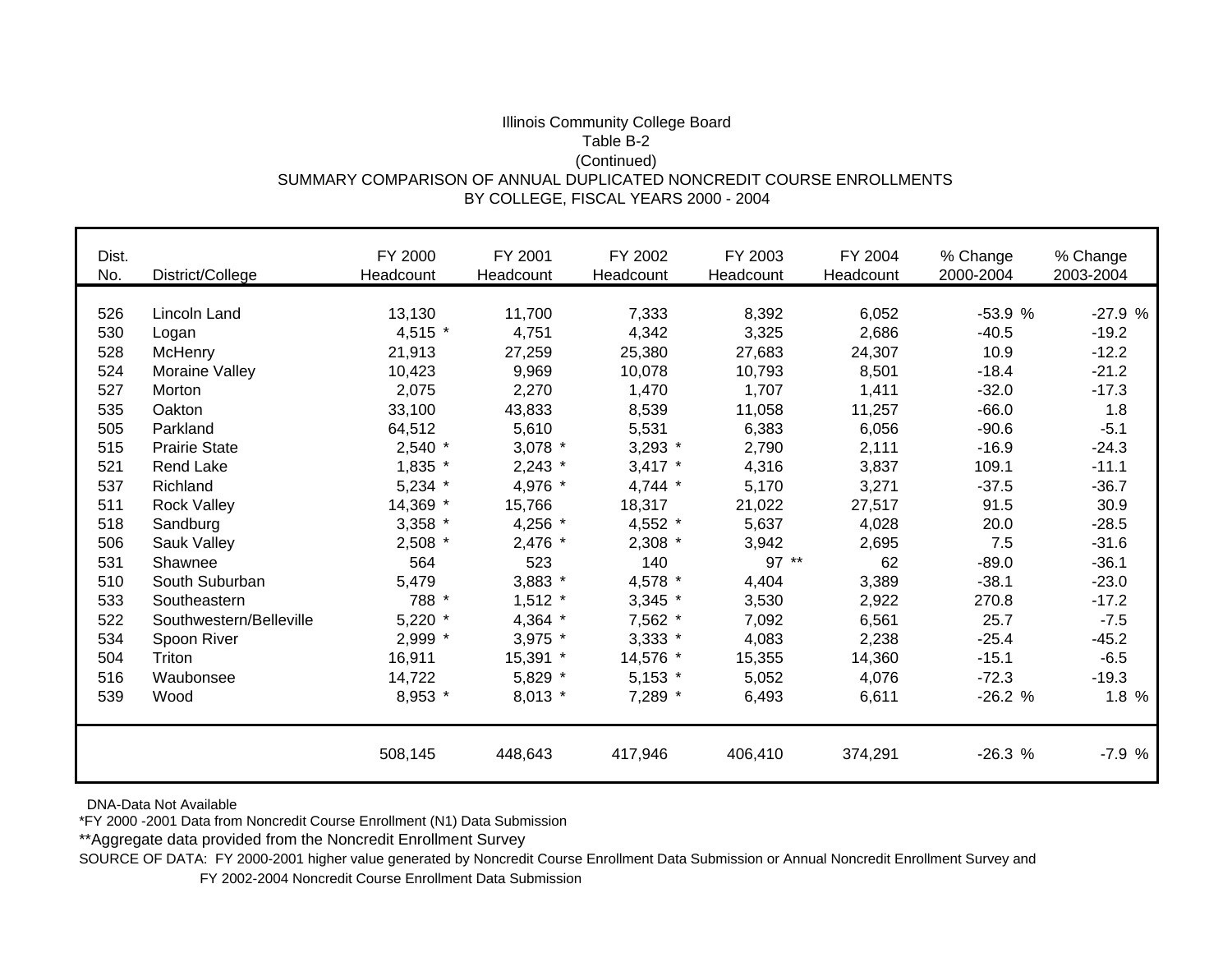# Illinois Community College Board Table B-3SUMMARY COMPARISON OF NONREIMBURSABLE COURSE SECTIONS CONDUCTEDBY COLLEGE, FISCAL YEARS 2000 - 2004

| Dist.<br>No. | District/College        | FY 2000<br><b>Sections</b> | FY 2001<br><b>Sections</b> | FY 2002<br><b>Sections</b> | FY 2003<br><b>Sections</b> | FY 2004<br>Sections | % Change<br>2000-2004    | % Change<br>2003-2004 |
|--------------|-------------------------|----------------------------|----------------------------|----------------------------|----------------------------|---------------------|--------------------------|-----------------------|
|              |                         |                            |                            |                            |                            |                     |                          |                       |
| 503          | <b>Black Hawk</b>       | $1,166$ *                  | 1,407                      | 861                        | 967                        | 852                 | $-26.9$<br>%             | $-11.9%$              |
| 508          | Chicago                 | (5, 725)                   | (5, 191)                   | (4, 195)                   | (3,961)                    | (3,470)             | $(-39.4)$                | $(-12.4)$             |
| 06           | Daley                   | 832                        | 840                        | 648                        | 653                        | 486                 | $-41.6$                  | $-25.6$               |
| 01           | Kennedy-King            | 322                        | 222                        | 163                        | 139                        | 144                 | $-55.3$                  | 3.6                   |
| 03           | Malcolm X               | 289                        | 355                        | 300                        | 305                        | 236                 | $-18.3$                  | $-22.6$               |
| 05           | Olive-Harvey            | 812                        | 724                        | 453                        | 447                        | 370                 | $-54.4$                  | $-17.2$               |
| 04           | Truman                  | 588                        | 552                        | 402                        | 362                        | 373                 | $-36.6$                  | 3.0                   |
| 02           | Washington              | 1,208                      | 1,199                      | 909                        | 801                        | 662                 | $-45.2$                  | $-17.4$               |
| 07           | Wilbur-Wright           | 1,674                      | 1,299                      | 1,320                      | 1,254                      | 1,199               | $-28.4$                  | $-4.4$                |
| 507          | Danville                | 95 *                       | 109                        | 123                        | 115                        | 108                 | 13.7                     | $-6.1$                |
| 502          | <b>DuPage</b>           | $2,711$ *                  | 2,886                      | 2,686                      | 2,686                      | 2,716               | 0.2                      | 1.1                   |
| 509          | Elgin                   | 1,203                      | $1,105$ *                  | 1,148                      | 910                        | 916                 | $-23.9$                  | 0.7                   |
| 512          | Harper                  | 2,566                      | 2,615                      | 1,849                      | 1,711                      | 1,789               | $-30.3$                  | 4.6                   |
| 540          | Heartland               | 818                        | 907                        | 527                        | 751                        | 692                 | $-15.4$                  | $-7.9$                |
| 519          | Highland                | 276                        | 321                        | 158                        | 133                        | 64                  | $-76.8$                  | $-51.9$               |
| 514          | <b>Illinois Central</b> | 383 *                      | 544                        | 390                        | 364                        | 570                 | 48.8                     | 56.6                  |
| 529          | <b>Illinois Eastern</b> | (221)                      | (143)                      | (152)                      | (148)                      | (117)               | $(-47.1)$                | $(-20.9)$             |
| 04           | Frontier                | 38                         | 34                         | 43                         | 35                         | 33                  | $-13.2$                  | $-5.7$                |
| 01           | <b>Lincoln Trail</b>    | 127                        | 62                         | 66                         | 68                         | 30                  | $-76.4$                  | $-55.9$               |
| 02           | <b>Olney Central</b>    | 40                         | 32                         | 28                         | 27                         | 32                  | $-20.0$                  | 18.5                  |
| 03           | Wabash Valley           | 16                         | 15                         | 15                         | 18                         | 22                  | 37.5                     | 22.2                  |
| 513          | <b>Illinois Valley</b>  | 346                        | 390 *                      | 438                        | 407                        | 382                 | 10.4                     | $-6.1$                |
| 525          | Joliet                  | 1,422                      | 1,521                      | 1,522                      | 1,534                      | 1,269               | $-10.8$                  | $-17.3$               |
| 520          | Kankakee                | 251                        | 267                        | 244                        | 418                        | 443                 | 76.5                     | 6.0                   |
| 501          | Kaskaskia               | $274$ *                    | 538                        | 243                        | 223                        | 262                 | $-4.4$                   | 17.5                  |
| 523          | Kishwaukee              | 477 *                      | 491                        | 480                        | 515                        | 488                 | 2.3                      | $-5.2$                |
| 532          | Lake County             | $1,516$ *                  | 1,555                      | 1,620                      | 1,882                      | 1,900               | 25.3                     | 1.0                   |
| 517          | Lake Land               | 198                        | 233                        | 184                        | 206                        | 281                 | 41.9                     | 36.4                  |
| 536          | Lewis & Clark           | 660 *                      | 833 *                      | 421                        | 419                        | 409                 | $-38.0$<br>$\frac{0}{0}$ | $-2.4%$               |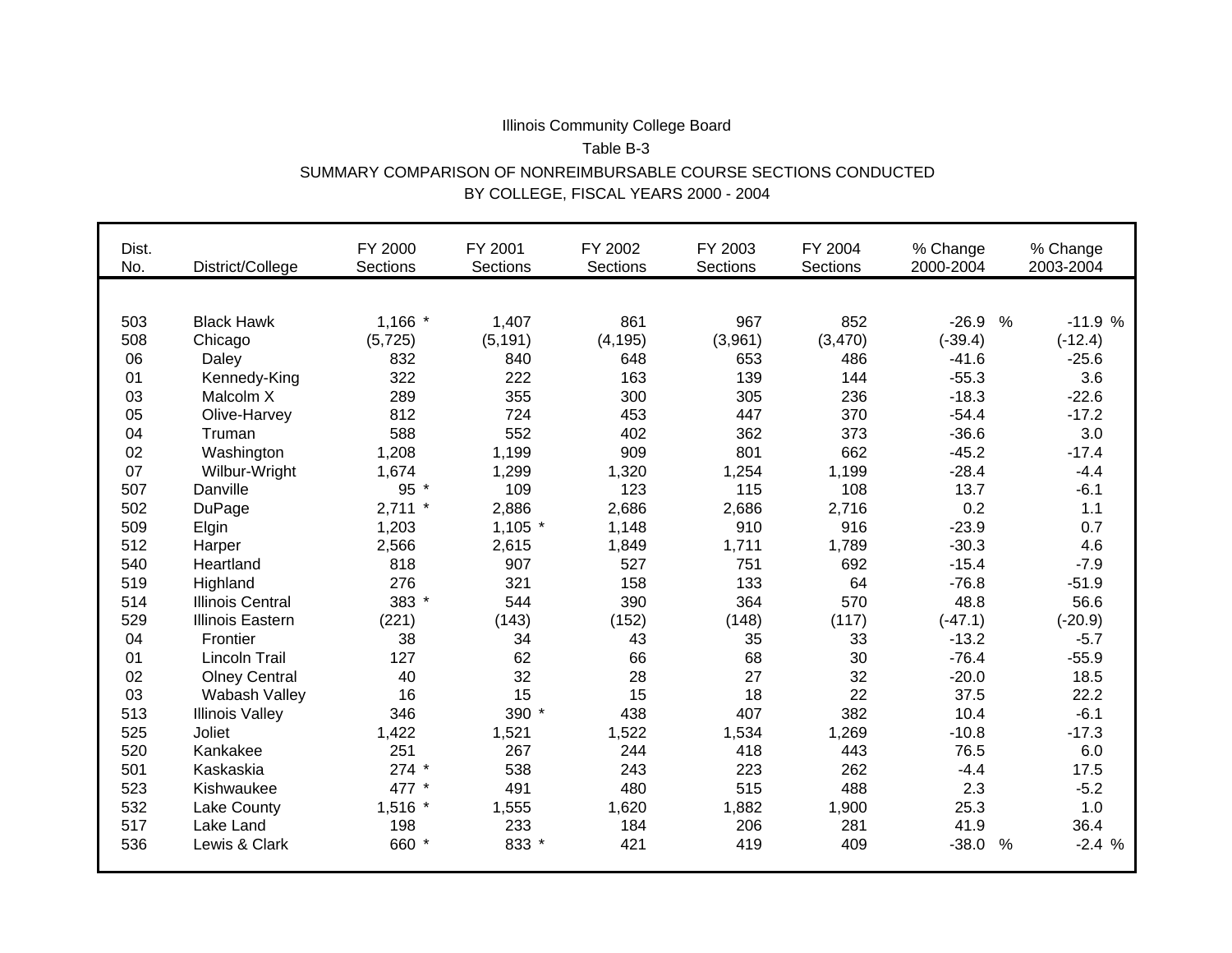## Illinois Community College Board Table B-3(Continued) SUMMARY COMPARISON OF NONREIMBURSABLE COURSE SECTIONS CONDUCTED BY COLLEGE, FISCAL YEARS 2000 - 2004

| Dist. |                       | FY 2000        | FY 2001  | FY 2002  | FY 2003  | FY 2004  | % Change                | % Change  |
|-------|-----------------------|----------------|----------|----------|----------|----------|-------------------------|-----------|
| No.   | District/College      | Sections       | Sections | Sections | Sections | Sections | 2000-2004               | 2003-2004 |
|       |                       |                |          |          |          |          |                         |           |
| 526   | Lincoln Land          | 633            | 720      | 433      | 535      | 418      | $-34.0$<br>$\%$         | $-21.9%$  |
| 530   | Logan                 | 254            | 250      | 242      | 191      | 166      | $-34.6$                 | $-13.1$   |
| 528   | <b>McHenry</b>        | 1,430          | 1,483    | 1,450    | 1,420    | 1,375    | $-3.8$                  | $-3.2$    |
| 524   | Moraine Valley        | 953            | 963      | 917      | 862      | 719      | $-24.6$                 | $-16.6$   |
| 527   | Morton                | 167            | 178      | 67       | 72       | 74       | $-55.7$                 | 2.8       |
| 535   | Oakton                | 1,336          | 549      | 478      | 640      | 631      | $-52.8$                 | $-1.4$    |
| 505   | Parkland              | 1,758          | 422      | 308      | 342      | 329      | $-81.3$                 | $-3.8$    |
| 515   | <b>Prairie State</b>  | 269            | $331 *$  | 338 *    | 235      | 170      | $-36.8$                 | $-27.7$   |
| 521   | <b>Rend Lake</b>      | 272            | 282      | 297      | 341      | 369      | 35.7                    | 8.2       |
| 537   | Richland              | 465            | 574      | 368      | 339      | 184      | $-60.4$                 | $-45.7$   |
| 511   | <b>Rock Valley</b>    | 1,312          | 1,542    | 1,255    | 1,273    | 1,866    | 42.2                    | 46.6      |
| 518   | Sandburg              | 259            | 371      | 336      | 396      | 316      | 22.0                    | $-20.2$   |
| 506   | Sauk Valley           | 223<br>$\star$ | 175 *    | 183 *    | 225      | 191      | $-14.3$                 | $-15.1$   |
| 531   | Shawnee               | 55             | 41       | 13       | $10**$   | 7        | $-87.3$                 | $-30.0$   |
| 510   | South Suburban        | 712            | 501      | 482      | 461      | 456      | $-36.0$                 | $-1.1$    |
| 533   | Southeastern          | 49             | 86       | 88       | 116      | 107      | 118.4                   | $-7.8$    |
| 522   | Southwestern/Bellevil | 485 *          | 429      | 673      | 649      | 566      | 16.7                    | $-12.8$   |
| 534   | Spoon River           | 293            | 335      | 250      | 262      | 172      | $-41.3$                 | $-34.4$   |
| 504   | Triton                | 938            | 906      | 660      | 552      | 506      | $-46.1$                 | $-8.3$    |
| 516   | Waubonsee             | 1,211          | 586      | 563      | 547      | 448      | $-63.0$                 | $-18.1$   |
| 539   | Wood                  | 588            | 591      | 512      | 504      | 565      | $-3.9$<br>$\frac{0}{0}$ | 12.1 %    |
|       |                       |                |          |          |          |          |                         |           |
|       | TOTALS/AVERAGES       | 33,970         | 32,371   | 27,154   | 27,322   | 26,363   | $-22.4$<br>$\%$         | $-3.5%$   |

\*FY 2000 - FY 2001 Data from Noncredit Course Enrollment Data Submission

\*\*Aggregate data provided from the Noncredit Enrollment Survey

SOURCE OF DATA: FY 2000 -2001 higher value generated by Noncredit Course Enrollment Data Submission or Annual Noncredit Enrollment Survey and

FY2002 - 2004 Noncredit Course Enrollment Data Submission (N1)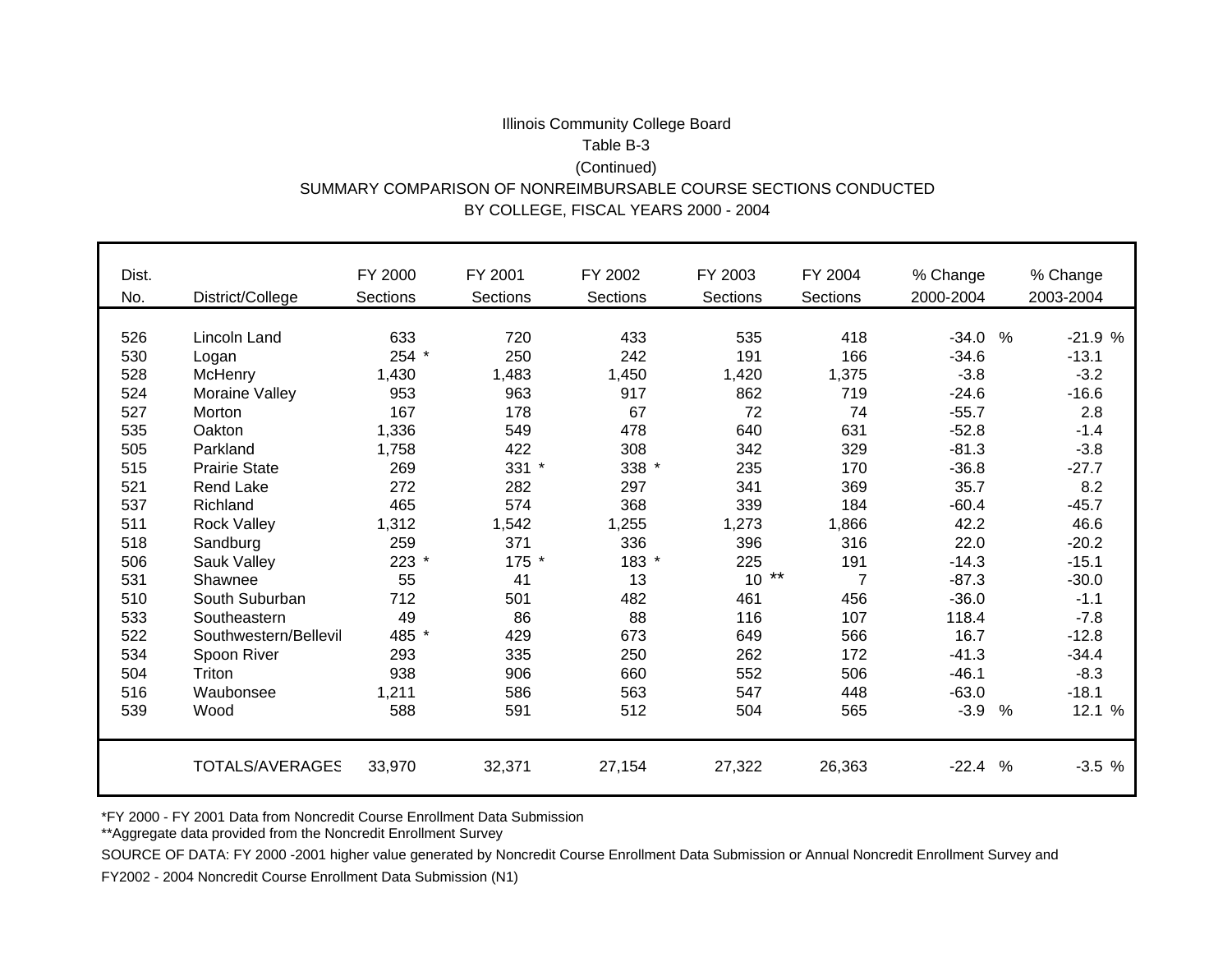## Table B-4

## FISCAL YEAR 2004 ANNUAL UNDUPLICATED NONCREDIT HEADCOUNT ENROLLMENTS BY GENDER AND CATEGORY OF ACTIVITY

| Category of Activity                     | Male                   | Female                  | Total<br>Known           | <b>Unknown</b> | Grand<br>Total |
|------------------------------------------|------------------------|-------------------------|--------------------------|----------------|----------------|
| <b>Business and Industry</b><br>Contract | 11,848 48.4%<br>11.9%  | 12,654 51.6%<br>9.6%    | 24,502 100.0%<br>10.6%   | 80             | 24,582         |
| Professional/Vocational<br>Development   | 20,543 39.5%<br>20.7%  | 31,501 60.5%<br>23.8%   | 52,044 100.0%<br>22.5%   | 1,038          | 53,082         |
| Personal and Social<br>Development       | 52,200 41.9%<br>52.5%  | 72,254 58.1%<br>54.6%   | 124,454 100.0%<br>53.7%  | 26,470         | 150,924        |
| <b>Youth Programs</b>                    | 14,813 48.1%<br>14.9%  | 15,984 51.9%<br>12.1%   | 30,797 100.0%<br>13.3%   | 989            | 31,786         |
| <b>TOTALS</b>                            | 99,404 42.9%<br>100.0% | 132,393 57.1%<br>100.0% | 231,797 100.0%<br>100.0% | 28,577         | 260,374        |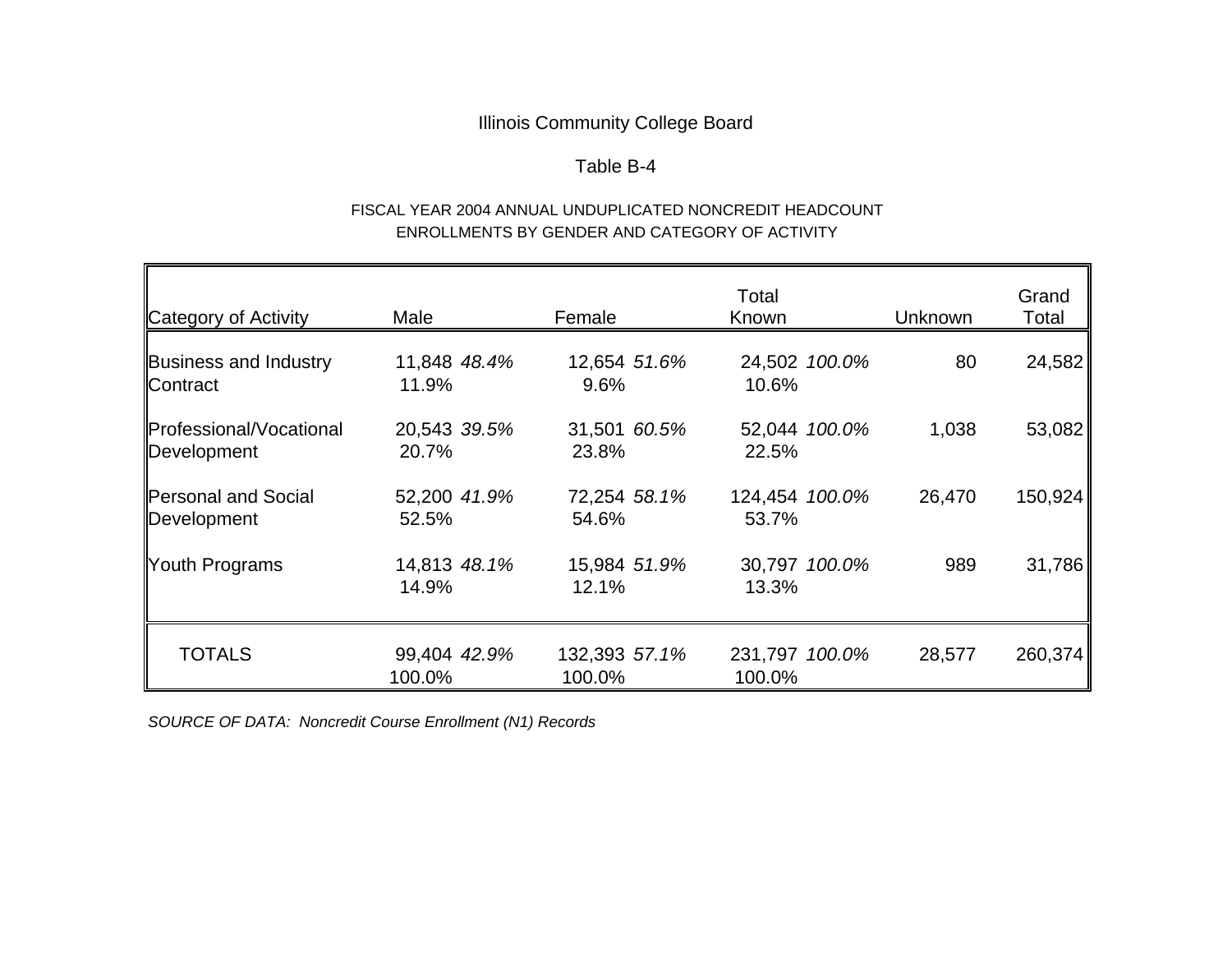#### Table B-5

#### FISCAL YEAR 2004 ANNUAL UNDUPLICATED NONCREDIT HEADCOUNT ENROLLMENTS BY RACIAL\ETHNIC ORIGIN AND CATEGORY OF ACTIVITY

|                                |            |           | African American/ |             |               |            | Total          |         | Grand   |
|--------------------------------|------------|-----------|-------------------|-------------|---------------|------------|----------------|---------|---------|
| Category of Activity           | Asian      | Am Indian | <b>Black</b>      | Hispanic    | White         | Alien      | Known          | Unknown | Total   |
|                                |            |           |                   |             |               |            |                |         |         |
| Business and Industry          | 694 3.4%   | 99 0.5%   | 2.348 11.4%       | 1.339 6.5%  | 15.984 77.7%  | 104 0.5%   | 20.568 100.0%  | 4,014   | 24,582  |
| Contract                       | 8.5%       | 17.2%     | 11.8%             | 9.2%        | 11.6%         | 7.5%       | 11.3%          |         |         |
| <b>Professional/Vocational</b> | 2,038 4.6% | 191 0.4%  | 8,721 19.9%       | 3,688 8.4%  | 28,895 65.9%  | 310 0.7%   | 43,843 100.0%  | 9,239   | 53,082  |
| Development                    | 24.9%      | 33.3%     | 43.8%             | 25.5%       | 21.0%         | 22.3%      | 24.1%          |         |         |
| Personal and Social            | 3,786 4.1% | 234 0.3%  | 5,836 6.3%        | 7,291 7.9%  | 74,708 80.8%  | 597 0.6%   | 92,452 100.0%  | 58,472  | 150,924 |
| Development                    | 46.3%      | 40.8%     | 29.3%             | 50.3%       | 54.4%         | 42.9%      | 50.8%          |         |         |
| Youth Program                  | 1,657 6.6% | 50 0.2%   | 3,022 12.0%       | 2,168 8.6%  | 17,825 71.0%  | 379 1.5%   | 25,101 100.0%  | 6,685   | 31,786  |
|                                | 20.3%      | 8.7%      | 15.2%             | 15.0%       | 13.0%         | 27.3%      | 13.8%          |         |         |
| <b>TOTALS</b>                  | 8,175 4.5% | 574 0.3%  | 19,927 11.0%      | 14,486 8.0% | 137,412 75.5% | 1,390 0.8% | 181,964 100.0% | 78,410  | 260,374 |
|                                | 100.0%     | 100.0%    | 100.0%            | 100.0%      | 100.0%        | 100.0%     | 100.0%         |         |         |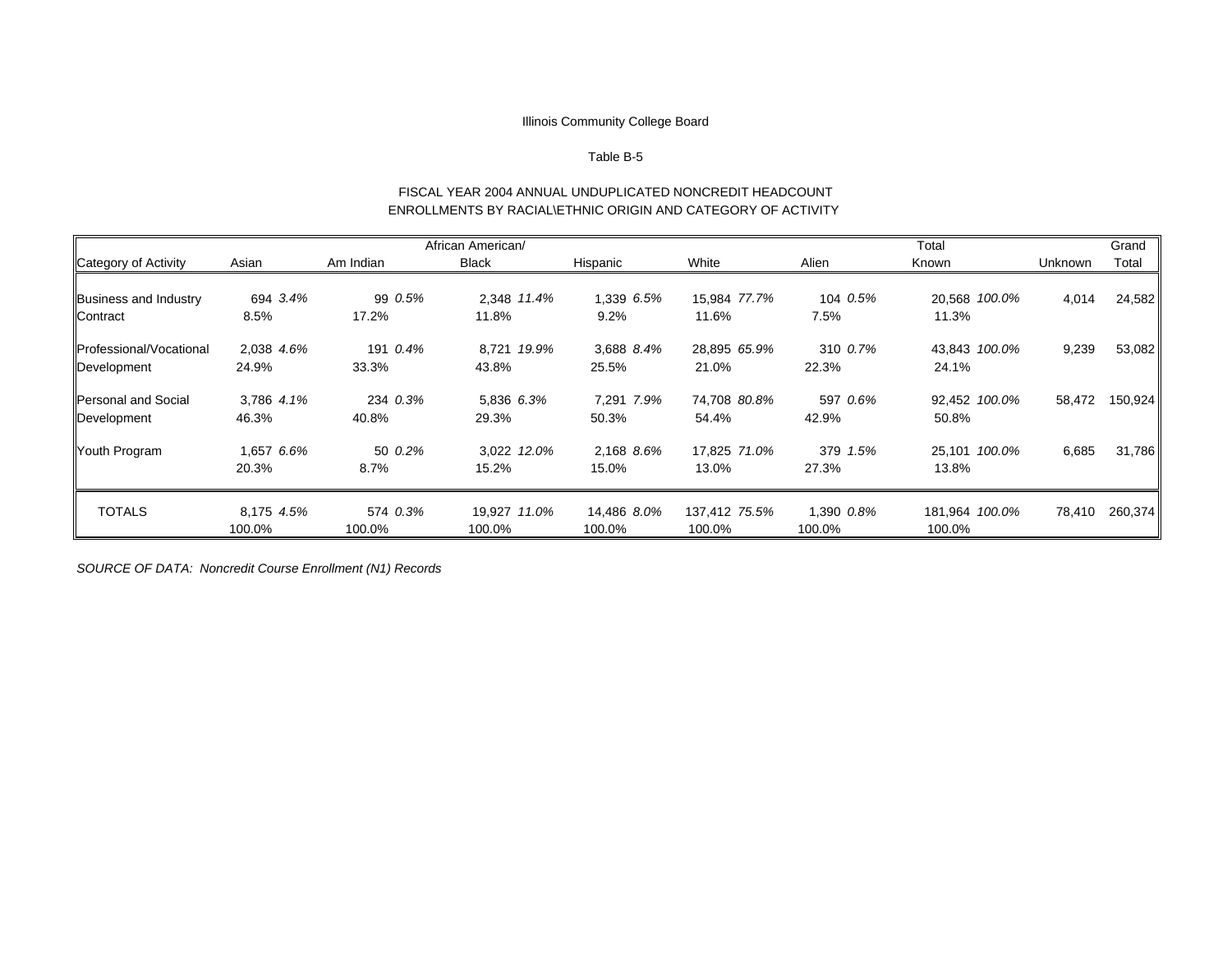#### Table B-6

#### FISCAL YEAR 2004 ANNUAL UNDUPLICATED NONCREDIT HEADCOUNT ENROLLMENTS BY AGE GROUP AND CATEGORY OF ACTIVITY

|                                           | 16 & Under           | 17-20                 | $21 - 24$             | 25-30                  | $31 - 39$              | 40-55                  | Over 55                | Total<br>Known           | Unknown | Grand<br>Total |
|-------------------------------------------|----------------------|-----------------------|-----------------------|------------------------|------------------------|------------------------|------------------------|--------------------------|---------|----------------|
| <b>Business and Industry</b><br>Contract  | 47 0.2%<br>0.5%      | 484 2.3%<br>2.8%      | 1,323 6.3%<br>9.2%    | 2,612 12.3%<br>12.0%   | 4,706 22.3%<br>14.1%   | 9,713 45.9%<br>15.1%   | 2,265 10.7%<br>7.1%    | 21,150 100.0%<br>11.0%   | 3,432   | 24,582         |
| Professional/Vocational<br>Development    | 708 1.4%<br>7.8%     | 3,077 6.3%<br>17.6%   | 3,649 7.4%<br>25.5%   | 6,339 12.9%<br>29.1%   | 9,671 19.7%<br>28.9%   | 19,392 39.5%<br>30.2%  | 6,309 12.8%<br>19.7%   | 49,145 100.0%<br>25.5%   | 3,937   | 53,082         |
| <b>Personal and Social</b><br>Development | 3,836 3.3%<br>42.1%  | 12.577 10.9%<br>71.8% | 9,268 8.1%<br>64.7%   | 12,619 11.0%<br>57.8%  | 18,817 16.4%<br>56.3%  | 34,755 30.2%<br>54.0%  | 23,199 20.2%<br>72.3%  | 115,071 100.0%<br>59.8%  | 35,853  | 150,924        |
| Youth Program                             | 4,529 62.8%<br>49.7% | 1,372 19.0%<br>7.8%   | 78 1.1%<br>0.5%       | 247 3.4%<br>$1.1\%$    | 231 3.2%<br>$0.7\%$    | 450 6.2%<br>0.7%       | 301 4.2%<br>0.9%       | 7,208 100.0%<br>$3.7\%$  | 24,578  | 31,786         |
| <b>TOTALS</b>                             | 9,120 4.7%<br>100.0% | 17,510 9.1%<br>100.0% | 14,318 7.4%<br>100.0% | 21,817 11.3%<br>100.0% | 33,425 17.4%<br>100.0% | 64,310 33.4%<br>100.0% | 32,074 16.7%<br>100.0% | 192,574 100.0%<br>100.0% | 67,800  | 260,374        |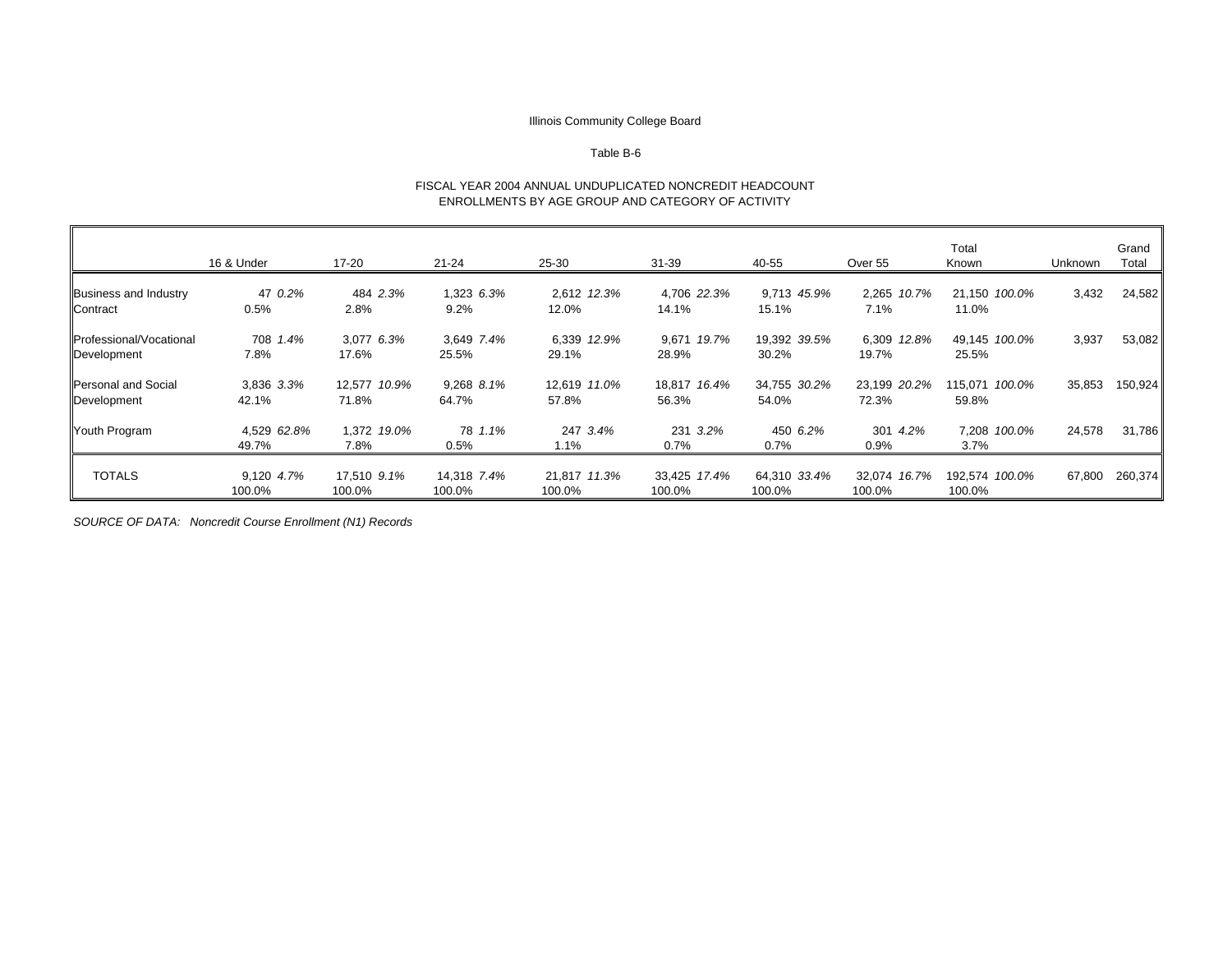# Table B-7

# FISCAL YEAR 2004 LARGEST NONCREDIT COURSEWORKBASED ON DUPLICATED ENROLLMENTS BY TWO DIGIT CLASSIFICATION OF INSTRUCTIONAL PROGRAM (CIP) CATEGORIES

| Course Area (2 Digit CIP)           | Enrollment |  |
|-------------------------------------|------------|--|
| Leisure and Recreation              | 77,418     |  |
| Self Improvement                    | 53,312     |  |
| <b>Business Management</b>          | 46,782     |  |
| Transportation                      | 24,758     |  |
| <b>Basic Skills</b>                 | 11,988     |  |
| <b>Health Professions</b>           | 11,520     |  |
| <b>Computer Information Systems</b> | 9,887      |  |
| Visual and Performing Arts          | 8,500      |  |
|                                     |            |  |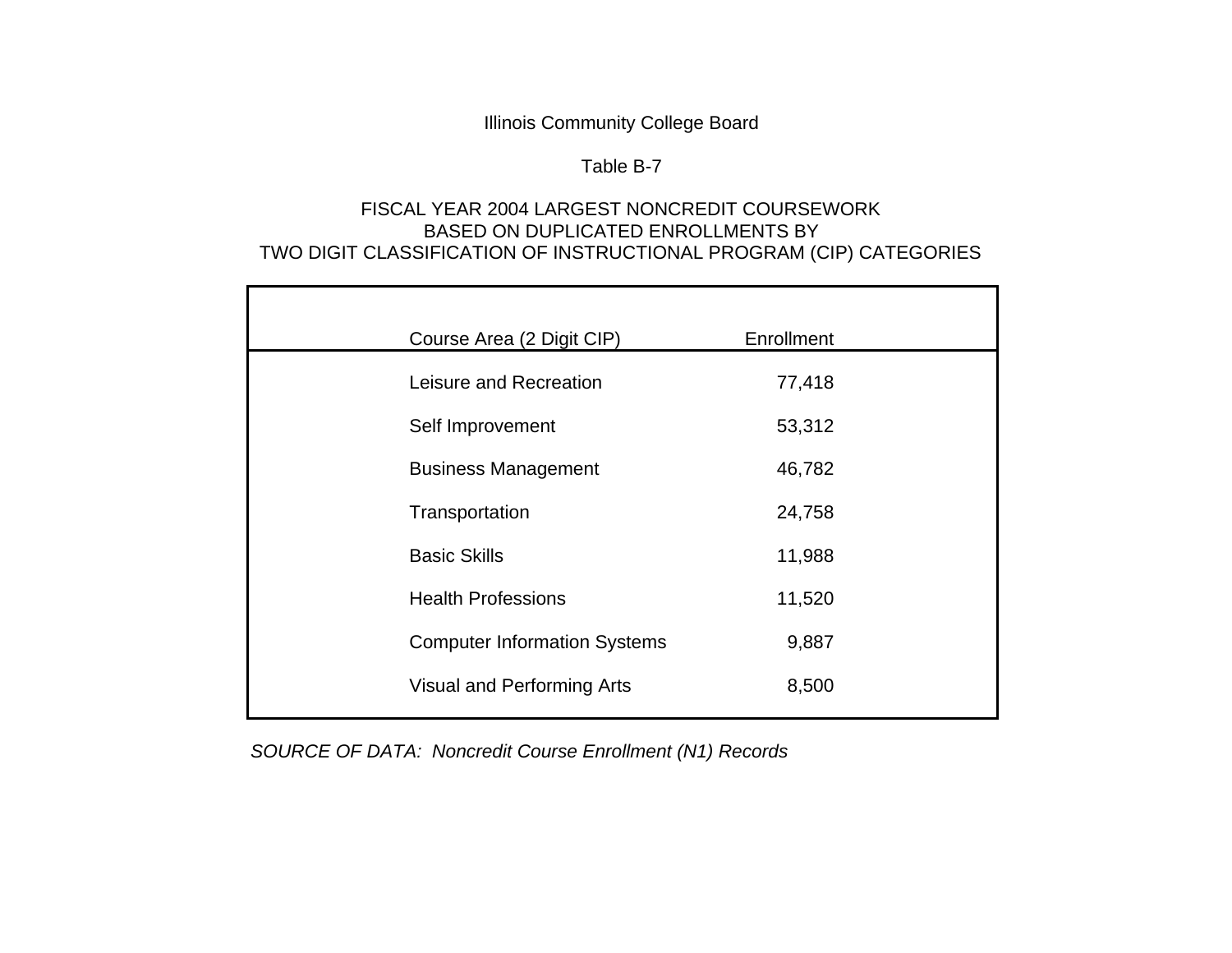#### Table B-8

# FISCAL YEAR 2004 DUPLICATEDNONCREDIT HEADCOUNT ENROLLMENTS BY INSTRUCTIONAL SITE

| <b>Instructional Site</b> | Enrollment | Percent<br>of Total |
|---------------------------|------------|---------------------|
| <b>Main Campus</b>        | 229,194    | 61.2 %              |
| Off-campus College Owned  | 48,786     | 13.0 %              |
| Off-campus College Leased | 26,787     | 7.2%                |
| <b>Community Based</b>    | 51,233     | 13.7 %              |
| <b>Business Based</b>     | 18,072     | 4.8 %               |
| Other                     | 219        | 0.1%                |
| Total                     | 374,291    | 100.0 %             |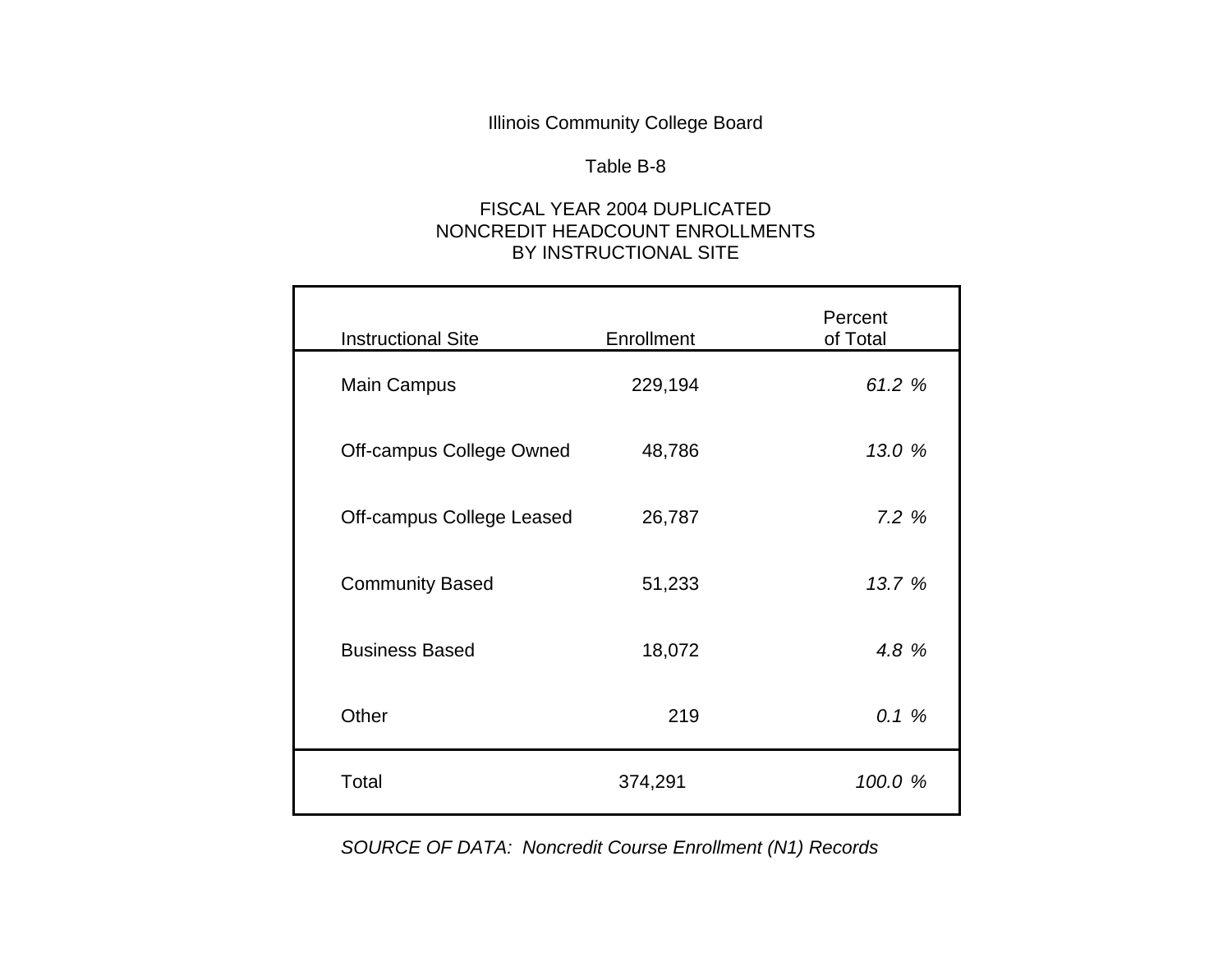## Table B-9

# FISCAL YEAR 2004 DUPLICATED NONCREDIT HEADCOUNT ENROLLMENTS BY TERM

|        | Total   | % of Total |  |
|--------|---------|------------|--|
| Summer | 98,848  | 26.4 %     |  |
| Fall   | 117,770 | 31.5%      |  |
| Winter | 7,084   | 1.9%       |  |
| Spring | 150,589 | 40.2 %     |  |
| Total  | 374,291 | 100.0 %    |  |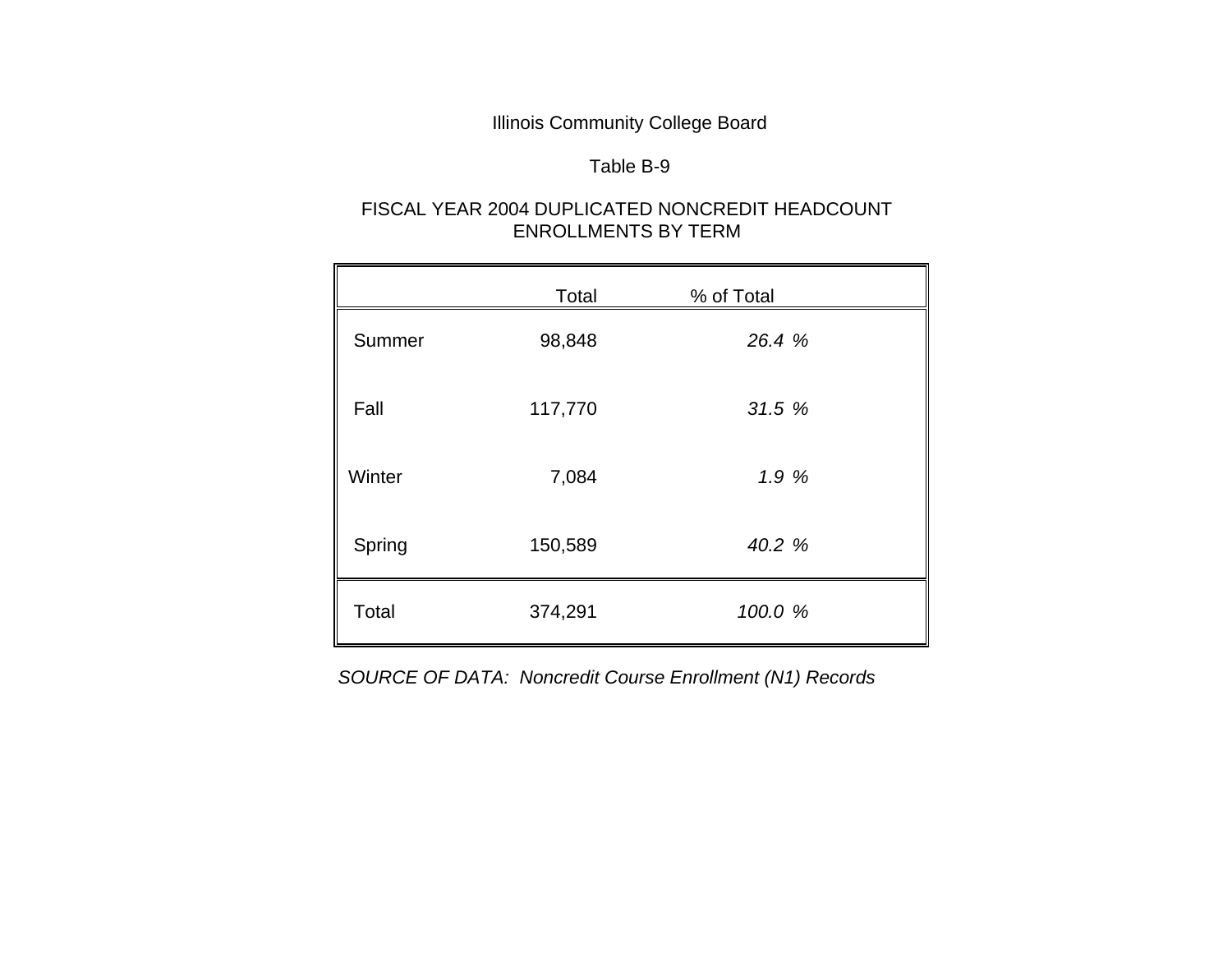#### Table B-10

#### FISCAL YEAR 2004 UNDUPLICATED NONCREDIT HEADCOUNT ENROLLMENTS BY HIGHEST DEGREE EARNED PRIOR TO ENROLLMENT

| Degree                           | Enrollment | Percent<br>of Known |
|----------------------------------|------------|---------------------|
| <b>GED</b>                       | 2,784      | 3.7%                |
| <b>High School</b>               | 34,810     | 45.7 %              |
| Some College Courses             | 10,406     | 13.7 %              |
| Certificate                      | 2,003      | 2.6%                |
| Associate Degree                 | 6,229      | 8.2 %               |
| <b>Bachelor's Degree</b>         | 11,799     | 15.5 %              |
| Master's Degree                  | 5,627      | 7.4%                |
| <b>First Professional Degree</b> | 345        | 0.5 %               |
| <b>Doctoral Degree</b>           | 802        | 1.1%                |
| Other                            | 1,312      | 1.7%                |
| <b>Total Known</b>               | 76,117     | 100.0 %             |
| None/Unknown                     | 184,257    |                     |
| <b>Grand Total</b>               | 260,374    |                     |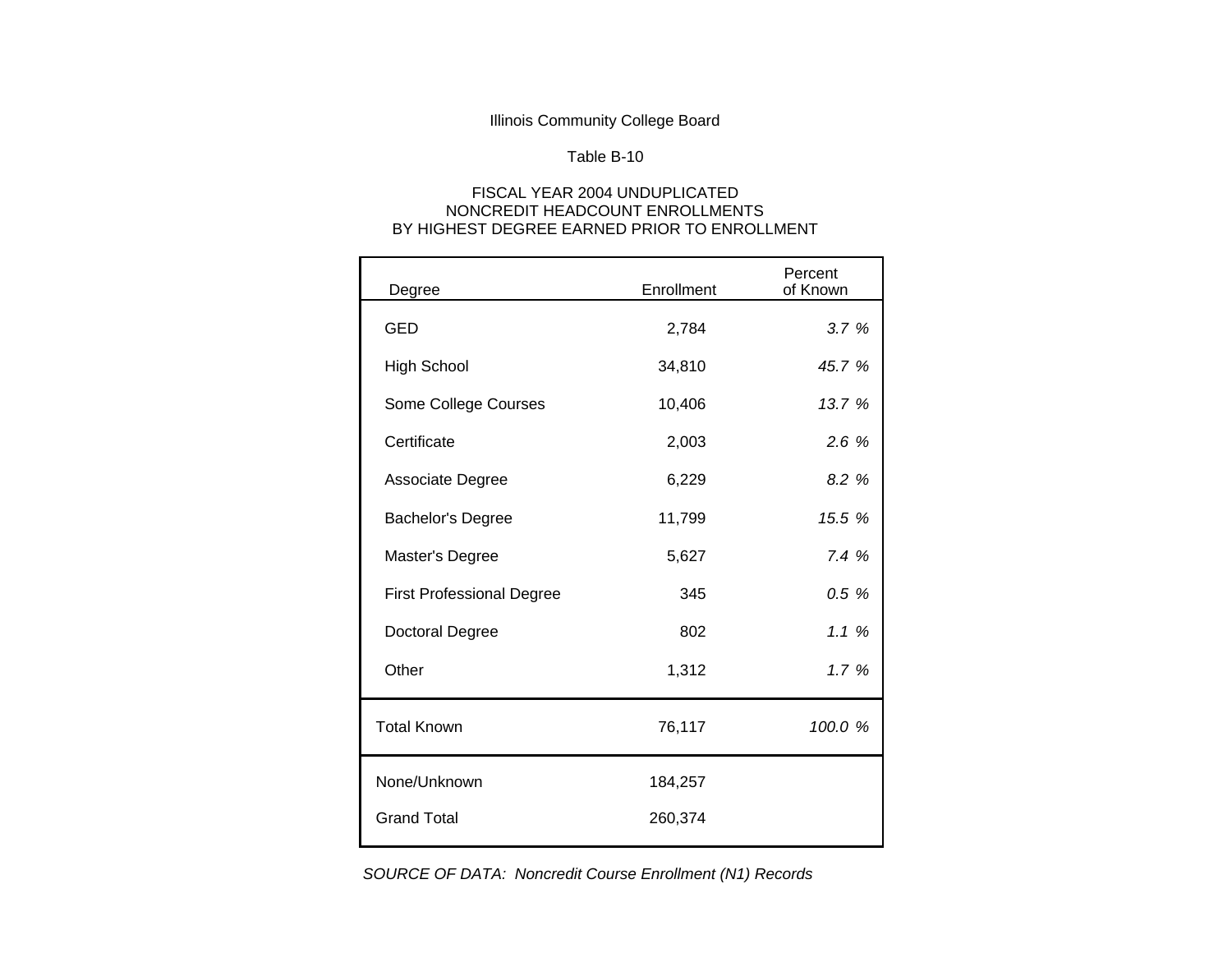#### Table B-11

#### FISCAL YEAR 2004 ANNUAL UNDUPLICATEDNONCREDIT HEADCOUNT ENROLLMENTS BY NUMBER OF HOURS

|                     |            | Percent  |  |
|---------------------|------------|----------|--|
| Hours               | Enrollment | of Known |  |
| $1 - 4$             | 117,953    | 48.2 %   |  |
| $5-9$               | 50,845     | 20.8 %   |  |
| $10 - 14$           | 28,336     | 11.6 $%$ |  |
| $15 - 19$           | 16,662     | 6.8 %    |  |
| 20-24               | 12,393     | 5.1%     |  |
| 25-29               | 2,354      | 1.0%     |  |
| 30-59               | 9,917      | 4.0 %    |  |
| 60-89               | 3,944      | 1.6 $%$  |  |
| 90-119              | 430        | 0.2%     |  |
| 120-159             | 309        | 0.1%     |  |
| $160+$              | 1,729      | 0.7%     |  |
| <b>Total Known</b>  | 244,872    | 100.0 %  |  |
| None/Unknown        | 15,502     |          |  |
| Grand Total 260,374 |            |          |  |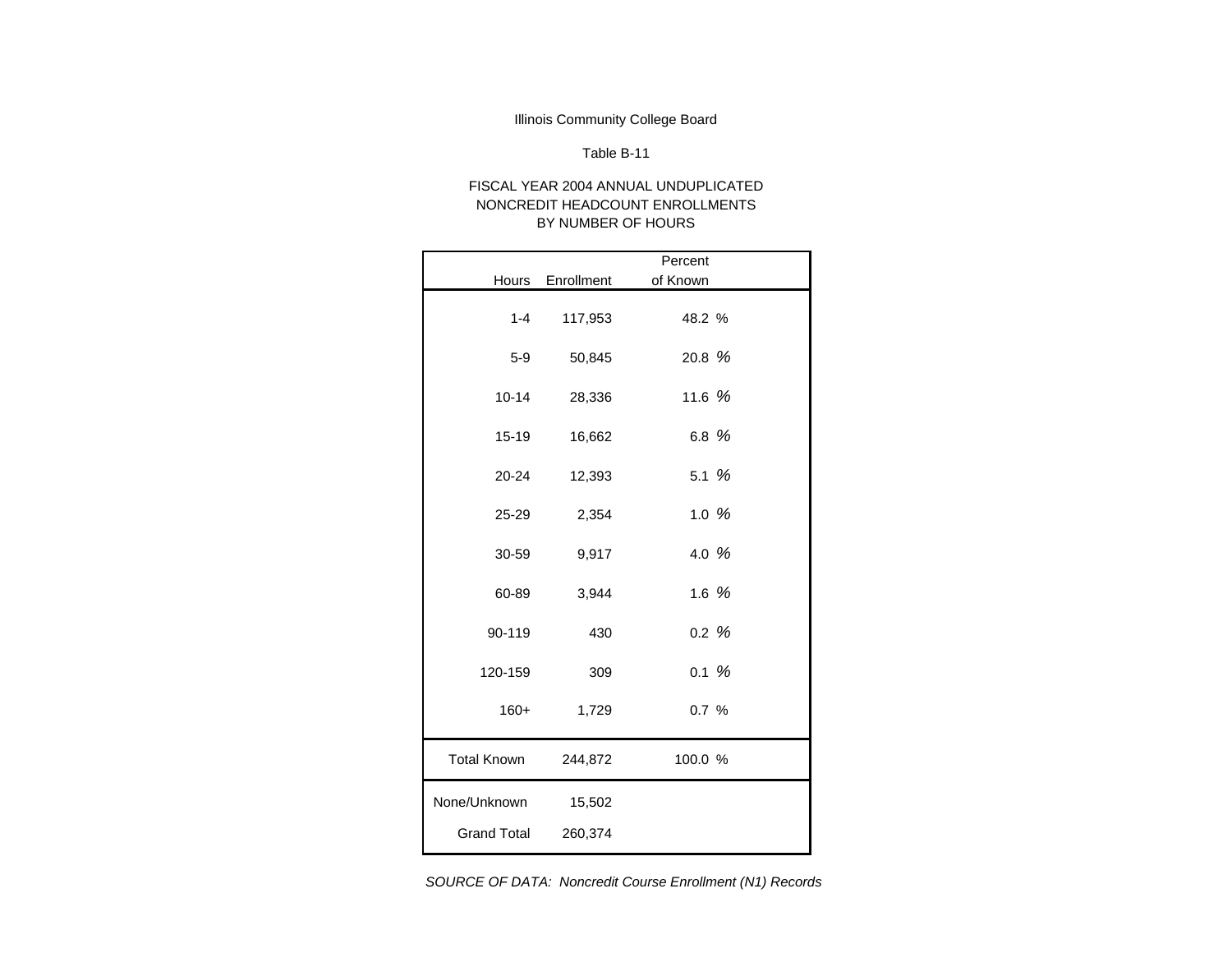# Table B-12

## FISCAL YEAR 2004 ANNUAL DUPLICATED NONCREDIT HEADCOUNT ENROLLMENTS BY CATEGORY OF ACTIVITY

| Category of Activity                   | Duplicated<br>Enrollment | Percent |
|----------------------------------------|--------------------------|---------|
| <b>Business and Industry Contract</b>  | 34,273                   | 9.2%    |
| Professional/Vocational Development    | 76,917                   | 20.6 %  |
| <b>Personal and Social Development</b> | 202,647                  | 54.1 %  |
| Youth Program                          | 60,454                   | 16.2 %  |
| TOTAL                                  | 374,291                  | 100.0 % |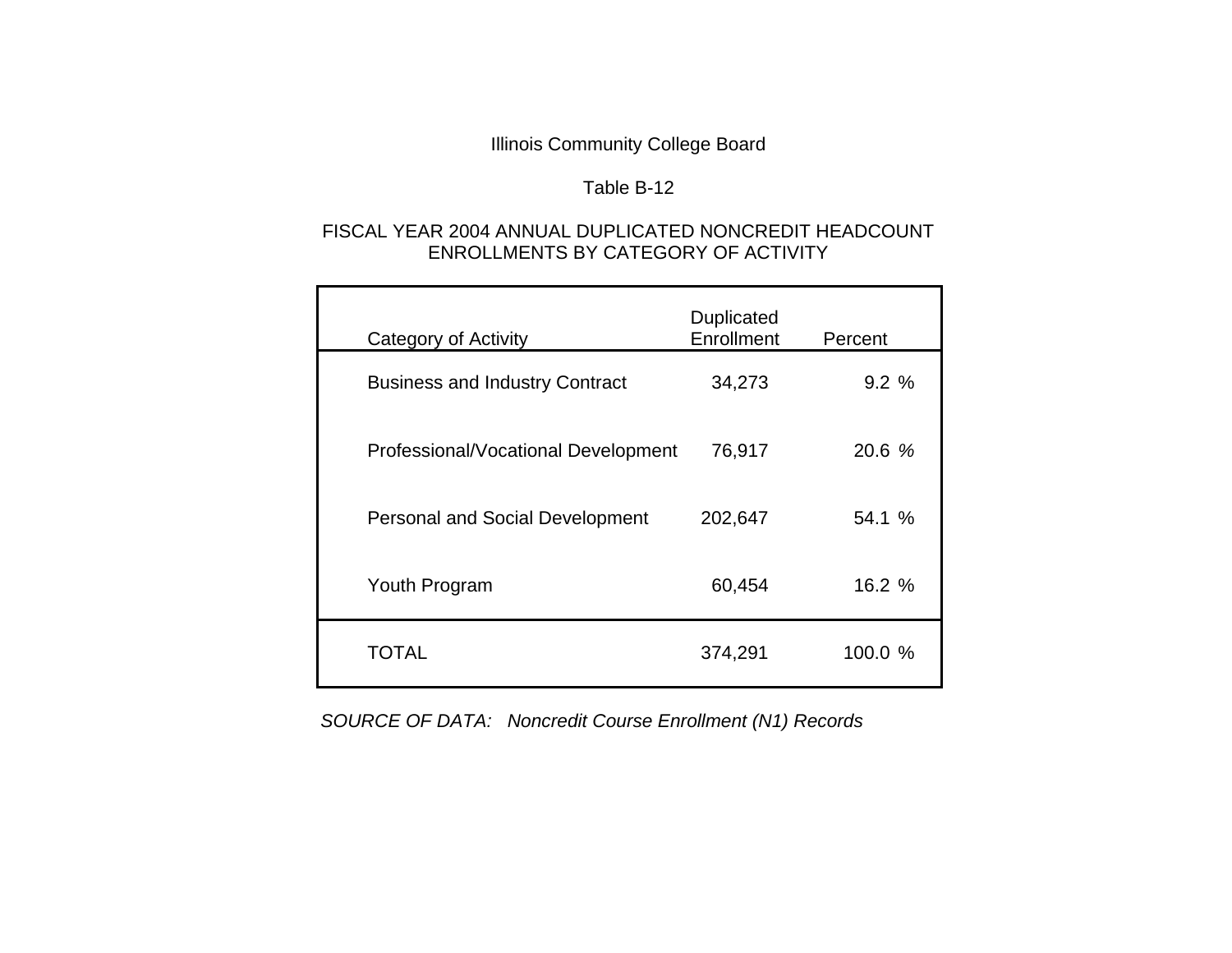Student Enrollments & Completions Fiscal Year 2004

Appendix C

# **COMPLETION DATA TABLES**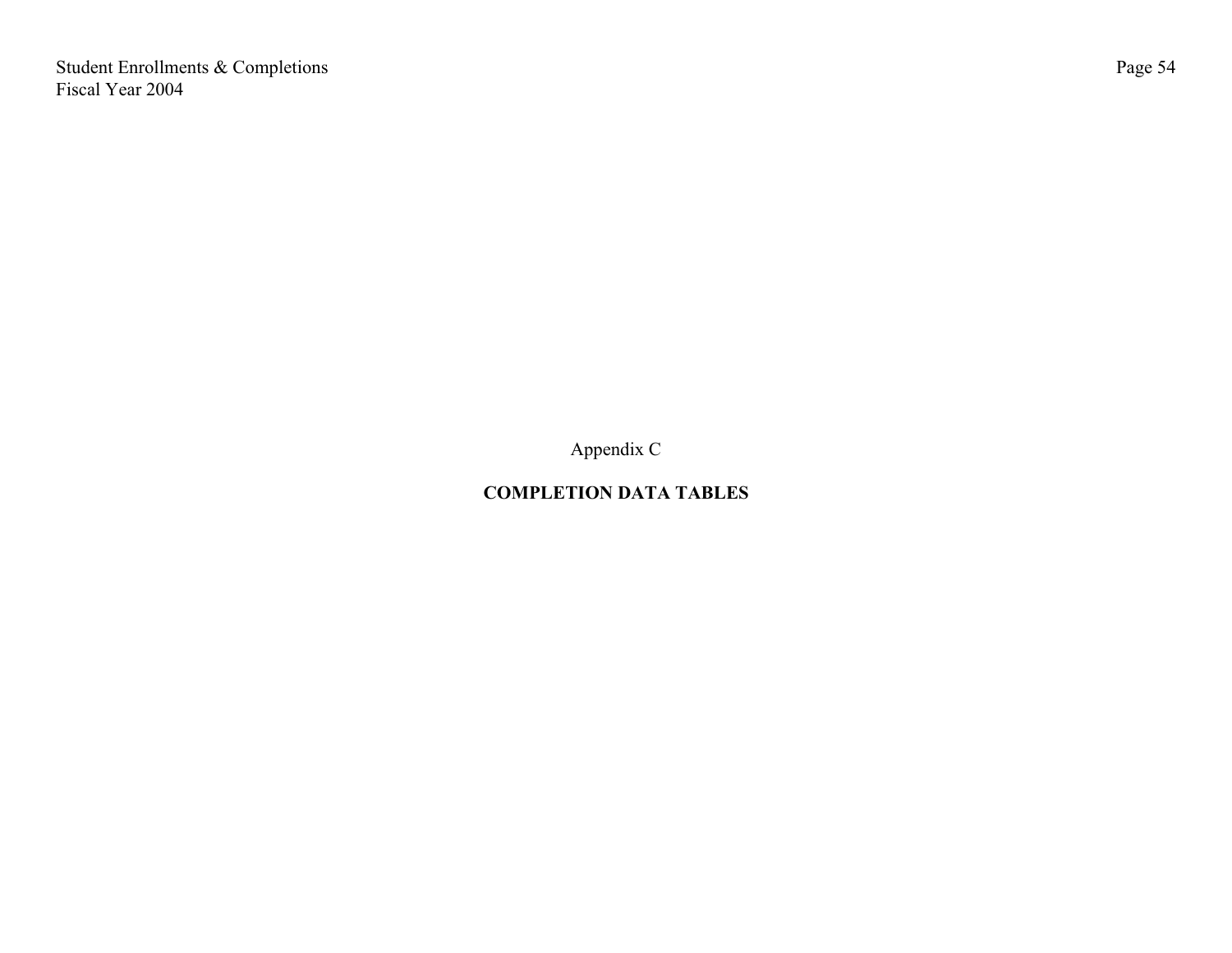#### Illinois Community College Board Table C-1 SUMMARY COMPARISON OF ANNUAL DUPLICATED COMPLETIONS\* BY COLLEGE, FISCAL YEARS 2000-2004

| Dist.<br>No. | <b>District/College</b> | <b>FY 2000</b><br><b>Completions</b> | FY 2001<br><b>Completions</b> | FY 2002<br><b>Completions</b> | FY 2003<br><b>Completions</b> | FY 2004<br><b>Completions</b> | % Change<br>2000-2004 | % Change<br>2003-2004 |
|--------------|-------------------------|--------------------------------------|-------------------------------|-------------------------------|-------------------------------|-------------------------------|-----------------------|-----------------------|
|              |                         |                                      |                               |                               |                               |                               |                       |                       |
| 503          | <b>Black Hawk</b>       | 786                                  | 683                           | 848                           | 753                           | 745                           | $-5.2%$               | $-1.1%$               |
| 508          | Chicago                 | (4,662)                              | (6,698)                       | (5, 236)                      | (6,694)                       | (8,076)                       | (73.2)                | (20.6)                |
| 06           | Daley                   | 576                                  | 492                           | 656                           | 818                           | 819                           | 42.2                  | 0.1                   |
| 01           | Kennedy-King            | 842                                  | 913                           | 788                           | 529                           | 472                           | $-43.9$               | $-10.8$               |
| 03           | Malcolm X               | 364                                  | 331                           | 370                           | 396                           | 433                           | 19.0                  | 9.3                   |
| 05           | Olive-Harvey            | 385                                  | 490                           | 283                           | 934                           | 591                           | 53.5                  | $-36.7$               |
| 04           | Truman                  | 792                                  | 591                           | 779                           | 819                           | 734                           | $-7.3$                | $-10.4$               |
| 02           | Washington              | 1,232                                | 3,142                         | 1,542                         | 2,366                         | 4,043                         | 228.2                 | 70.9                  |
| 07           | Wilbur-Wright           | 471                                  | 739                           | 818                           | 832                           | 984                           | 108.9                 | 18.3                  |
| 507          | Danville                | 348                                  | 323                           | 317                           | 268                           | 256                           | $-26.4$               | $-4.5$                |
| 502          | DuPage                  | 2,570                                | 2,706                         | 2,719                         | 3,480                         | 3,337                         | 29.8                  | $-4.1$                |
| 509          | Elgin                   | 1,038                                | 1,043                         | 1,518                         | 1,990                         | 2,008                         | 93.4                  | 0.9                   |
| 512          | Harper                  | 1,373                                | 1,328                         | 1,341                         | 1,405                         | 1,428                         | 4.0                   | 1.6                   |
| 540          | Heartland               | 390                                  | 431                           | 532                           | 598                           | 604                           | 54.9                  | 1.0                   |
| 519          | Highland                | 258                                  | 313                           | 305                           | 344                           | 348                           | 34.9                  | 1.2                   |
| 514          | <b>Illinois Central</b> | 1,477                                | 1,564                         | 1,450                         | 1,526                         | 1,566                         | 6.0                   | 2.6                   |
| 529          | <b>Illinois Eastern</b> | (1,231)                              | (1, 322)                      | (1, 374)                      | (1, 462)                      | (1, 416)                      | (15.0)                | $(-3.1)$              |
| 04           | Frontier                | 189                                  | 159                           | 221                           | 222                           | 185                           | $-2.1$                | $-16.7$               |
| 01           | Lincoln Trail           | 460                                  | 409                           | 417                           | 469                           | 454                           | $-1.3$                | $-3.2$                |
| 02           | <b>Olney Central</b>    | 260                                  | 488                           | 465                           | 467                           | 504                           | 93.8                  | 7.9                   |
| 03           | Wabash Valley           | 322                                  | 266                           | 271                           | 304                           | 273                           | $-15.2$               | $-10.2$               |
| 513          | <b>Illinois Valley</b>  | 650                                  | 750                           | 859                           | 890                           | 845                           | 30.0                  | $-5.1$                |
| 525          | Joliet                  | 878                                  | 941                           | 946                           | 942                           | 1,006                         | 14.6                  | 6.8                   |
| 520          | Kankakee                | 420                                  | 420                           | 317                           | 305                           | 441                           | 5.0                   | 44.6                  |
| 501          | Kaskaskia               | 574                                  | 800                           | 878                           | 920                           | 977                           | 70.2                  | 6.2                   |
| 523          | Kishwaukee              | 509                                  | 571                           | 678                           | 729                           | 779                           | 53.0                  | 6.9                   |
| 532          | Lake County             | 1,185                                | 1,187                         | 1,458                         | 1,596                         | 1,765                         | 48.9                  | 10.6                  |
| 517          | Lake Land               | 1,272                                | 1,301                         | 1,344                         | 1,406                         | 1,437                         | 13.0                  | 2.2                   |
| 536          | Lewis & Clark           | 793                                  | 742                           | 715                           | 726                           | 1,108                         | 39.7 %                | 52.6 %                |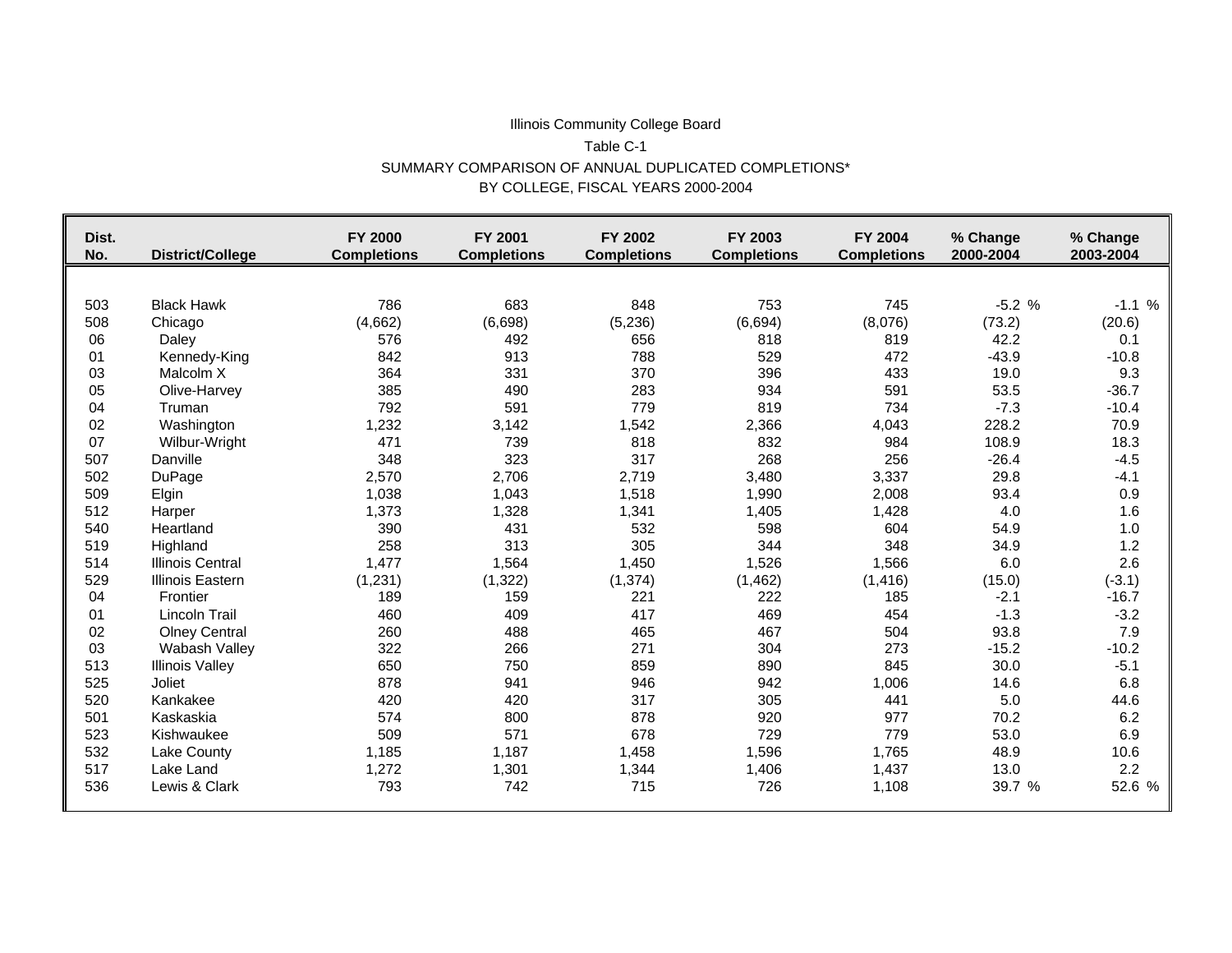#### Illinois Community College Board Table C-1(Continued) SUMMARY COMPARISON OF ANNUAL DUPLICATED COMPLETIONS\* BY COLLEGE, FISCAL YEARS 2000-2004

| Dist. |                         | <b>FY 2000</b>     | <b>FY 2001</b>     | FY 2002            | FY 2003            | FY 2004            | % Change  | % Change  |
|-------|-------------------------|--------------------|--------------------|--------------------|--------------------|--------------------|-----------|-----------|
| No.   | <b>District/College</b> | <b>Completions</b> | <b>Completions</b> | <b>Completions</b> | <b>Completions</b> | <b>Completions</b> | 2000-2004 | 2003-2004 |
|       |                         |                    |                    |                    |                    |                    |           |           |
| 526   | Lincoln Land            | 1,127              | 1,177              | 1,396              | 1,558              | 1,423              | 26.3 %    | $-8.7%$   |
| 530   | Logan                   | 614                | 720                | 748                | 854                | 944                | 53.7      | 10.5      |
| 528   | McHenry                 | 666                | 698                | 676                | 645                | 787                | 18.2      | 22.0      |
| 524   | Moraine Valley          | 1,242              | ,290               | 1,303              | 1,332              | 1,445              | 16.3      | 8.5       |
| 527   | Morton                  | 312                | 356                | 373                | 430                | 378                | 21.2      | $-12.1$   |
| 535   | Oakton                  | 620                | 674                | 728                | 728                | 1,044              | 68.4      | 43.4      |
| 505   | Parkland                | 818                | 815                | 822                | 1,076              | 1,096              | 34.0      | 1.9       |
| 515   | <b>Prairie State</b>    | 506                | 435                | 354                | 456                | 530                | 4.7       | 16.2      |
| 521   | <b>Rend Lake</b>        | 478                | 595                | 766                | 811                | 1,040              | 117.6     | 28.2      |
| 537   | Richland                | 319                | 430                | 479                | 479                | 544                | 70.5      | 13.6      |
| 511   | <b>Rock Valley</b>      | 1,086              | 1,171              | 962                | 1,238              | 1,437              | 32.3      | 16.1      |
| 518   | Sandburg                | 430                | 470                | 466                | 533                | 450                | 4.7       | $-15.6$   |
| 506   | Sauk Valley             | 344                | 419                | 444                | 891                | 515                | 49.7      | $-42.2$   |
| 531   | Shawnee                 | 267                | 240                | 117                | 289                | 276                | 3.4       | $-4.5$    |
| 510   | South Suburban          | 681                | 912                | 931                | 1,315              | 1,532              | 125.0     | 16.5      |
| 533   | Southeastern            | 683                | 721                | 784                | 658                | 744                | 8.9       | 13.1      |
| 522   | Southwestern/Belleville | 1,704              | 1,771              | 2,297              | 3,392              | 2,581              | 51.5      | $-23.9$   |
| 534   | Spoon River             | 250                | 230                | 279                | 250                | 280                | 12.0      | 12.0      |
| 504   | Triton                  | 1,084              | 960                | 929                | 899                | 893                | $-17.6$   | $-0.7$    |
| 516   | Waubonsee               | 806                | 842                | 787                | 959                | 1,466              | 81.9      | 52.9      |
| 539   | Wood                    | 349                | 371                | 470                | 502                | 439                | 25.8 %    | $-12.5%$  |
|       |                         |                    |                    |                    |                    |                    |           |           |
|       | <b>TOTALS/AVERAGES</b>  | 34,800             | 38,420             | 38,946             | 45,329             | 47,986             | 37.9 %    | 5.9 %     |

*\*Collegiate level only - advancements in adult education and ESL programs are not included.*

*SOURCE OF DATA: Annual Enrollment and Completions (A1) Data*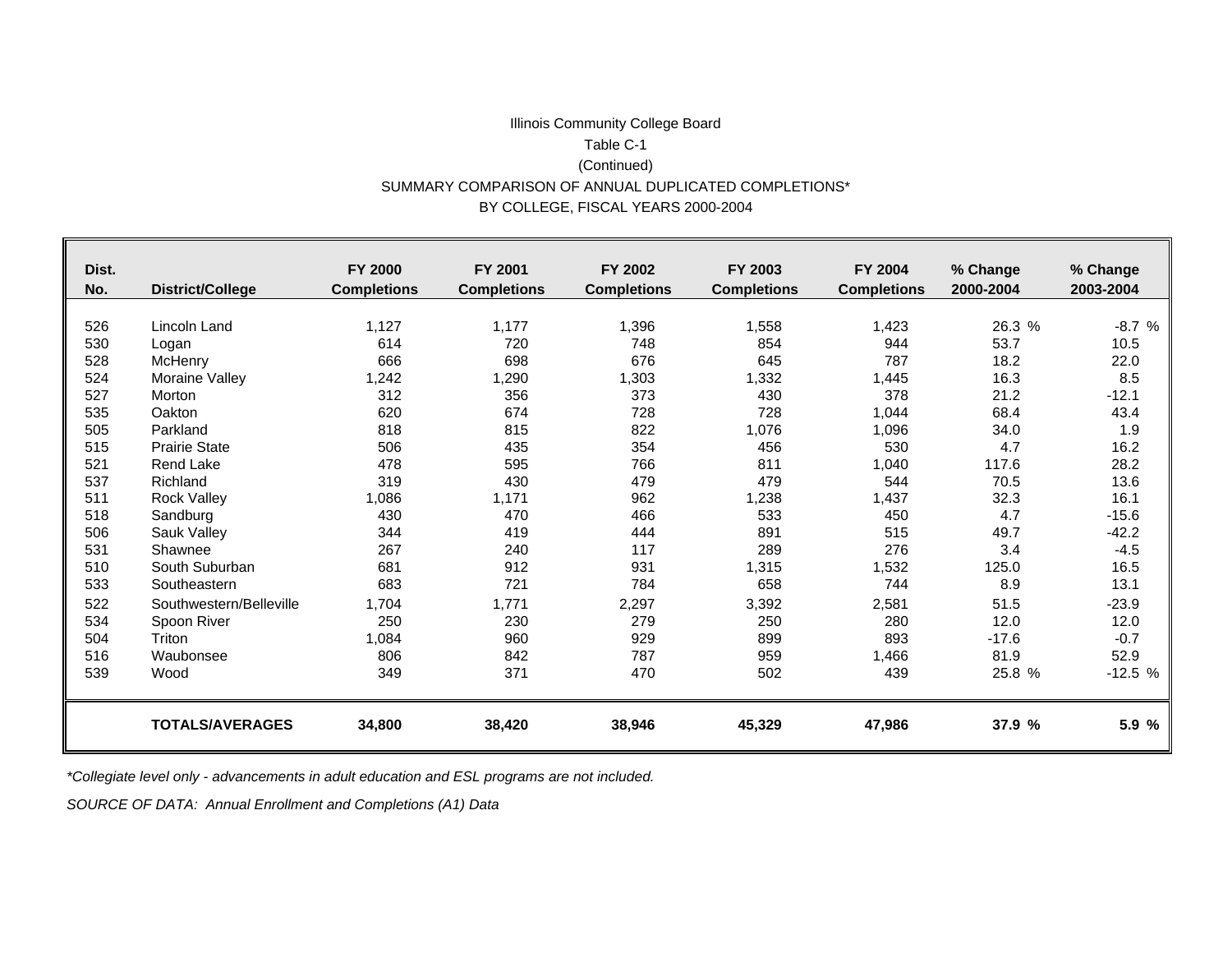#### Table C-2

#### COMPARISON OF ANNUAL DUPLICATED COMPLETIONS\*BY DEGREE, FISCAL YEARS 2000-2004

| <b>COLLEGIATE LEVEL</b>                                                                                                                                                         | 2000                                             |        | 2001                                              |        | 2002                                              |        | 2003                                               |         | 2004                                              |         |
|---------------------------------------------------------------------------------------------------------------------------------------------------------------------------------|--------------------------------------------------|--------|---------------------------------------------------|--------|---------------------------------------------------|--------|----------------------------------------------------|---------|---------------------------------------------------|---------|
| <b>GENERAL ASSOCIATE</b><br><b>Percent Change</b>                                                                                                                               | 1,021<br>21.0%                                   | 2.9%   | 906<br>$-11.3%$                                   | 2.4%   | 811<br>$-10.5%$                                   | 2.1%   | 870<br>7.3%                                        | 1.9%    | 872<br>0.2%                                       | 1.8%    |
| <b>BACC/TRANSFER</b><br><b>Percent Change</b>                                                                                                                                   | 12,852<br>$-1.1%$                                | 36.9%  | 12,844<br>$-0.1%$                                 | 33.4%  | 12,761<br>$-0.6%$                                 | 32.8%  | 13,599<br>6.6%                                     | 30.0%   | 14,022<br>3.1%                                    | 29.2%   |
| Assoc. in Arts<br>Assoc. in Science<br>Assoc. in Arts & Science<br>Assoc. in Engineering Science<br>Assoc. in Fine Arts                                                         | 7.861<br>4,272<br>578<br>84<br>57                |        | 7.798<br>4,103<br>797<br>92<br>54                 |        | 7.711<br>4,068<br>831<br>93<br>58                 |        | 8,278<br>4,250<br>887<br>110<br>74                 |         | 8,548<br>4,363<br>946<br>103<br>62                |         |
| <b>CAREER &amp; TECHNICAL ED.</b><br><b>Percent Change</b><br>Assoc. in Applied Science<br>Cert. of 1 Yr. or More<br>Cert. of Less than 1 Yr.<br><b>Vocational Skills Cert.</b> | 20,881<br>6.0%<br>8,604<br>4.547<br>7,442<br>288 | 60.0%  | 24,633<br>18.0%<br>8,371<br>4.788<br>11,380<br>94 | 64.1%  | 25,366<br>3.0%<br>8,145<br>4.602<br>12.398<br>221 | 65.1%  | 30,854<br>21.6%<br>8,507<br>4.843<br>17,254<br>250 | 68.1%   | 33,080<br>7.2%<br>8,746<br>5,252<br>18.794<br>288 | 68.9%   |
| <b>GENERAL STUDIES CERT.</b><br>Percent Change                                                                                                                                  | 46<br>360.0%                                     | 0.1%   | 37<br>$-19.6%$                                    | 0.1%   | 8<br>$-78.4%$                                     | 0.0%   | 6<br>$-25.0%$                                      | $0.0\%$ | 12<br>100.0%                                      | $0.0\%$ |
| <b>TOTAL COMPLETIONS</b><br><b>Percent Change</b>                                                                                                                               | 34,800<br>3.8%                                   | 100.0% | 38,420<br>10.4%                                   | 100.0% | 38,946<br>1.4%                                    | 100.0% | 45,329<br>16.4%                                    | 100.0%  | 47,986<br>5.9%                                    | 100.0%  |

*\* Collegiate level only - advancements in adult education and ESL programs are not included.*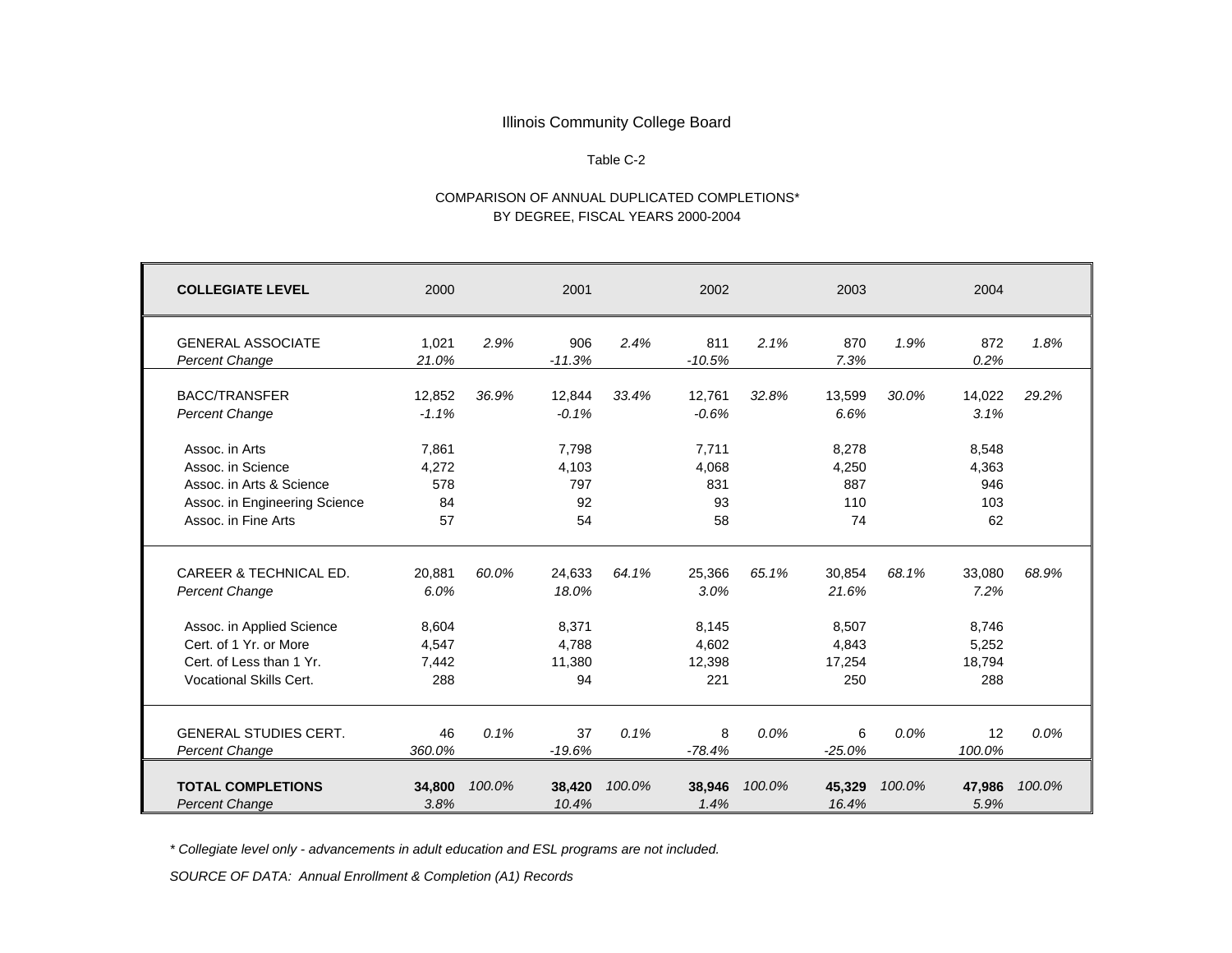#### Table C-3

#### FISCAL YEAR 2004 DUPLICATED COMPLETERS\* BY DEGREE AND GENDER

| <b>COLLEGIATE LEVEL</b>                                                                                                 | <b>Male</b>                       |         | <b>Female</b>                     |        | <b>Total</b>                       |        |
|-------------------------------------------------------------------------------------------------------------------------|-----------------------------------|---------|-----------------------------------|--------|------------------------------------|--------|
| <b>GENERAL ASSOCIATE</b>                                                                                                | 419<br>48.1%                      | 2.0%    | 453<br>51.9%                      | 1.7%   | 872<br>100.0%                      | 1.8%   |
| <b>BACC/TRANSFER</b>                                                                                                    | 5,437<br>38.8%                    | 26.4%   | 8,585<br>61.2%                    | 31.4%  | 14,022<br>100.0%                   | 29.2%  |
| Assoc. in Arts<br>Assoc. in Science<br>Assoc. in Arts & Science<br>Assoc. in Engineering Science<br>Assoc. in Fine Arts | 3,095<br>1,858<br>371<br>84<br>29 |         | 5,453<br>2,505<br>575<br>19<br>33 |        | 8,548<br>4,363<br>946<br>103<br>62 |        |
| CAREER & TECHNICAL ED.                                                                                                  | 14,758<br>44.6%                   | 71.6%   | 18,322<br>55.4%                   | 67.0%  | 33,080<br>100.0%                   | 68.9%  |
| Assoc. in Applied Science<br>Cert. of 1 Yr. or More<br>Cert. of Less than 1 Yr.<br><b>Vocational Skills Cert.</b>       | 2,958<br>2,172<br>9,546<br>82     |         | 5,788<br>3,080<br>9,248<br>206    |        | 8,746<br>5,252<br>18,794<br>288    |        |
| <b>GENERAL STUDIES CERT.</b>                                                                                            | 7<br>58.3%                        | $0.0\%$ | 5<br>41.7%                        | 0.0%   | 12<br>100.0%                       | 0.0%   |
| <b>TOTAL COMPLETIONS</b>                                                                                                | 20,621<br>43.0%                   | 100.0%  | 27,365<br>57.0%                   | 100.0% | 47,986<br>100.0%                   | 100.0% |

*\* Collegiate level only - advancements in adult education and ESL programs are not included.*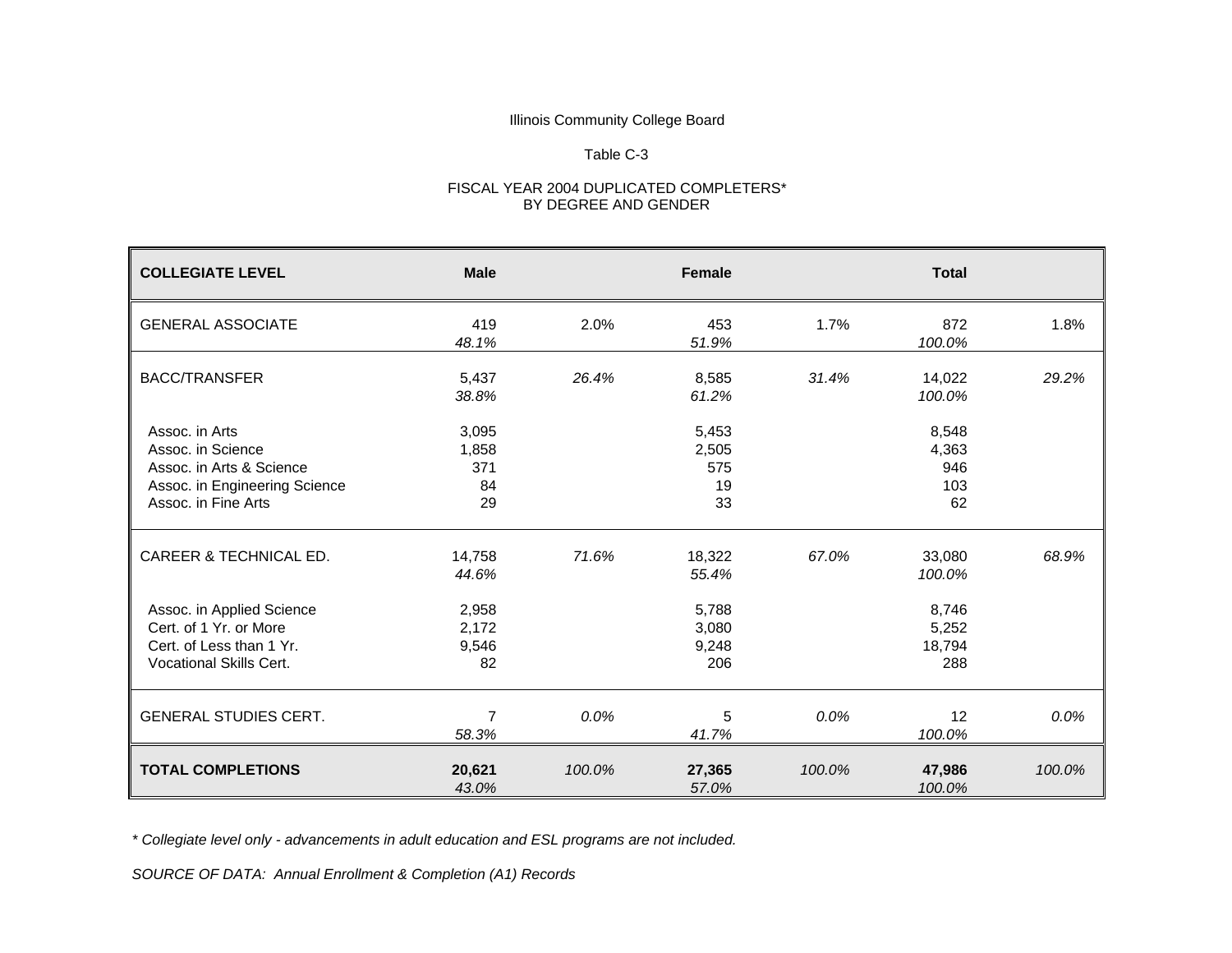#### Table C-4

# FISCAL YEAR 2004 DUPLICATED COMPLETERS\* BY DEGREE AND ETHNICITY

| <b>COLLEGIATE LEVEL</b>                                                                                           | Asian                                |        | Am Indian                      |        | <b>Black</b>                            |        | <b>Hispanic</b>           |        | White                             |        | Alien                      |        | <b>Unknown</b>                                    |        | <b>Total</b>                       |         |
|-------------------------------------------------------------------------------------------------------------------|--------------------------------------|--------|--------------------------------|--------|-----------------------------------------|--------|---------------------------|--------|-----------------------------------|--------|----------------------------|--------|---------------------------------------------------|--------|------------------------------------|---------|
| <b>GENERAL ASSOCIATE</b>                                                                                          | 17<br>1.9%                           | 0.6%   | 5<br>0.6%                      | 2.4%   | 226<br>25.9%                            | 3.1%   | 69<br>7.9%                | 1.8%   | 552<br>63.3%                      | 1.6%   | 2<br>0.2%                  | 1.0%   | 0.1%                                              | 0.7%   | 872<br>100.0%                      | 1.8%    |
| <b>BACC/TRANSFER</b>                                                                                              | 448<br>3.2%                          | 16.4%  | 35<br>0.2%                     | 16.7%  | 1,212<br>8.6%                           | 16.8%  | 955<br>6.8%               | 24.4%  | 11,254<br>80.3%                   | 33.5%  | 74<br>0.5%                 | 37.8%  | 44<br>0.3%                                        | 32.1%  | 14,022<br>100.0%                   | 29.2%   |
| Assoc. in Arts<br>Assoc. in Science<br>Assoc. in Arts & Science<br>Assoc. in Eng. Science<br>Assoc. in Fine Arts  | 273<br>157<br>10<br>8<br>$\mathbf 0$ |        | 24<br>11<br>$\Omega$<br>0<br>0 |        | 910<br>274<br>22<br>4<br>$\overline{2}$ |        | 712<br>220<br>9<br>8<br>6 |        | 6,569<br>3,659<br>893<br>80<br>53 |        | 21<br>37<br>12<br>3        |        | 39<br>5<br>$\Omega$<br>$\mathbf 0$<br>$\mathbf 0$ |        | 8,548<br>4,363<br>946<br>103<br>62 |         |
| <b>CAREER &amp; TECHNICAL ED.</b>                                                                                 | 2,269<br>6.9%                        | 83.0%  | 169<br>0.5%                    | 80.9%  | 5,791<br>17.5%                          | 80.1%  | 2,893<br>8.7%             | 73.9%  | 21,746<br>65.7%                   | 64.8%  | 120<br>0.4%                | 61.2%  | 92<br>0.3%                                        | 67.2%  | 33,080<br>100.0%                   | 68.9%   |
| Assoc. in Applied Science<br>Cert. of 1 Yr. or More<br>Cert. of Less than 1 Yr.<br><b>Vocational Skills Cert.</b> | 331<br>149<br>1,737<br>52            |        | 29<br>21<br>115<br>4           |        | 872<br>929<br>3,912<br>78               |        | 501<br>446<br>1.890<br>56 |        | 6,950<br>3.676<br>11,022<br>98    |        | 37<br>14<br>69<br>$\Omega$ |        | 26<br>17<br>49<br>$\Omega$                        |        | 8,746<br>5,252<br>18,794<br>288    |         |
| <b>GENERAL STUDIES CERT.</b>                                                                                      | $\mathbf 0$<br>0.0%                  | 0.0%   | $\Omega$<br>0.0%               | 0.0%   | $\Omega$<br>0.0%                        | 0.0%   | $\Omega$<br>$0.0\%$       | 0.0%   | 12<br>100.0%                      | 0.0%   | $\Omega$<br>$0.0\%$        | 0.0%   | $\mathbf 0$<br>0.0%                               | 0.0%   | 12<br>100.0%                       | $0.0\%$ |
| <b>TOTAL COMPLETIONS</b>                                                                                          | 2,734<br>5.7%                        | 100.0% | 209<br>0.4%                    | 100.0% | 7,229<br>15.1%                          | 100.0% | 3,917<br>8.2%             | 100.0% | 33,564<br>69.9%                   | 100.0% | 196<br>0.4%                | 100.0% | 137<br>0.3%                                       | 100.0% | 47,986<br>100.0%                   | 100.0%  |

*\* Collegiate level only - advancements in adult education and ESL programs are not included.*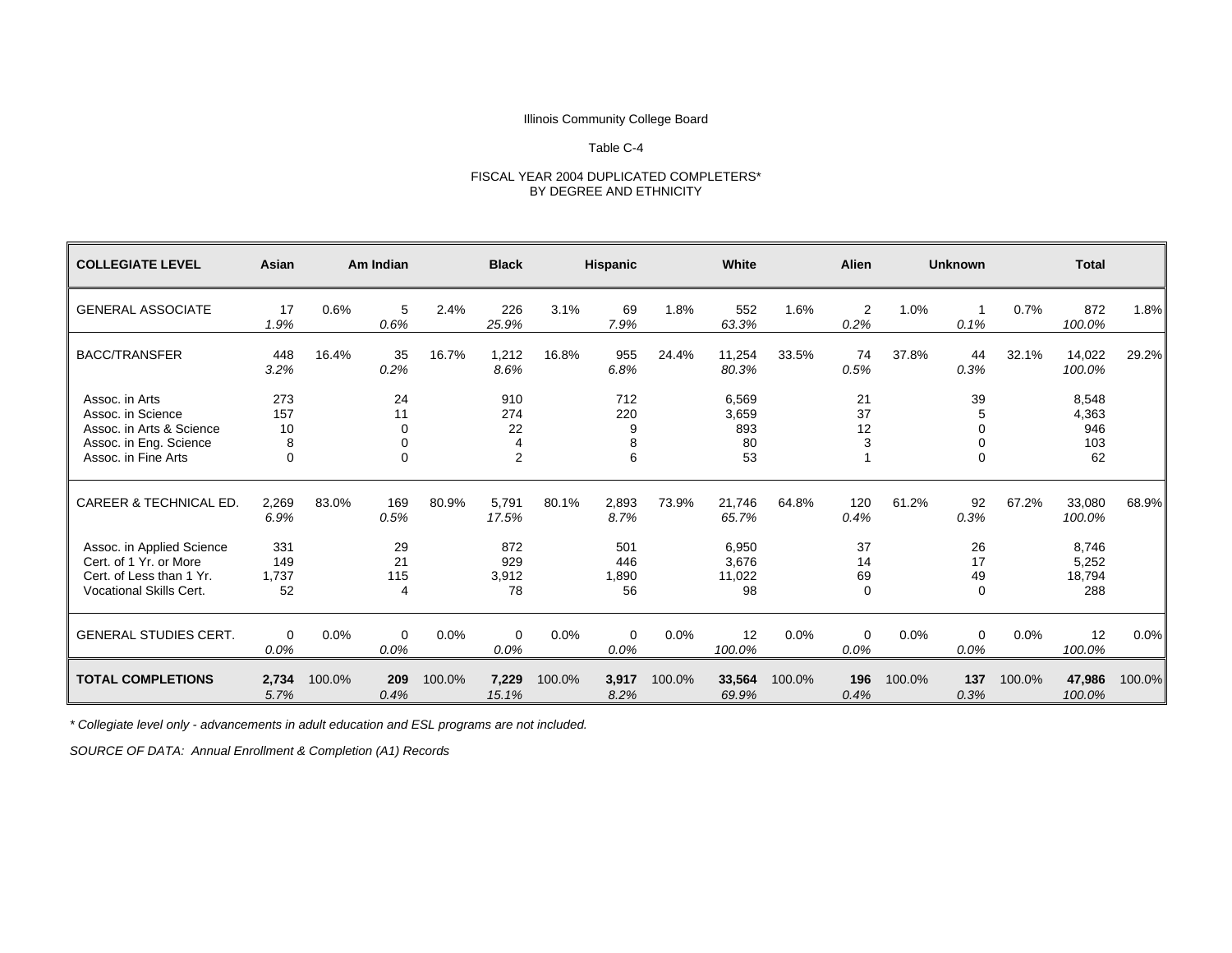#### Table C-5

#### FISCAL YEAR 2004 DUPLICATED COMPLETERS\* BY DEGREE AND AGE GROUP

| <b>COLLEGIATE LEVEL</b>                                                                                          | Under 21                         |         | $21 - 24$                         |         | $25 - 30$                     |         | $31 - 39$                     |        | 40-55                         |        | Over 55                |        | <b>Unknown</b>            |        | <b>Total</b>                       |        |
|------------------------------------------------------------------------------------------------------------------|----------------------------------|---------|-----------------------------------|---------|-------------------------------|---------|-------------------------------|--------|-------------------------------|--------|------------------------|--------|---------------------------|--------|------------------------------------|--------|
| <b>GENERAL ASSOCIATE</b>                                                                                         | 26<br>3.0%                       | 0.4%    | 254<br>29.1%                      | 1.7%    | 169<br>19.4%                  | 1.9%    | 200<br>22.9%                  | 2.4%   | 195<br>22.4%                  | 2.2%   | 26<br>3.0%             | 2.2%   | $\overline{2}$<br>0.2%    | 2.5%   | 872<br>100.0%                      | 1.8%   |
| <b>BACC/TRANSFER</b>                                                                                             | 2,804<br>20.0%                   | 47.5%   | 7,183<br>51.2%                    | 48.8%   | 1,978<br>14.1%                | 22.3%   | 1.132<br>8.1%                 | 13.4%  | 855<br>6.1%                   | 9.7%   | 59<br>0.4%             | 5.1%   | 11<br>0.1%                | 13.8%  | 14,022<br>100.0%                   | 29.2%  |
| Assoc. in Arts<br>Assoc. in Science<br>Assoc. in Arts & Science<br>Assoc. in Eng. Science<br>Assoc. in Fine Arts | 1,385<br>1,052<br>345<br>18<br>4 |         | 4,523<br>2,143<br>432<br>48<br>37 |         | 1,273<br>592<br>87<br>18<br>8 |         | 712<br>358<br>46<br>14<br>2   |        | 603<br>204<br>33<br>5<br>10   |        | 47<br>10<br>0          |        | 5<br>$\Omega$<br>$\Omega$ |        | 8,548<br>4,363<br>946<br>103<br>62 |        |
| <b>CAREER &amp; TECHNICAL ED.</b>                                                                                | 3,071<br>9.3%                    | 52.0%   | 7,296<br>22.1%                    | 49.5%   | 6,706<br>20.3%                | 75.7%   | 7.082<br>21.4%                | 84.1%  | 7,779<br>23.5%                | 88.1%  | 1,079<br>3.3%          | 92.6%  | 67<br>0.2%                | 83.8%  | 33,080<br>100.0%                   | 68.9%  |
| Assoc. in Applied Science<br>Cert. of 1 Yr. or More<br>Cert of Less than 1 Yr.<br><b>Vocational Skills Cert.</b> | 465<br>356<br>2,226<br>24        |         | 2,606<br>1.168<br>3,452<br>70     |         | 1,860<br>1,165<br>3,599<br>82 |         | 1,865<br>1,191<br>3,961<br>65 |        | 1,787<br>1,255<br>4,694<br>43 |        | 147<br>111<br>817<br>4 |        | 16<br>6<br>45<br>$\Omega$ |        | 8,746<br>5,252<br>18,794<br>288    |        |
| <b>GENERAL STUDIES CERT.</b>                                                                                     | $\mathbf 1$<br>8.3%              | $0.0\%$ | -1<br>8.3%                        | $0.0\%$ | $\Omega$<br>0.0%              | $0.0\%$ | 4<br>33.3%                    | 0.0%   | 5<br>41.7%                    | 0.1%   | 8.3%                   | 0.1%   | $\Omega$<br>0.0%          | 0.0%   | 12<br>100.0%                       | 0.0%   |
| <b>TOTAL COMPLETIONS</b>                                                                                         | 5,902<br>12.3%                   | 100.0%  | 14,734<br>30.7%                   | 100.0%  | 8,853<br>18.4%                | 100.0%  | 8,418<br>17.5%                | 100.0% | 8,834<br>18.4%                | 100.0% | 1,165<br>2.4%          | 100.0% | 80<br>0.2%                | 100.0% | 47,986<br>100.0%                   | 100.0% |

*\* Collegiate level only - advancements in adult education and ESL programs are not included.*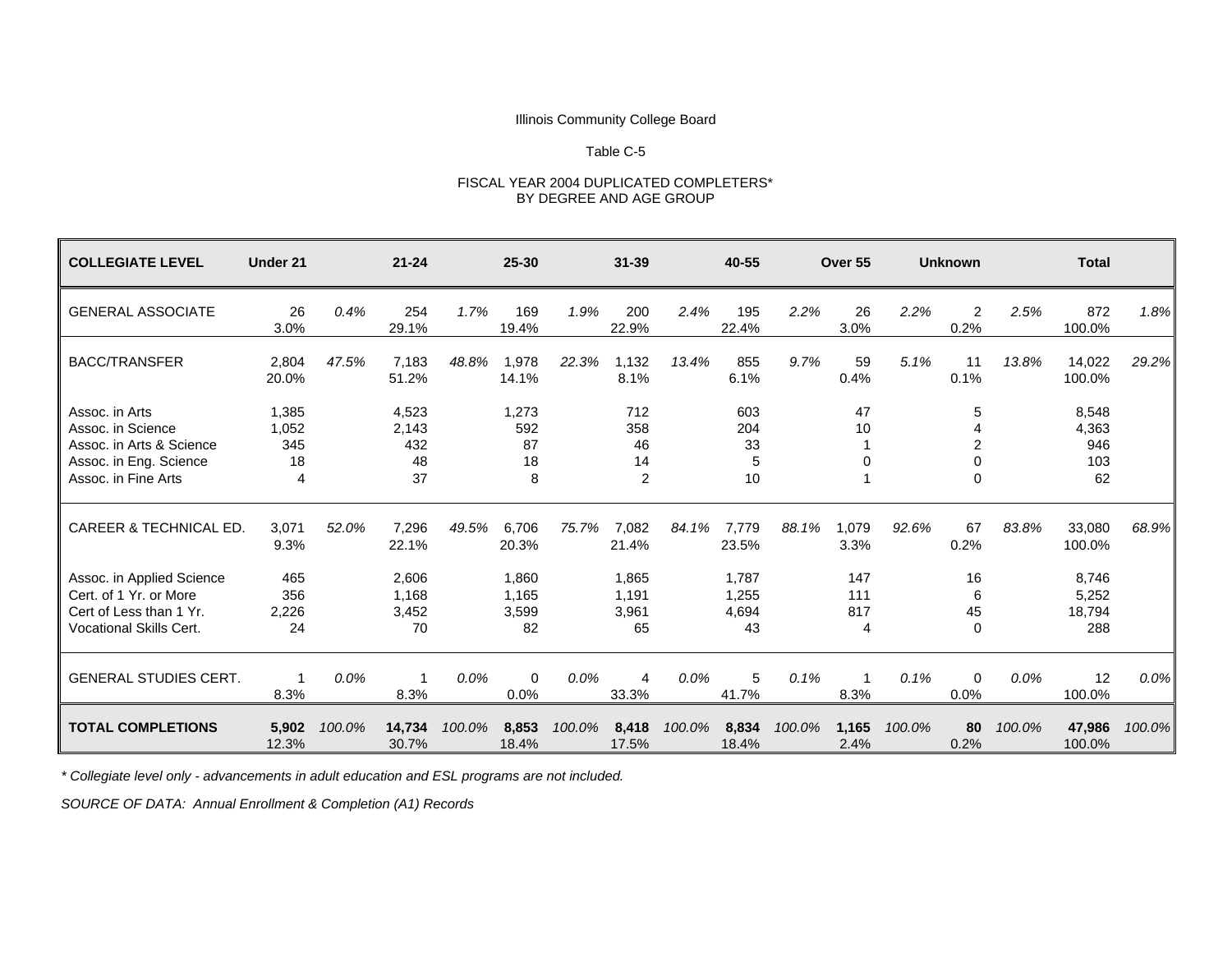#### Table C-6

#### FISCAL YEAR 2004 DUPLICATED COMPLETERS\* BY DEGREE AND STUDENT INTENT\*\*

| <b>COLLEGIATE LEVEL</b>                                                                                           | <b>Prepare for</b><br><b>Transfer to</b><br>Four-Year<br><b>Institution</b> |        | Improve<br><b>Present</b><br>Job<br><b>Skills</b> |        | <b>Prepare for</b><br><b>Job After</b><br><b>Community</b><br><b>College</b> |        | <b>Improve</b><br><b>Basic Skills</b><br>or Prepare<br>for GED |        | <b>Personal</b><br>Interest/<br><b>Self</b><br><b>Development</b> |        | Other<br>or No<br><b>Indication</b> |        | <b>Total</b>                       |         |
|-------------------------------------------------------------------------------------------------------------------|-----------------------------------------------------------------------------|--------|---------------------------------------------------|--------|------------------------------------------------------------------------------|--------|----------------------------------------------------------------|--------|-------------------------------------------------------------------|--------|-------------------------------------|--------|------------------------------------|---------|
| <b>GENERAL ASSOCIATE</b>                                                                                          | 415<br>47.6%                                                                | 2.4%   | 74<br>8.5%                                        | 1.1%   | 191<br>21.9%                                                                 | 1.2%   | 4<br>0.5%                                                      | 0.8%   | 80<br>9.2%                                                        | 2.6%   | 108<br>12.4%                        | 2.5%   | 872<br>100.0%                      | 1.8%    |
| <b>BACC/TRANSFER</b>                                                                                              | 10,455<br>74.6%                                                             | 59.8%  | 314<br>2.2%                                       | 4.6%   | 1,149<br>8.2%                                                                | 7.3%   | 67<br>0.5%                                                     | 13.7%  | 711<br>5.1%                                                       | 23.1%  | 1,326<br>9.5%                       | 31.1%  | 14,022<br>100.0%                   | 29.2%   |
| Assoc. in Arts<br>Assoc. in Science<br>Assoc. in Arts & Science<br>Assoc. in Eng. Science<br>Assoc. in Fine Arts  | 6,294<br>3,550<br>474<br>84<br>53                                           |        | 232<br>67<br>13                                   |        | 725<br>348<br>71<br>2<br>3                                                   |        | 51<br>14<br>2<br>$\Omega$<br>$\Omega$                          |        | 561<br>130<br>13<br>5<br>$\overline{2}$                           |        | 685<br>254<br>373<br>11<br>3        |        | 8,548<br>4,363<br>946<br>103<br>62 |         |
| CAREER & TECHNICAL ED.                                                                                            | 6,623<br>20.0%                                                              | 37.9%  | 6,482<br>19.6%                                    | 94.3%  | 14,439<br>43.6%                                                              | 91.5%  | 417<br>1.3%                                                    | 85.5%  | 2,285<br>6.9%                                                     | 74.2%  | 2,834<br>8.6%                       | 66.4%  | 33,080<br>100.0%                   | 68.9%   |
| Assoc. in Applied Science<br>Cert. of 1 Yr. or More<br>Cert. of Less than 1 Yr.<br><b>Vocational Skills Cert.</b> | 2,003<br>991<br>3,441<br>188                                                |        | 890<br>624<br>4,957<br>11                         |        | 4,423<br>2,787<br>7,187<br>42                                                |        | 46<br>39<br>332<br>0                                           |        | 486<br>328<br>1,447<br>24                                         |        | 898<br>483<br>1,430<br>23           |        | 8.746<br>5,252<br>18,794<br>288    |         |
| <b>GENERAL STUDIES CERT.</b>                                                                                      | 3<br>25.0%                                                                  | 0.0%   | $\overline{2}$<br>16.7%                           | 0.0%   | 5<br>41.7%                                                                   | 0.0%   | 0<br>0.0%                                                      | 0.0%   | $\overline{2}$<br>16.7%                                           | 0.1%   | $\mathbf 0$<br>0.0%                 | 0.0%   | 12<br>100.0%                       | $0.0\%$ |
| <b>TOTAL COMPLETIONS</b>                                                                                          | 17,496<br>36.5%                                                             | 100.0% | 6,872<br>14.3%                                    | 100.0% | 15,784<br>32.9%                                                              | 100.0% | 488<br>1.0%                                                    | 100.0% | 3,078<br>6.4%                                                     | 100.0% | 4,268<br>8.9%                       | 100.0% | 47,986<br>100.0%                   | 100.0%  |

*\* Collegiate level only - advancements in adult education and ESL programs are not included.*

*\*\*Current student intent is examined. When not available, student intent at time of college entrance is used.*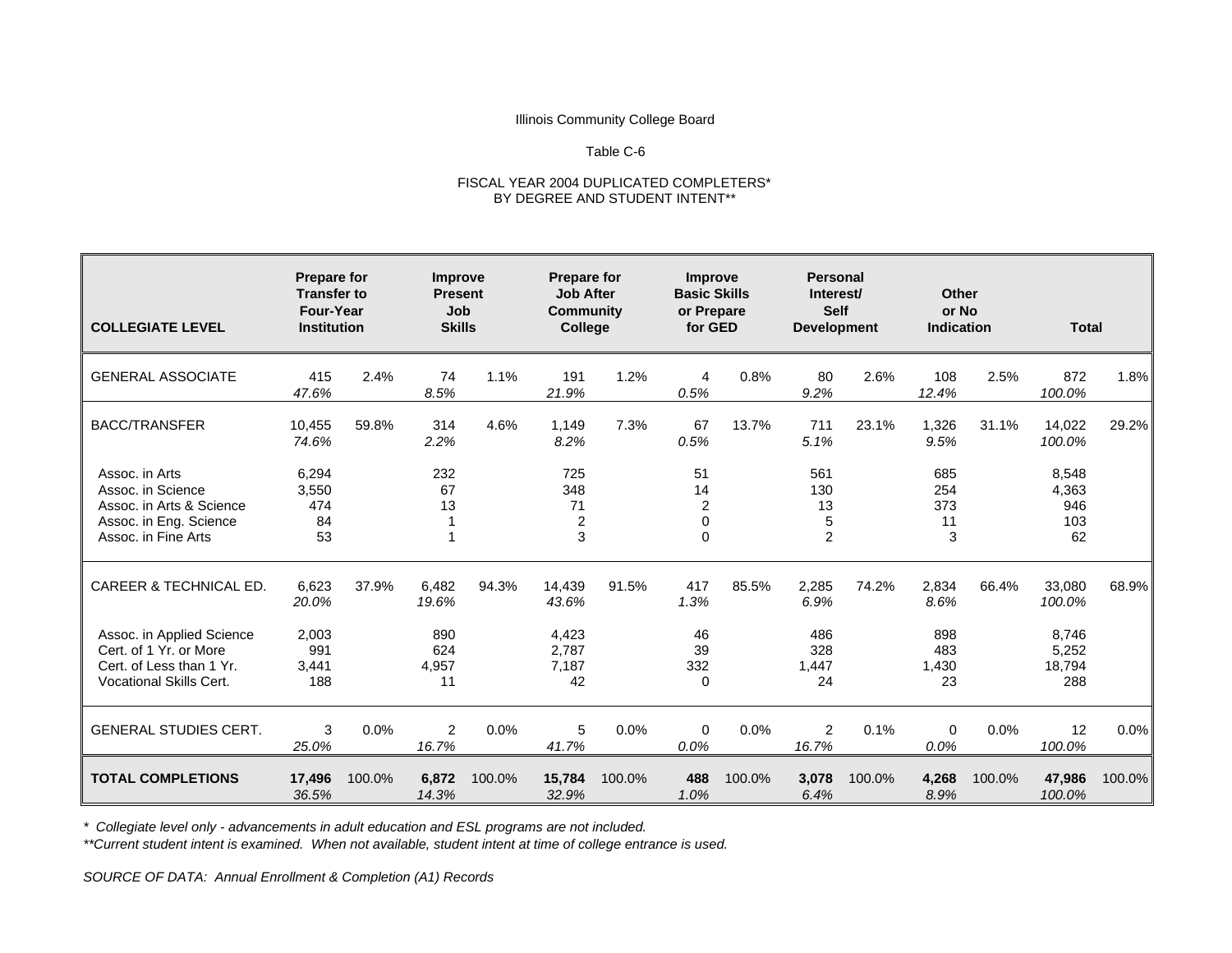#### Table C-7

#### FISCAL YEAR 2004 DUPLICATED COMPLETERS\* BY DEGREE AND DEGREE OBJECTIVE

| <b>COLLEGIATE LEVEL</b>                                                                                          | <b>Complete One</b><br>or Several<br><b>Courses - Not</b><br><b>Pursuing Degree</b> |        |                                   | <b>To Complete</b><br>a Certificate |                                   | <b>To Complete</b><br>an Associate<br><b>Degree</b> |                               | <b>Indication</b> | <b>Total</b>                       |        |
|------------------------------------------------------------------------------------------------------------------|-------------------------------------------------------------------------------------|--------|-----------------------------------|-------------------------------------|-----------------------------------|-----------------------------------------------------|-------------------------------|-------------------|------------------------------------|--------|
| <b>GENERAL ASSOCIATE</b>                                                                                         | 133<br>15.3%                                                                        | 1.2%   | 104<br>11.9%                      | 1.0%                                | 635<br>72.8%                      | 2.4%                                                | 0<br>0.0%                     | 0.0%              | 872<br>100.0%                      | 1.8%   |
| <b>BACC/TRANSFER</b>                                                                                             | 2,346<br>16.7%                                                                      | 21.1%  | 457<br>3.3%                       | 4.6%                                | 11,166<br>79.6%                   | 41.8%                                               | 53<br>0.4%                    | 37.1%             | 14,022<br>100.0%                   | 29.2%  |
| Assoc. in Arts<br>Assoc. in Science<br>Assoc. in Arts & Science<br>Assoc. in Eng. Science<br>Assoc. in Fine Arts | 1,636<br>663<br>22<br>11<br>14                                                      |        | 326<br>105<br>18<br>8<br>$\Omega$ |                                     | 6,540<br>3,588<br>906<br>84<br>48 |                                                     | 46<br>7<br>0<br>0<br>$\Omega$ |                   | 8,548<br>4,363<br>946<br>103<br>62 |        |
| CAREER & TECHNICAL ED.                                                                                           | 8,644<br>26.1%                                                                      | 77.7%  | 9,441<br>28.5%                    | 94.4%                               | 14,905<br>45.1%                   | 55.8%                                               | 90<br>0.3%                    | 62.9%             | 33,080<br>100.0%                   | 68.9%  |
| Assoc. in Applied Science<br>Cert. of 1 Yr. or More<br>Cert. of Less than 1 Yr.<br>Vocational Skills Cert.       | 1,312<br>903<br>6,382<br>47                                                         |        | 602<br>1,855<br>6,974<br>10       |                                     | 6,806<br>2,468<br>5,400<br>231    |                                                     | 26<br>26<br>38<br>0           |                   | 8,746<br>5,252<br>18,794<br>288    |        |
| <b>GENERAL STUDIES CERT.</b>                                                                                     | 4<br>33.3%                                                                          | 0.0%   | 3<br>25.0%                        | 0.0%                                | 5<br>41.7%                        | 0.0%                                                | $\Omega$<br>0.0%              | 0.0%              | 12<br>100.0%                       | 0.0%   |
| <b>TOTAL COMPLETIONS</b>                                                                                         | 11,127<br>23.2%                                                                     | 100.0% | 10,005<br>20.8%                   | 100.0%                              | 26,711<br>55.7%                   | 100.0%                                              | 143<br>0.3%                   | 100.0%            | 47,986<br>100.0%                   | 100.0% |

*\* Collegiate level only - advancements in adult education and ESL programs are not included.*